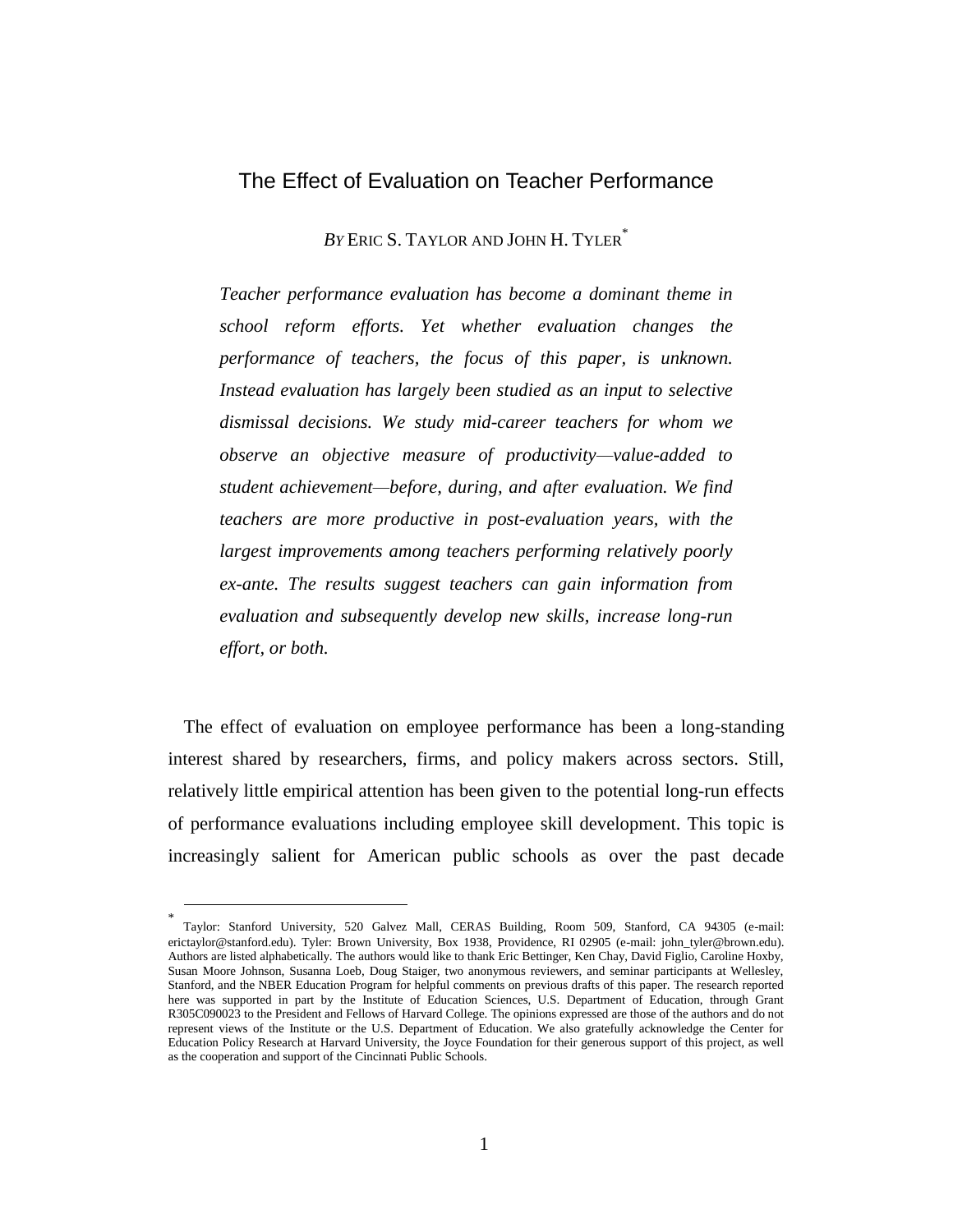evaluating teacher effectiveness has become a dominant theme in the education sector. The emphasis on evaluation is motivated by two oft-paired empirical conclusions: teachers vary greatly in ability to promote student achievement growth, but typically observable teacher characteristics like graduate education and experience (beyond the first few years) are not correlated with increased productivity. Many researchers and policy makers have suggested that, under these conditions, the only way to adjust the teacher distribution for the better is to gather information on individual productivity through evaluation and then dismiss low performers.

This paper offers evidence that evaluation can shift the teacher effectiveness distribution through a different mechanism: by improving teacher skill, effort, or both in ways that persist long-run. We study a sample of mid-career math teachers in the Cincinnati Public Schools who were assigned to evaluation in a manner that permits a quasi-experimental analysis. All teachers in our sample were evaluated by a year-long classroom-observation-based program, the treatment, between 2003-04 and 2009-10; the timing of each teacher's specific evaluation year was determined years earlier by a district planning process. To this setting we add measures of student achievement, which were not part of the evaluation, and use the within-teacher over-time variation to compare teacher performance before, during, and after their evaluation year.

We find that teachers are more productive during the school year when they are being evaluated, but even more productive in the years after evaluation. A student taught by a teacher after that teacher has been through the Cincinnati evaluation will score about 10 percent of a standard deviation higher in math than a similar student taught by the same teacher before the teacher was evaluated.

Under our identification strategy these estimates may be biased by patterns of student assignment which favor previously evaluated teachers, or by pre-existing positive trends in teacher performance. We investigate these threats through event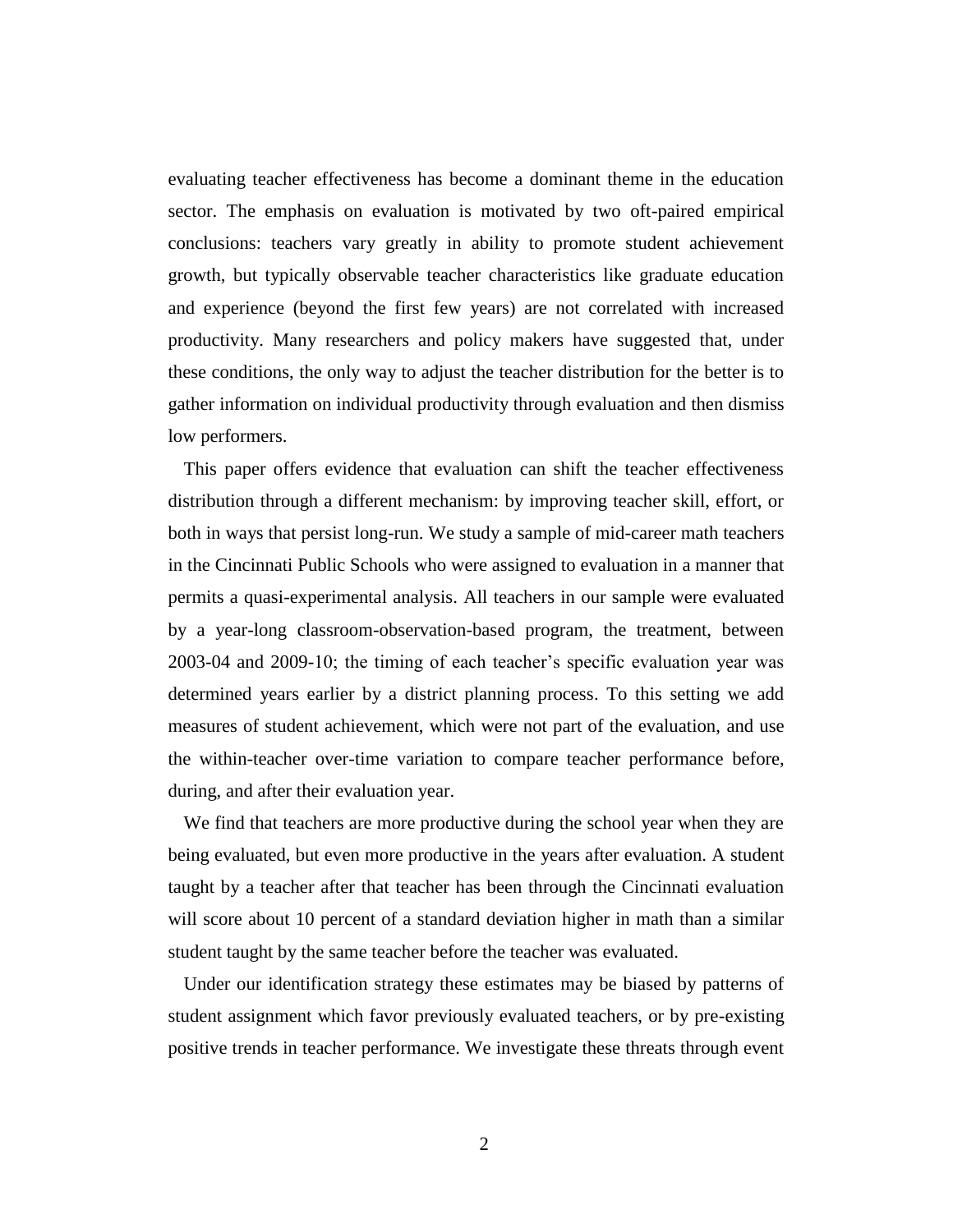studies and comparisons of observable teacher and student characteristics across treatment groups, and find little evidence of bias.

While the data do not provide information that allow us to identify the exact mechanisms driving the results, these gains in teacher productivity are consistent with a model whereby teachers learn new information about their own performance during the evaluation and subsequently develop new skills, or increase long-run effort, or both. This information mechanism suggests that the general pattern of results may extend to other sectors and professions when individualized performance information is scarce.

The teachers in our sample—who were in the middle of their careers and had not been evaluated systematically for some years—may have been particularly responsive to the influx of new personalized performance information created by classroom-observation-based evaluation. Effects may be smaller where personalized evaluative feedback is more regular.

Nevertheless, the results of this analysis contrast sharply with the widely held perspective that the effectiveness of individual teachers cannot be changed much after the first few years on the job, suggesting a role for teacher evaluation beyond selective retention. Indeed, our estimates indicate that post-evaluation improvements in performance were largest for teachers whose performance was weakest prior to evaluation, suggesting that teacher evaluation may be an effective professional development tool.

## **I. Related Literature and Mechanisms**

Motivated by large differences in productivity from teacher to teacher (see Hanushek and Rivkin 2010 for a review),<sup>1</sup> research efforts have tried to identify predictors of teacher productivity that could be used to inform human resource

<sup>&</sup>lt;sup>1</sup> While estimates across researchers and settings are relatively consistent, there remain questions about the empirical identification (Rothstein 2010; Todd and Wolpin 2003).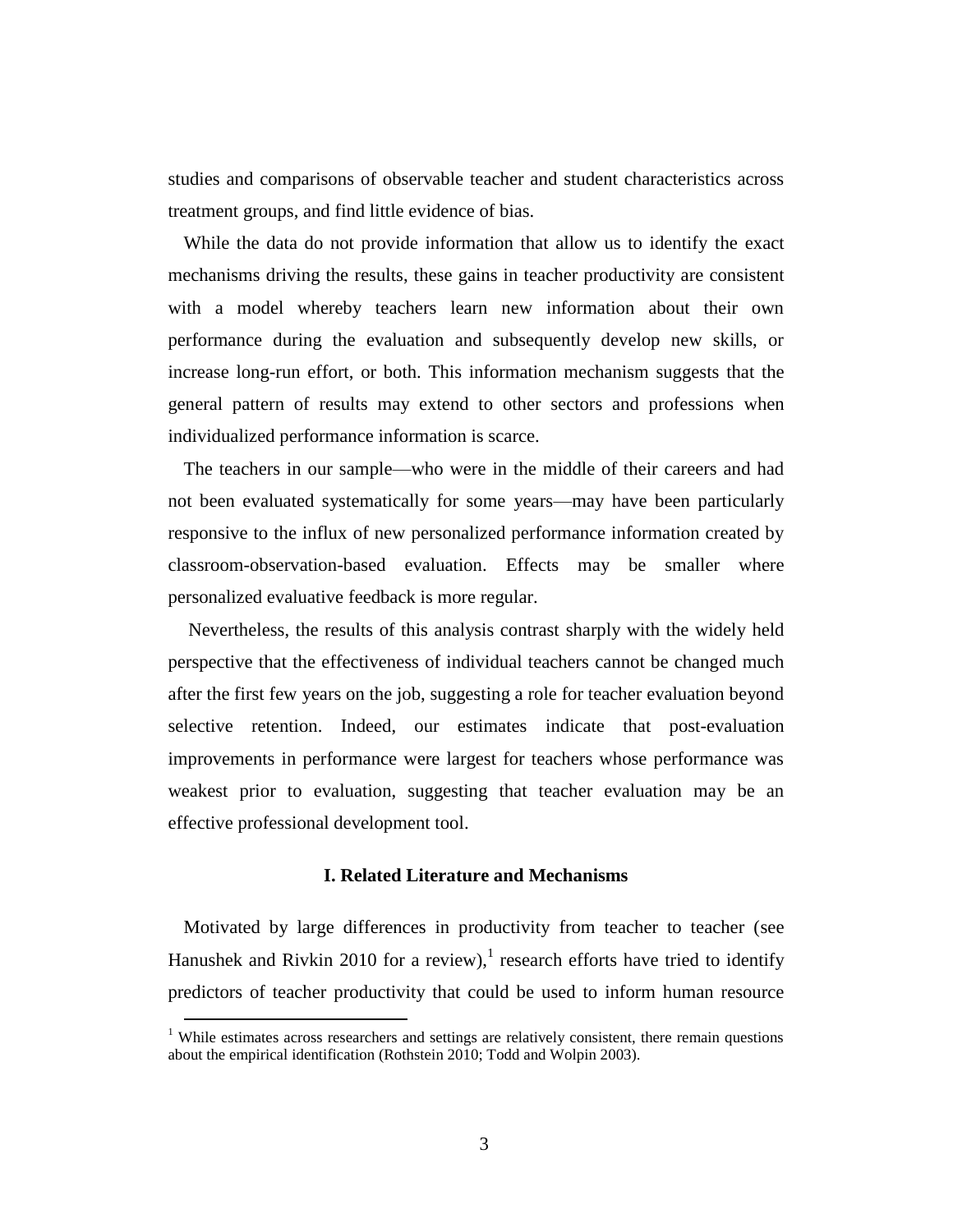decisions. Many of the intuitive candidates, like the possession of a graduate degree or teacher professional development, have proven to be dead ends (Yoon et al. 2007), and while teachers do improve with experience, the returns to experience appear to level off relatively quickly (Hanushek 1986, 1997; Rockoff 2004; Jacob 2007; Rockoff et al. 2011).

Absent evidence that information traditionally found in a teacher's personnel file can predict effectiveness, recent research efforts have turned to measuring individual teacher performance more directly. That literature suggests various measures of individual teacher performance are promising sources of information for human resource decisions. Some argue that the most direct and objective evidence of teacher performance are so called "value-added" measures based on student test score gains. Using student-test-score-based measures, while intuitive, is not always possible and not without research and political controversy (Glazerman et al. 2010). Encouragingly, however, several other performance appraisal approaches appear to be good predictors of a teacher's ability to promote student achievement. These include subjective ratings by principals and other experienced educators who are familiar with the teacher's day-to-day work (Jacob and Lefgren 2008; Rockoff and Speroni 2010; Rockoff et al. forthcoming), ratings based on structured classroom observation (Pam Grossman et al. 2010; Kane et al. 2011), student surveys (Kane and Cantrell 2010), and assessments of teachers by external evaluators like the National Board for Professional Teaching Standards (Goldhaber and Anthony 2007; Cantrell et al. 2008). On the other hand, the formal status quo teacher evaluation programs currently utilized by most districts are perfunctory at best and conceal the variation in performance (Weisberg et al. 2009).

Assuming improved teacher performance measures can be adopted, much of the discussion regarding what to do with those measures has focused on selective dismissal. Predictions of the net gain of selective dismissal and retention are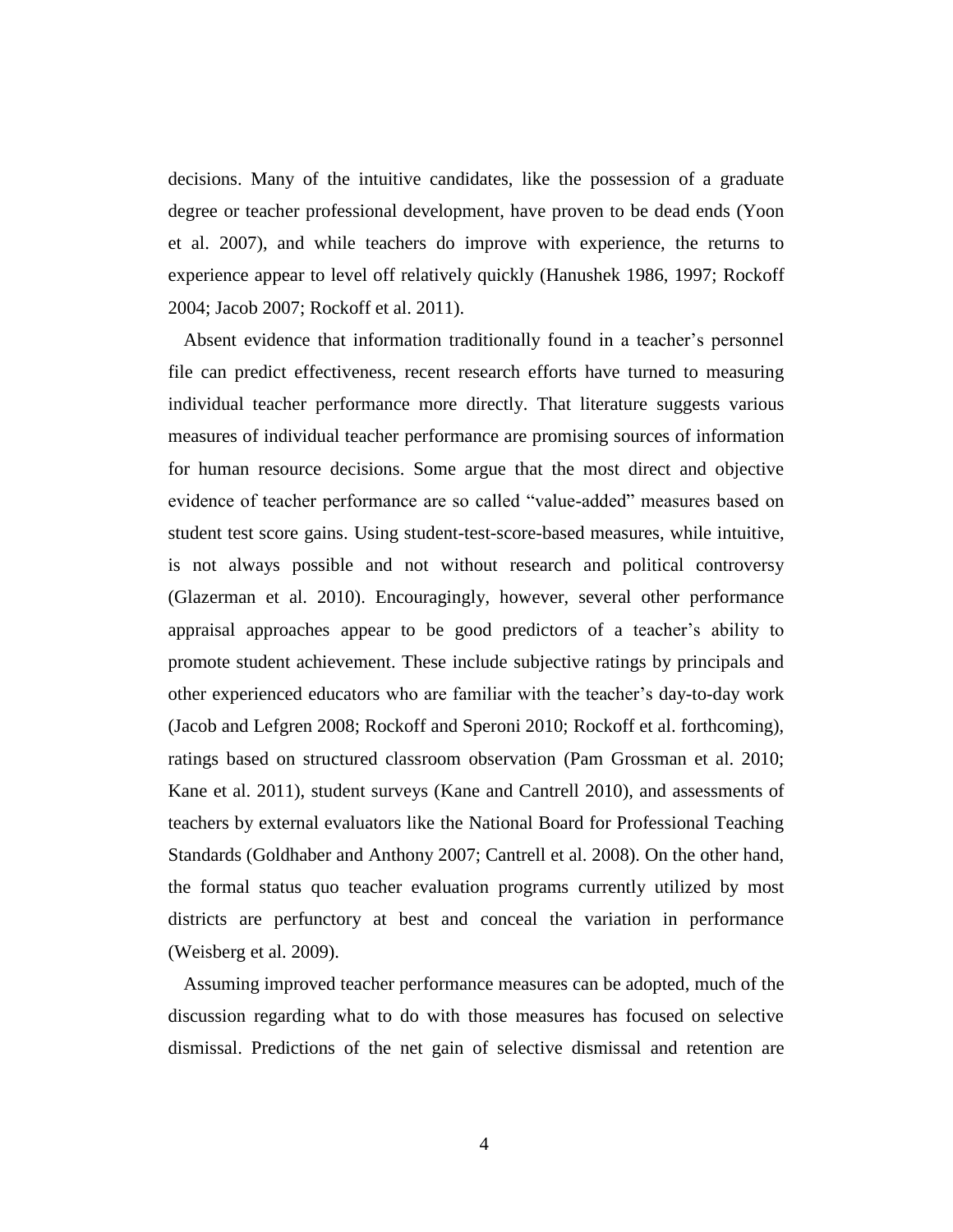mixed (Gordon, Kane, and Staiger 2006; Goldhaber and Hansen 2010; Hanushek 2011) and empirical evidence is very rare. One exception is a recent experimental study by Rockoff et al. (forthcoming) where principals in the treatment group were given objective student-test-score-based ratings of teachers. A first result of the study is that these principals systematically adjusted their subjective assessments of teachers to more closely match the objective information. Subsequently, treatment schools in the study experienced greater turnover of lowperforming teachers and made small gains in math achievement relative to the control schools. These results are consistent with a model where principals improve their instructional staff via selective retention that is based on performance data. On the other hand, Staiger and Rockoff (2010) describe weak assumptions under which the optimal turnover of novice teachers would be quite high.

Other discussions propose tying evaluation scores to incentive pay, and various districts, including notably Denver and Houston, have instituted merit pay plans that do this. While theoretically promising, the early work in this area suggests mixed results (Springer et al. 2010; Neal 2011).

The broader personnel economics literature suggests other mechanisms beyond selection and monetary incentives—through which employee evaluation might lead to productivity gains. There are, however, competing views in this literature on how evaluation optimally achieves such gains. One perspective, motivated by the traditional principal-agent framework, holds that evaluation should closely link performance with rewards and punishments in a way that directly incentivizes employee effort. From this perspective, productivity effects are expected to be proximate to the period and content of the evaluation;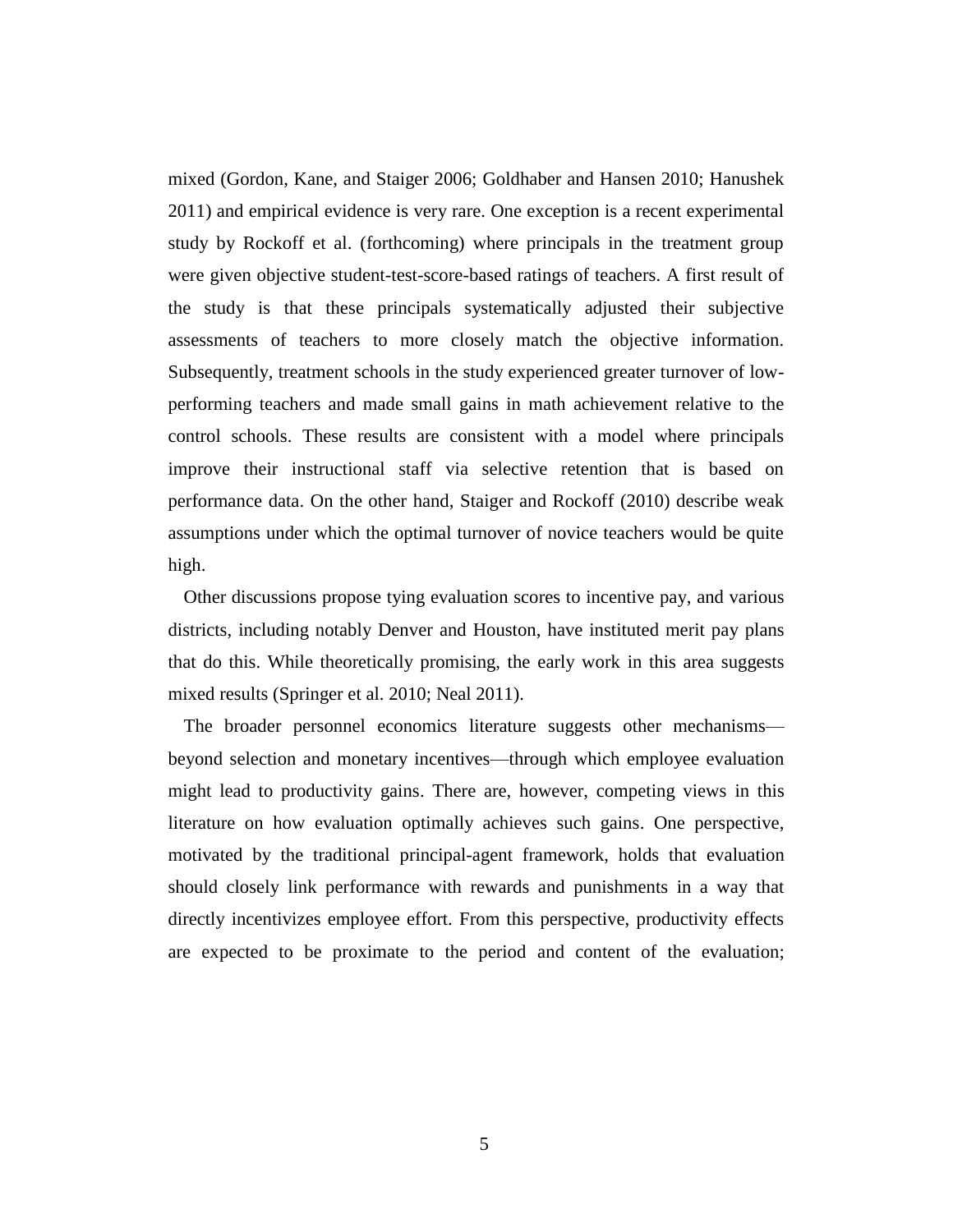mechanisms for lasting productivity gains are not generally addressed in these models. 2

An alternative perspective focuses on using performance appraisal as an integral part of long-run employee development rather than as a tool in a rewards-andpunishment incentive scheme. This human resource management view of evaluation posits that evaluation linked to rewards and punishment can subvert the developmental aspects of appraisal because the employee being incentivized by rewards-and-punishment-related evaluation views the process as judgmental and punitive (Armstrong 2000). Since current evaluation programs rarely lead to rewards or punishments for teachers (Weisberg et al. 2009), evaluation in the education sector may be better understood from the developmental perspective rather than a traditional principal-agent model.

It is also the case that teacher performance may be particularly susceptible to the developmental aspects of evaluation. Dixit (2002) posits that teachers are generally "motivated agents," and to the extent this is true we would expect teachers to act on information that could improve individual performance. Yet, individualized, specific information about one's performance seems especially scarce in the teaching profession (Weisberg et al. 2009) suggesting that a lack of information on *how to* improve could be a substantial barrier to individual productivity gains among teachers. Well-designed evaluation might provide new information to fill that knowledge gap in several ways. First, teachers could gain information through the formal scoring and feedback routines of an evaluation program. Second, evaluation could encourage teachers to be generally more selfreflective regardless of the evaluative criteria. Third, the evaluation process could

 $<sup>2</sup>$  An example of a study of the proximate effects of subjective evaluation on worker input that</sup> could be expected to impact productivity from the human resource management literature is work by Engellandt and Riphahn (2011). They found that employees in one international company respond to incentive mechanisms in subjective supervisor evaluations by supplying more effort to the job, but it remains unclear how those changes in effort affected output or whether the extra effort was non-transient.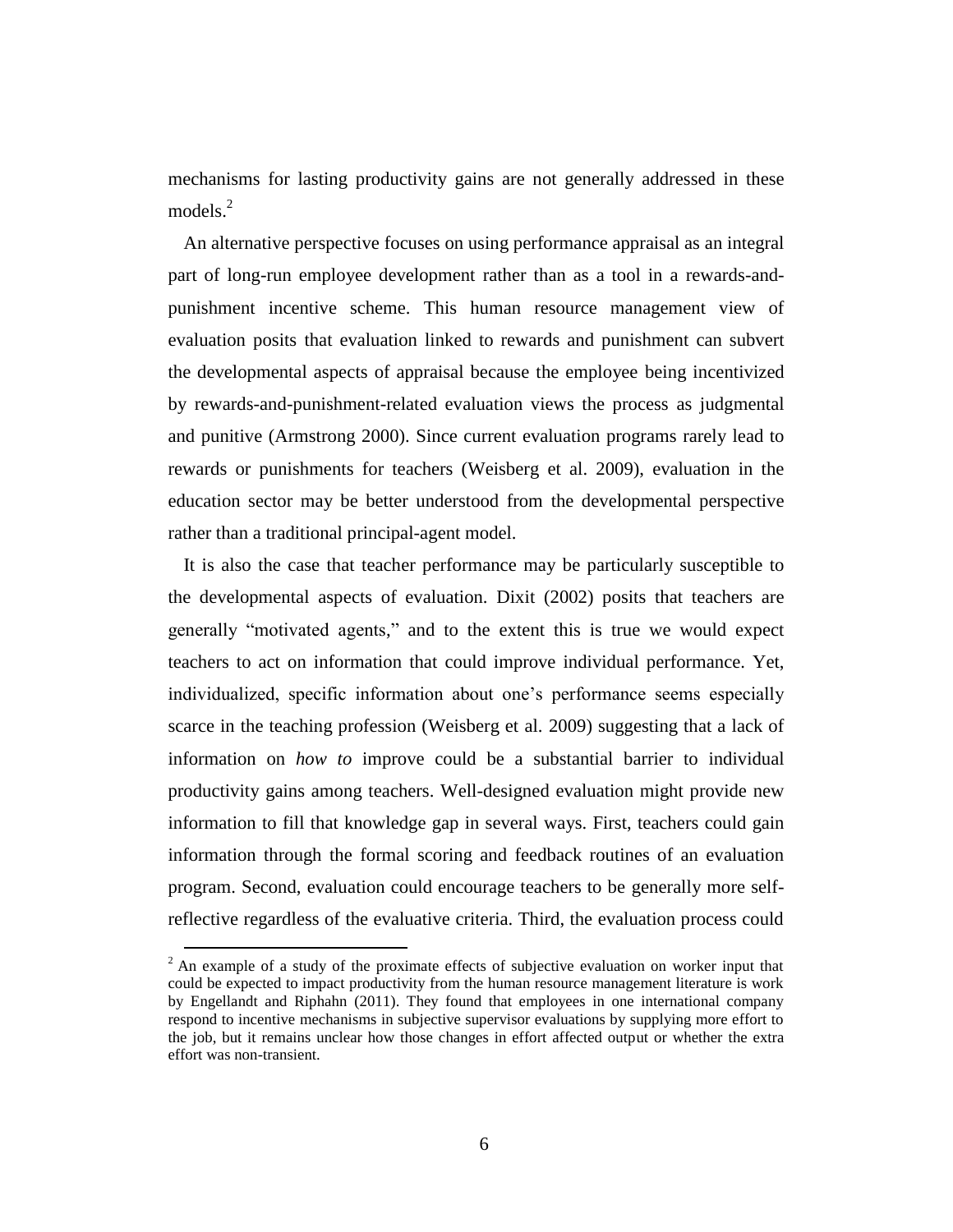create more opportunities for conversations with other teachers and administrators about effective practices. Additionally, programs that use multiple evaluators including peers, as is the case in Cincinnati, may result in both more accurate appraisals and more take-up by the individuals evaluated (Kluger and DeNisi 1996; Kimball 2002).

To improve performance, however, the information from evaluation must be correct (in the sense that the changes implied will improve effectiveness if acted on). As mentioned above, a small but growing number of empirical studies have found meaningful correlations between observed teacher practices, as measured by evaluative criteria, and student achievement growth. This includes the Cincinnati program which is the setting of this paper. Kane et al. (2011) found that teachers who received higher classroom practice scores on Cincinnati's evaluation rubric also systematically had higher test-score value-added. Student math achievement was 0.087 standard deviations higher for teachers' whose overall evaluation score was one standard deviation higher (the effect for reading was  $0.78$ ).<sup>3,4</sup> This cross-sectional relationship suggests that Cincinnati's evaluation program scores teachers and provides feedback on teaching skills that are associated with promoting higher student achievement. To the extent teachers improve in those skills, we would anticipate improvements in performance as measured by value-added to student achievement. While the Kane et al. (2011) study documented a relationship between evaluation scores and value-added extant at the time of evaluation, this paper asks and tests a separate question does the process of going through a year-long evaluation cycle improve teacher effectiveness as measured by value-added.

 $3$  The mean overall evaluation score was 3.21 out of 4 with a standard deviation of 0.433. <sup>4</sup>Holtzapple (2003), Malinowski (2004), and Milanowski, Kimball, and White (2004) demonstrated a positive relationship between formal evaluation scores in the Cincinnati system and achievement early in the program's life.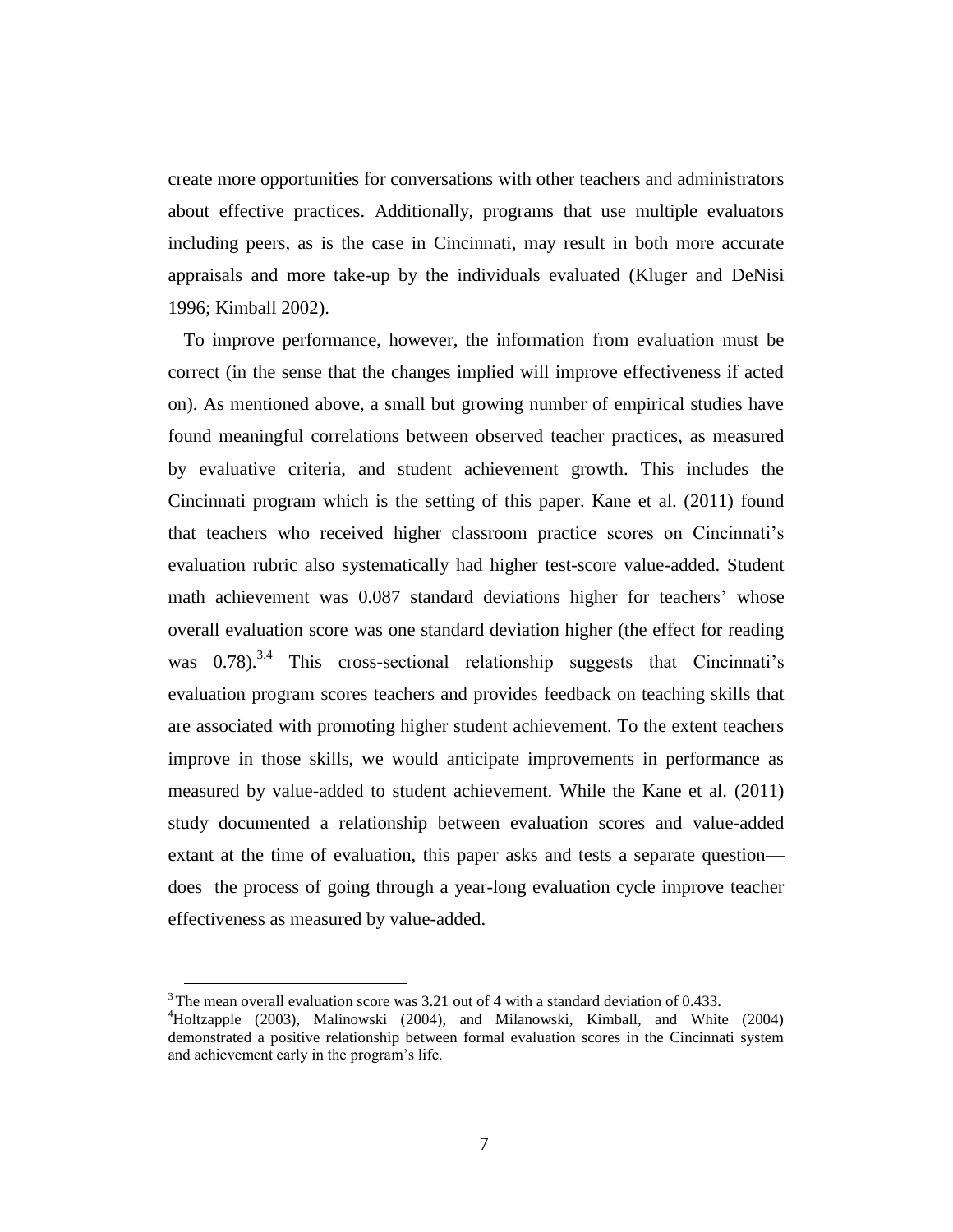In addition to new, individualized information provided to teachers, there may be other mechanisms through which evaluation could impact teacher effectiveness. The process of defining and communicating the evaluative criteria to employees may result in a greater focus on (presumably correct) practices among the teachers of a school or district (Milanowski and Heneman 2001). Alternatively, teachers may increase their effort level during evaluation as a response to traditional incentives only to find a higher level is a preferable longrun equilibrium.

These mechanisms for lasting improvements do not preclude teacher responses to the proximate incentives of evaluation. In practice, however, the formal stakes of Cincinnati's evaluation program are relatively weak as we discuss in the next section. Additionally, while individual teachers and their evaluators gain much new information in the evaluation process, administrators with the authority to reward or punish teachers based on evaluation results only learn a teacher's final overall scores in four areas, and these final scores have little meaningful variation. While we cannot rule out a proximate response, in the end our results are more consistent with skill development and long run change.

As the discussion to this point suggests, there is reason to expect that welldesigned teacher evaluation programs could have a direct and lasting effect on individual teacher performance. To our knowledge, this study is the first to test this hypothesis empirically. Given the limitations of the data at hand, we can only speculate on the mechanisms through which evaluation might impact subsequent performance. However, the setting suggests that the individualized performance feedback experienced teachers receive in the evaluation process is a likely mechanism. Regardless of the mechanism, however, the results of this study highlight returns to teacher evaluation outside the more-discussed mechanisms of monetary incentives and selective dismissal.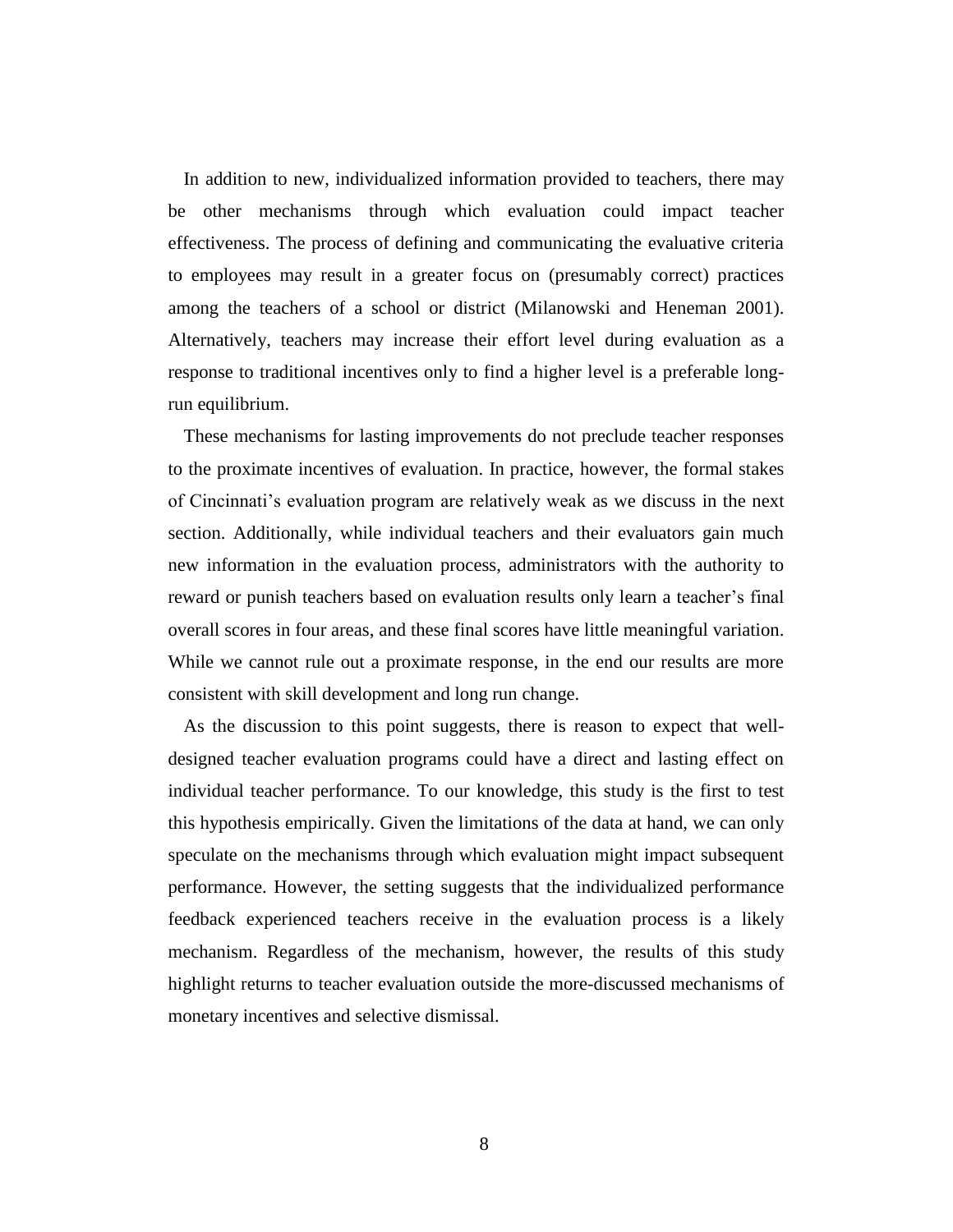#### **II. Data and Setting**

The data for our analysis come from the Cincinnati Public Schools. In the 2000- 2001 school-year Cincinnati launched the Teacher Evaluation System (TES) in which teachers' performance in and out of the classroom is evaluated through classroom observations and a review of work products. During a year-long process, each teacher is evaluated by a school administrator and a peer teacher. However, owing mostly to cost, each teacher is typically evaluated only every five years.

During the TES evaluation year teachers are typically observed in the classroom and scored four times: three times by an assigned peer evaluator—highperforming, experienced teachers who are external to the school—and once by the principal or another school administrator. Teachers are informed of the week during which the first observation will occur, with all other observations being unannounced. The evaluation measures dozens of specific skills and practices covering classroom management, instruction, content knowledge, and planning, among other topics. Evaluators use a scoring rubric, based on Charlotte Danielson's *Enhancing Professional Practice: A Framework for Teaching* (1996), which describes performance of each skill and practice at four levels: "Distinguished", "Proficient", "Basic", and "Unsatisfactory." For example, standard 3.4.B addresses the use of questions in instructional settings:

- Distinguished: "Teacher routinely asks thought-provoking questions at the evaluative, synthesis, and/or analysis levels that focus on the objectives of the lesson. Teacher seeks clarification and elaboration through additional questions. Teacher provides appropriate wait time."
- Proficient: "Teacher asks thought-provoking questions at the evaluative, synthesis, and/or analysis levels that focus on the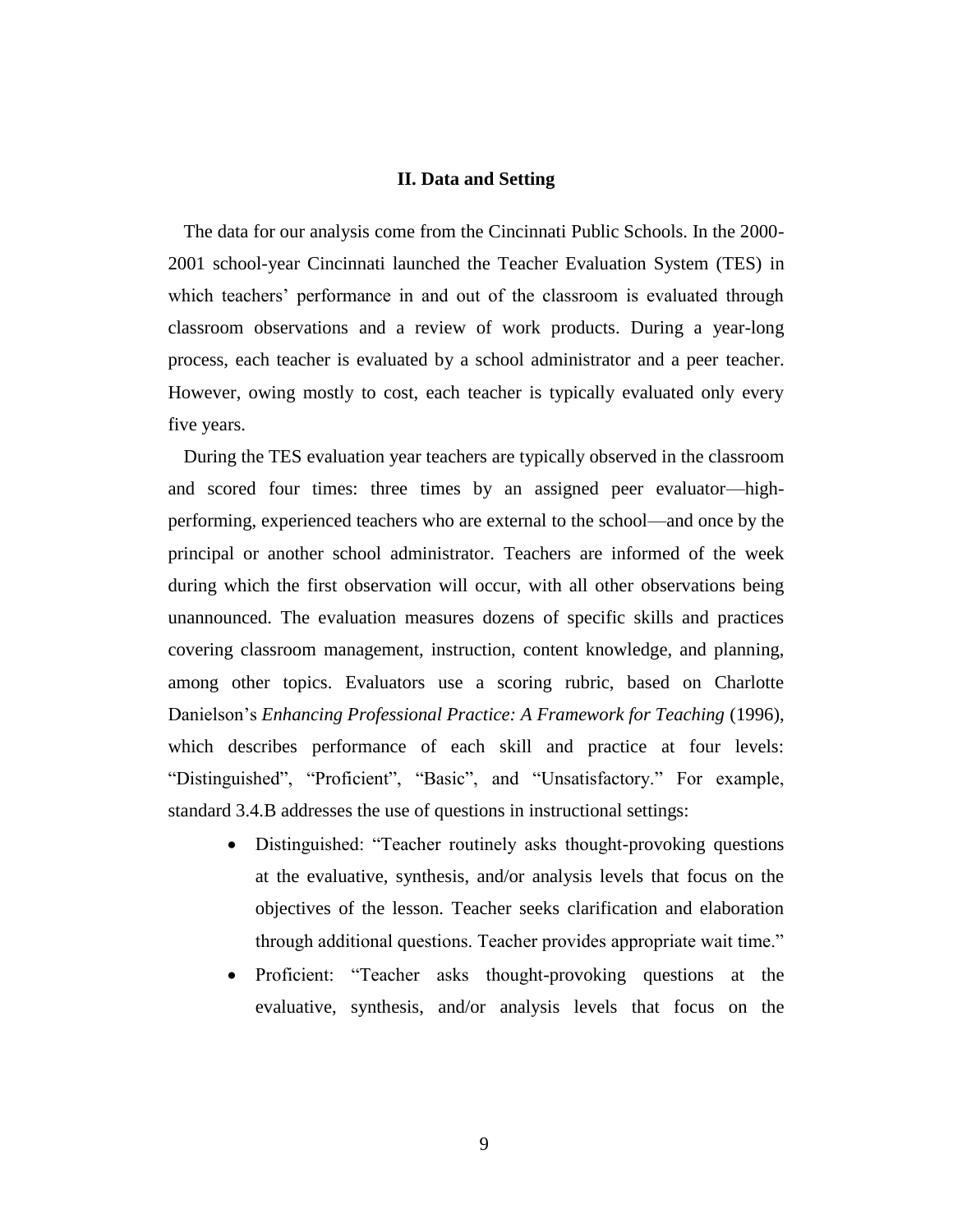objectives of the lesson. Teacher seeks clarification through additional questions. Teacher provides appropriate wait time."

- Basic: "Teacher asks questions that are relevant to the objectives of the lesson. Teacher asks follow-up questions. Teacher is inconsistent in providing appropriate wait time."
- Unsatisfactory: "Teacher frequently asks questions that are inappropriate to objectives of the lesson. Teacher frequently does not ask follow-up questions. Teacher answers own questions. Teacher frequently does not provide appropriate wait time." <sup>5</sup>

Both the peer evaluators and administrators complete an intensive TES evaluator training course, and must accurately score videotaped teaching examples to check inter-rater reliability.

After each classroom observation peer evaluators and administrators provide written feedback to the teacher, and meet with the teacher at least once to discuss the results. At the end of the evaluation school year a final summative score in each of four domains of practice is calculated and presented to the evaluated teacher.<sup>6</sup> Only these final scores carry explicit consequences. For beginning teachers (those evaluated in their first and their fourth years), a poor evaluation could result in non-renewal of their contract, while a successful evaluation is required before receiving tenure. For tenured teachers, evaluation scores determine eligibility for some promotions or additional tenure protection, or, in the case of very low scores, placement in the peer assistance program with a small risk of termination.

Despite the training and detailed rubric provided to evaluators, the TES program nevertheless experiences some of the leniency bias typical of many other

 $<sup>5</sup>$  The complete TES rubric is available on the Cincinnati Public Schools website: http://www.cps-</sup> k12.org/employment/tchreval/stndsrubrics.pdf.

 $6$  For more details on this final scoring process see Kane et al. (2011).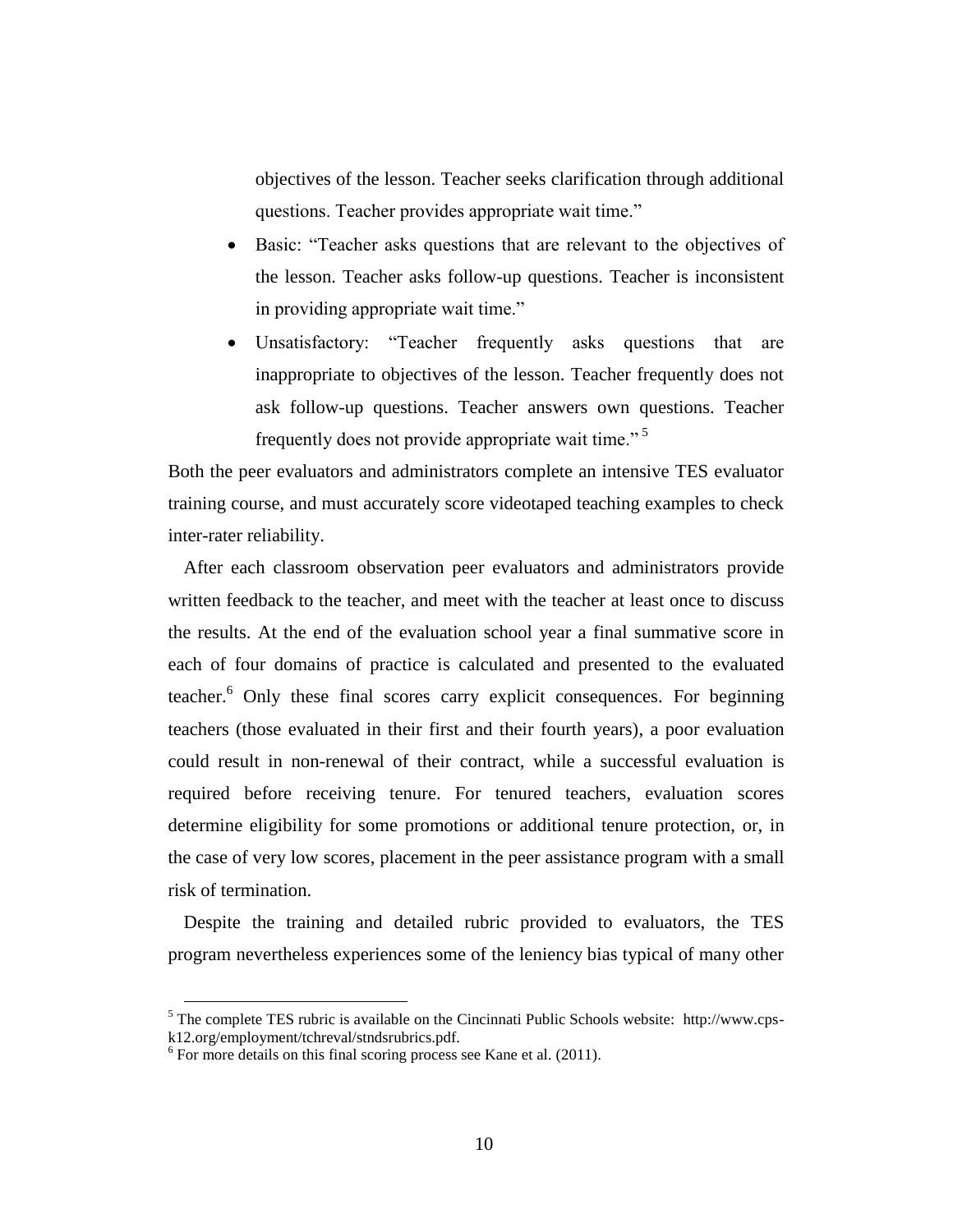subjective evaluation programs generally (Prendergast 1999) and teacher evaluations particularly (Weisberg et al. 2009). More than 90 percent of teachers receive final overall TES scores in category three or four. Leniency is much less frequent in the individual rubric items and individual observations. We hypothesize that this micro-level evaluation feedback is more important to lasting performance improvements.

The description of Cincinnati's program may, to some, seem more structured than is suggested by the term "subjective evaluation." Nevertheless, TES is more appropriately studied as a subjective, rather than an objective, evaluation. First, the evaluation is designed to measure performance on dimensions which require informed observation of behavior in context; dimensions which do not yield to standardized measures as do things like widgets produced, sales revenue, or student test score gains. Second, the evaluators' judgments and associated scores cannot, strictly speaking, be verified by an outside party even if they may be more reliable than judgments unguided by rubrics and training. Third, the evaluation is designed to measure performance on inputs to production not outcomes.

As mentioned above, teachers only undergo comprehensive evaluation periodically.<sup>7</sup> Every teacher newly hired by the district, regardless of experience, is evaluated during their first year working in Cincinnati schools. Teachers are also evaluated just prior to receiving tenure, typically their fourth year after being hired; and every fifth year after achieving tenure. Teachers hired before the TES program began in 2000-01 were not first evaluated until some years into the life of program. These phased-in teachers form our analysis sample.

 $<sup>7</sup>$  In years when teachers are not undergoing a full TES evaluation they do receive an annual</sup> evaluation from a school administrator. These annual evaluations are more typical of teacher evaluation in other school districts (Weisberg et al. 2009). The annual evaluations are essentially perfunctory with nearly all teachers receiving a "passing" evaluation; this translates into a situation where teachers are effectively not evaluated in non-TES years. As described in this section the full TES program is quite different. In this paper we focus on the full TES evaluation, and all references to "evaluation" are to that system.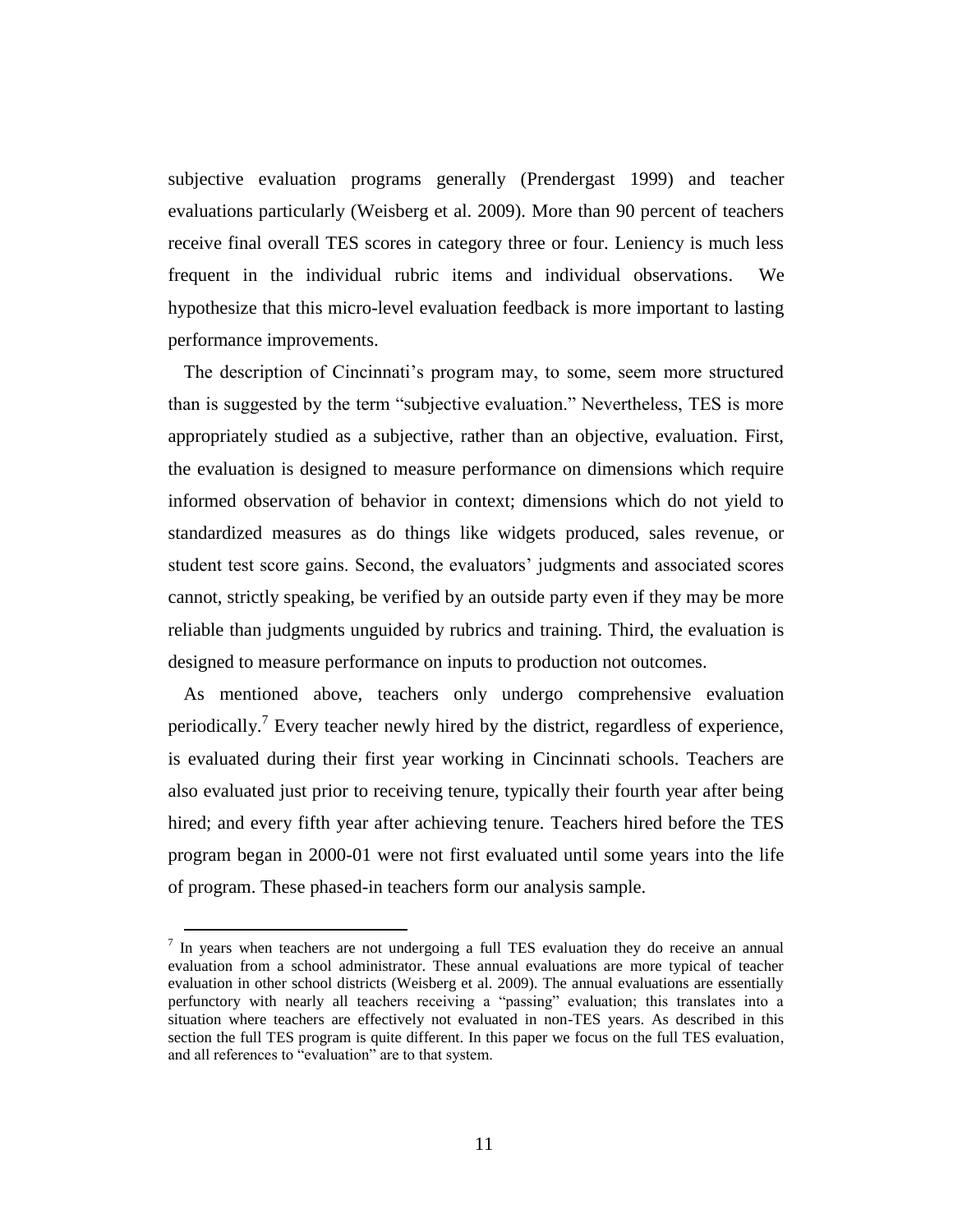## *A. Analysis Sample*

Our analysis spans the 2003-04 through 2009-10 school years and our sample is composed of fourth through eighth grade math teachers (and their students) who were hired by Cincinnati Public Schools between 1993-94 and 1999-2000. We limit our analysis to this sample of mid-career math teachers for three reasons, each bearing on identification. First, for teachers hired before the new TES program began in 2000-01, the timing of their first TES evaluation was determined largely by a "phase-in" schedule, detailed in table 1. This schedule, determined during the TES program's planning stages, set the year of first evaluation based on a teacher's year of hire thus reducing the potential for bias that would arise if the timing of evaluation coincided with a favorable class assignment. $8$  Second, as table 1 shows, the timing of evaluation was determined by year of hire, not experience level, in a pattern such that teachers in our sample were evaluated at different points in their career. This allows us to identify the effect of evaluation on performance separate from any gains that come from increased experience. We return to this topic in our discussion of empirical strategy. Third, the delay in first evaluation allows us to observe the achievement gains of these teachers' students in classes the teachers taught before TES evaluation. As we describe in the next section these before-evaluation years serve as our counterfactual in a teacher fixed effects estimation strategy.

## [Insert Table 1 about here]

Additionally, this paper focuses on math teachers in grades 4-8. For most other subjects and grades student achievement measures are simply not available.

<sup>&</sup>lt;sup>8</sup> Some teachers in our sample volunteered to be evaluated years before their scheduled participation. We return to the effect of these off-schedule teachers on our estimate in the results section. But, in short, their inclusion does not dramatically affect our estimates.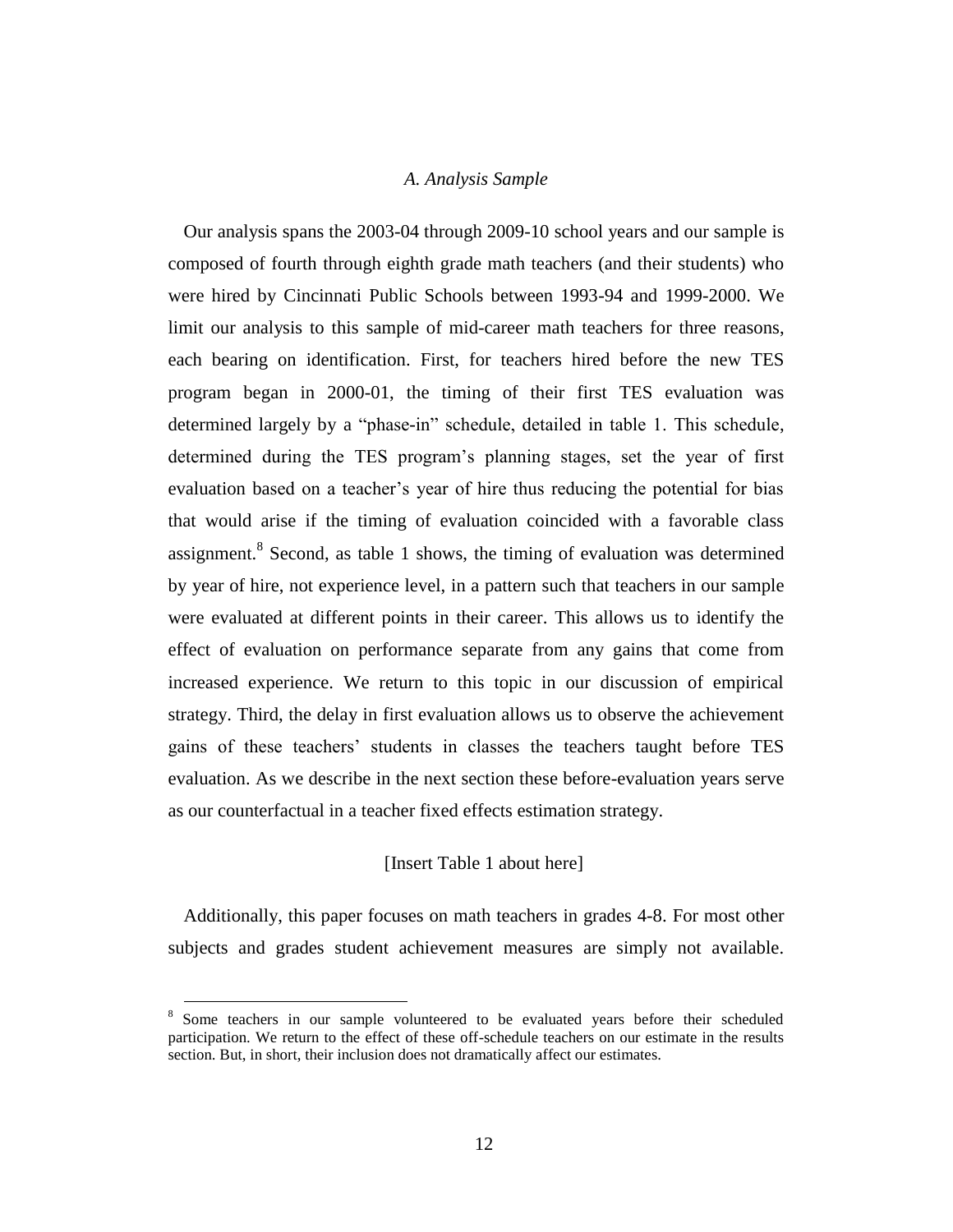Students are tested in reading but empirical research frequently finds less teacherdriven variation in reaching achievement compared to math (Hanushek and Rivkin 2010), and ultimately this is the case for the present analysis as well. While not the focus of this paper, we discuss reading results in a later section and present reading results in online appendix table A1.

Data provided by the Cincinnati Public Schools identify the year(s) in which a teacher was evaluated by TES, the dates when each observation occurred, and the scores. We combine these TES data with additional administrative data provided by the district that allow us to match teachers to students and student test scores.

Panel A of table 2 contrasts descriptive characteristics of the teachers in our analysis sample (row 1) with the remaining fourth through eighth grade math teachers and students in Cincinnati during this period but not included in our sample (row 2). The third row provides a test of the difference in means or proportions. As expected given its construction, our sample is more experienced. Indeed, the one year mean difference understates the contrast: 66.5 percent of the analysis sample is teachers with 10 to 19 years experience compared to 29.3 percent of the rest of district. Analysis sample teachers are also more likely to have a graduate degree and be National Board certified, two characteristics correlated with experience.

#### [Insert Table 2 about here]

The leftmost columns of table 3 similarly compare characteristics for the students in our analysis sample (column 1) with their peers in the district taught by other teachers (column 2). Column 3 provides a test of the difference in means or proportions. The analysis sample is weighted toward fourth through sixth grade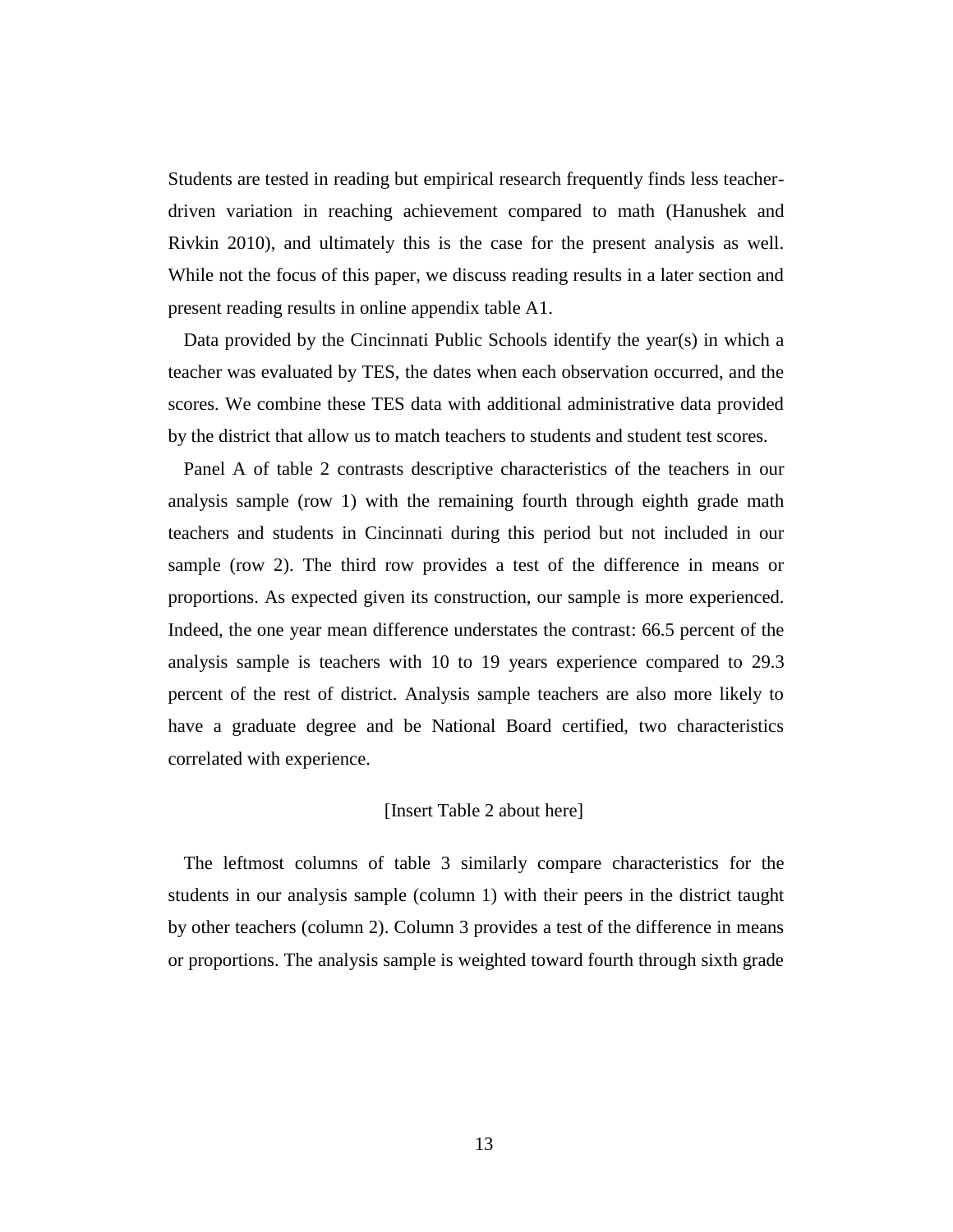classes, and analysis students may be slightly higher achieving than the district average.<sup>9</sup>

### [Insert Table 3 about here]

While the observable student and teacher differences are not dramatic, nearly all are statistically significant. These differences reinforce the limits on generalizing to more- or less-experienced teachers, but are not necessarily surprising. Researchers have documented large differences in the students assigned to more experienced teachers (Clotfelter, Ladd, and Vigdor 2005, 2006). The remainder of the information in tables 2 and 3 explore whether these observable teacher characteristics are related to treatment status. We return to this discuss after presenting our empirical strategy in the next section.

## **III. Empirical Strategy**

Our objective is to estimate the extent to which subjective performance evaluation of CPS teachers impacts teacher productivity. We employ a teacher fixed effects approach to estimate the model of student math achievement described by equation 1,

 $(1)$   $A_{ijgt} = f(TES \; evaluation_{jt}) + g(Experiment_{gt}) + A_{ijg(t-1)}\mathbf{a} + \mathbf{X}_{ijgt} \mathbf{\beta} + \mu_j + \theta_{gt} + \varepsilon_{ijgt}$ 

 $\overline{a}$ 

where  $A_{ijgt}$  represents the end-of-year math test score<sup>10,11</sup> of student *i* taught by teacher *j* in grade *g* and school year *t.* In all estimates standard errors are clustered by teacher.

 $9<sup>9</sup>$  The district mean for test scores in table 3 is not zero because we include only students who have baseline and outcome math scores. Students missing test scores are mostly those who move in and out of the district and that enrollment instability is associated with lower test scores.

 $10$  All test scores have been standardized (mean zero, standard deviation one) by grade and year. Between 2002-03 and 2009-10 Cincinnati students, in general, took end of year exams in reading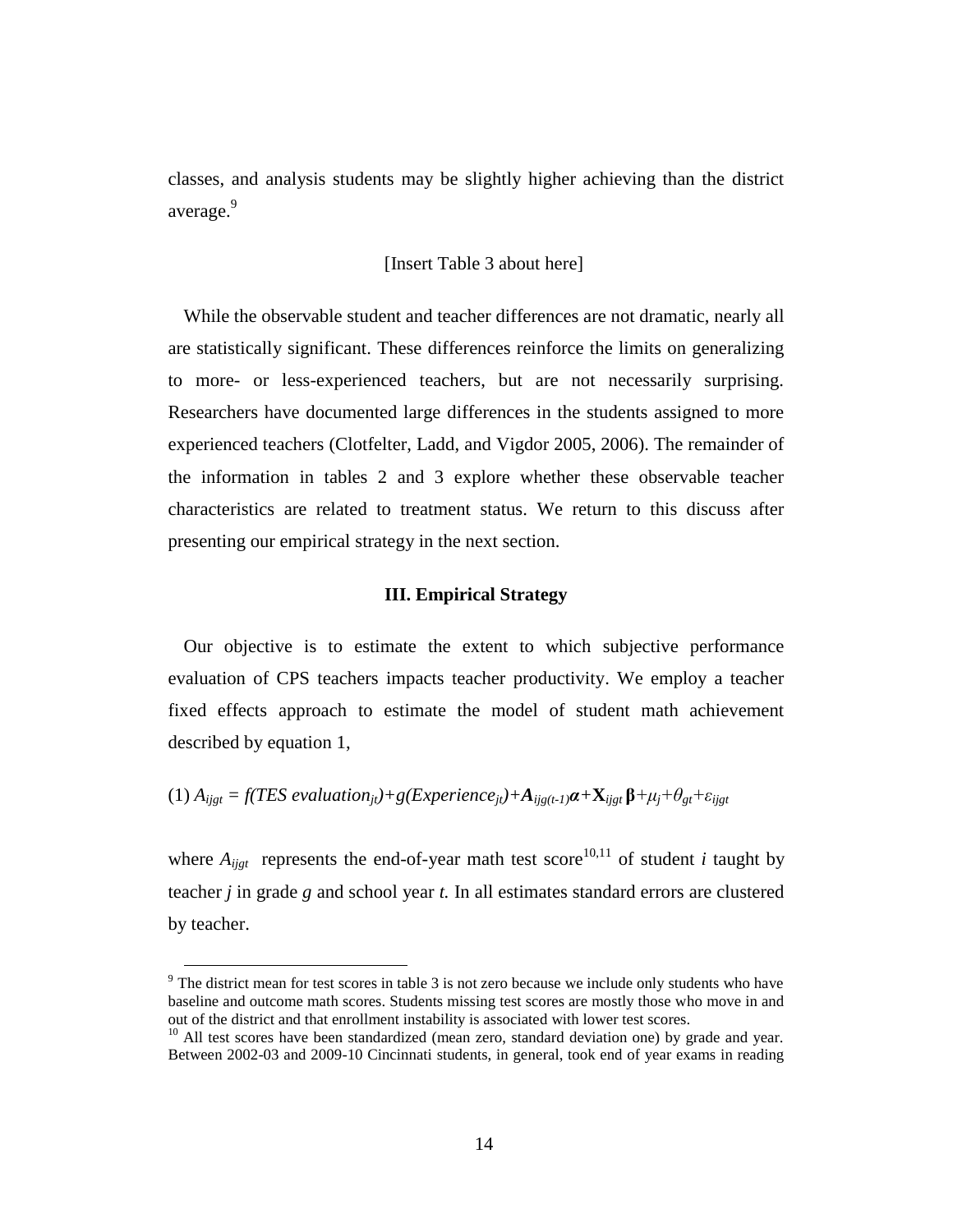The key empirical challenge is to separately identify (i) the effect of subjective performance assessment via TES evaluation on productivity in years during and after evaluation,  $f(TES evaluation_{it})$ , (ii) the effect of increasing job experience,  $g(Experiment_{it})$ , and (iii) the secular trends in student test scores,  $\theta_{gt}$ , from year-toyear and grade-to-grade. For any individual teacher across years, these three determinants of student test scores—year relative to TES evaluation year, years of experience, and school year—will be collinear. Identification requires some parameter restriction(s) for two of the three determinants. Given our use of standardized test scores as a measure of achievement, we maintain the inclusion of grade-by-year fixed effects in all estimates to account for  $\theta_{gt}$ ; and thus must make some restriction in both *f* and *g*.

Most of the estimates we present use a simple parameterization for time relative to TES participation, specifically

(2) 
$$
f(TES\; evaluation_{jt}) = \delta_I \mathbf{1}\{t = \tau_j\}_{jt} + \delta_2 \mathbf{1}\{t > \tau_j\}_{jt}
$$

<u>.</u>

where  $\tau_i$  is the school year during which teacher *j* was evaluated. School years before TES evaluation are the omitted category. Thus  $\delta_I$  captures the gain (loss) in achievement of students taught by a teacher during his TES evaluation year compared to students he taught before being evaluated, and  $\delta_2$  captures the gain (loss) of students taught in years after TES evaluation compared to before.

and math in third through eighth grades. Our analysis sample will exclude some entire grade-byyear cohorts for whom the state of Ohio did not administer a test in school year *t* or *t-1*.

<sup>11</sup> An alternative standardization approach would use only the distribution of our analysis sample instead of the entire district. The average experience level of our analysis sample, which is comprised of a fixed set of hire-year cohorts, will be steadily rising in the district distribution of teacher experience. If the changes over time in relative experience are dramatic then the district standardization could produce a positive time trend since new hires are generally of lower ability in their first few years on the job. In analyses not presented we repeat all our main results using this alternative standardization and do not find substantial differences.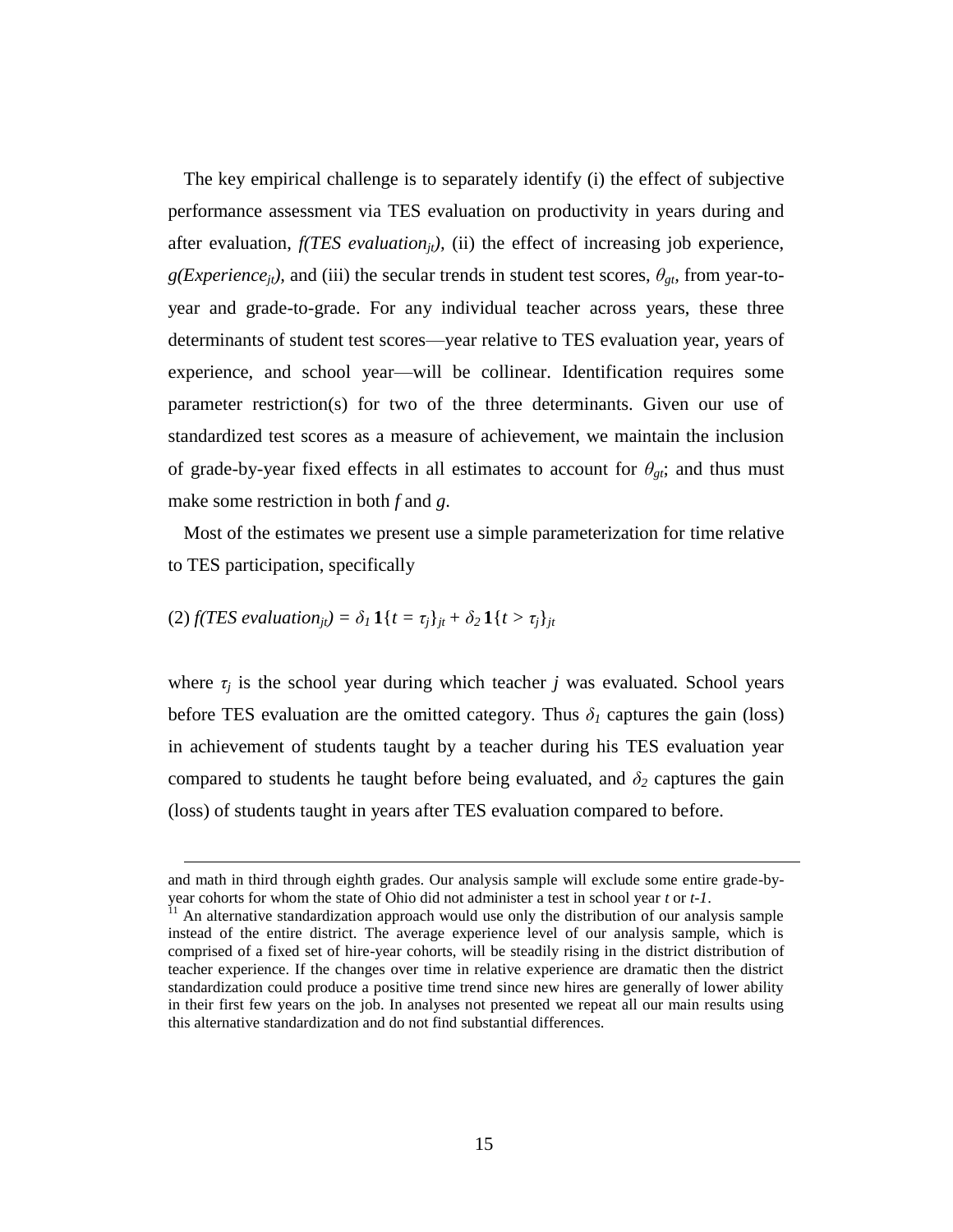Almost all the results presented in this paper control for a quadratic in teacher experience, but with teacher experience capped at 20 years.

(3) 
$$
g\left(\text{Experience}_{jt}\right) = \gamma_1 \text{Experience}_{jt} + \gamma_2 \text{Experience}_{jt}^2
$$
  
\nwhere Experience<sub>jt</sub> =  $\begin{cases} \text{Experience}_{jt}, & \text{if Experience}_{jt} < 20\\ 20, & \text{if Experience}_{it} \ge 20 \end{cases}$ 

This approach follows Rockoff (2004), though our cap is higher given our more experienced sample. In results not presented here, we repeat our main analyses in two ways, one using a cap at 15 years, and a second that replaces the linear *Experience*<sub>jt</sub> with indicator variables for each discrete value of  $Exp\widetilde{e}$  reprience<sub>jt</sub>; our results are essentially unchanged in these alternative specifications.

Much empirical evidence finds the returns to experience are greatest in the first five or ten years of a teacher's career (Rockoff 2004; Staiger and Rockoff 2010). This evidence suggests omitting experience may not introduce much bias in our estimates given the experience profile of the teachers in our analysis sample. And, as reported later, our preferred estimates do not change when the experience controls are excluded. Nevertheless, we maintain the experience controls partly because of more recent evidence that finds experience gains beyond ten years (Papay and Kraft 2010; Wiswall 2011).

The use of the within-teacher over-time variation is preferable here for at least two reasons. First, existing evidence suggests that both inexperienced and experienced teachers vary greatly in their ability to promote student achievement (Hanushek and Rivkin 2010). To the extent that teacher ability is correlated with participation in and the timing of TES evaluation (e.g., through differential attrition from the district, or volunteering for the program) simple cross-sectional estimates would be biased. Second, the teacher fixed effects will account for timeinvariant, non-random differences in the assignment of students to specific teachers. Some teachers may year after year be asked to teach classes with high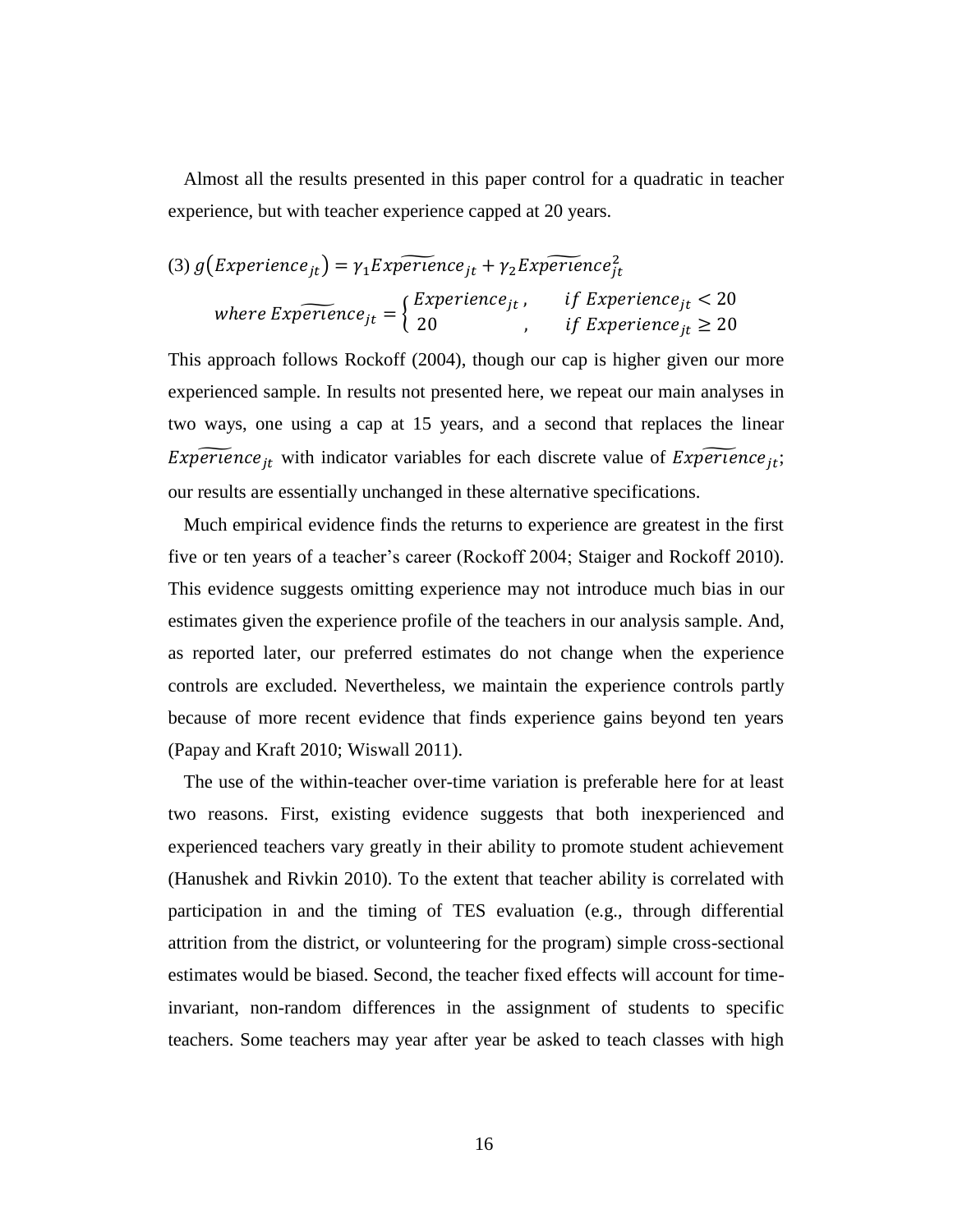(low) potential for achievement gains (e.g., through principal favoritism, or school assignment).

However, not all the dynamics of student-teacher assignment need be timeinvariant. To account for variation in students assigned to a given teacher from year to year, in equation 1 we control for observable student characteristics. Most notably, *Aijg(t-1)* includes student *i*'s prior achievement, as measured by the year *t-1* test, the effect of which is allowed to vary by grade.<sup>12</sup> The vector  $\mathbf{X}_{i,jgt}$  includes separate indicators for student gender, racial/ethnic subgroup, special education classification, gifted classification, English proficiency classification, and whether the student was retained in grade.

Our teacher fixed effects estimation approach will provide unbiased estimates of  $\delta$ <sup>*I*</sup> and  $\delta$ <sup>2</sup> if, for a given teacher, the timing of her evaluation is unrelated to student achievement trends not captured by her assigned student's test scores and other observable characteristics, the average returns to experience, or district-wide secular trends. This key identifying assumption would be violated, for example, if teachers were systematically assigned unobservably better (worse) students during their evaluation year or in the years following. It would also be violated if evaluation coincided with an individual performance trend unrelated to evaluation per se.

After presenting our main estimates, we provide evidence that the results are not driven by a pre-existing trend in teacher performance with a non-parametric event study and robustness checks through alternative specifications of equation 2. We also address the potential for attrition bias.

However, before moving on to results we present evidence that, at least based on observables, student assignment to teachers was unrelated to a teacher's

 $12$  When the baseline score was missing for a student, 13.1 percent of observations, we imputed with the grade-by-year mean, and included an indicator for missing baseline score. Our estimates are robust to excluding students with missing baseline test scores.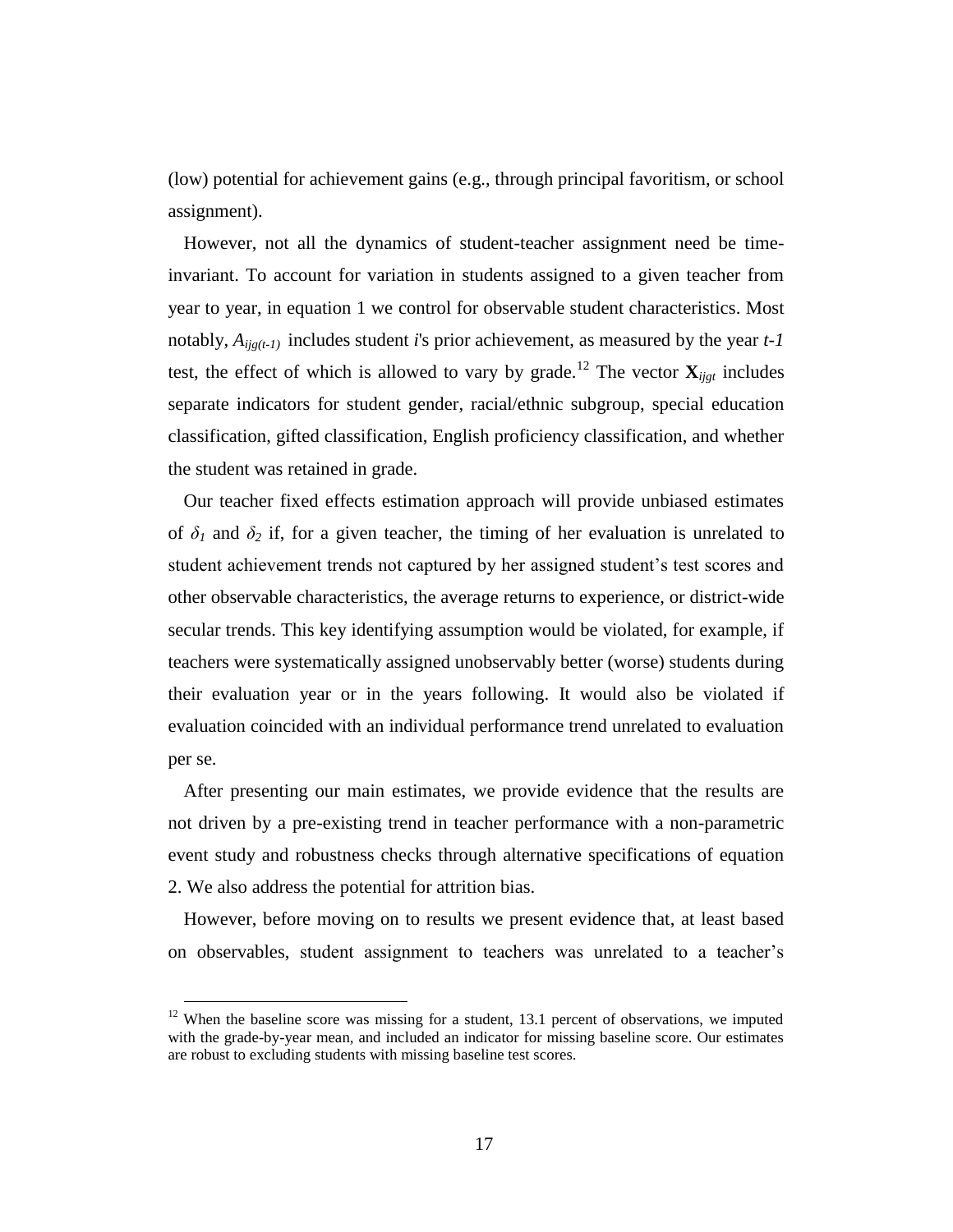evaluation status, and that teacher observables are also largely uncorrelated with the timing of evaluation. The rightmost columns of table 3 report coefficients from a series of regressions predicting each student covariate  $(A_{ijg(t-1)})$  and the elements of **X***ijgt*) as a function of teacher TES status. The specification is identical to that of our preferred specification described in equation 1 except for omitting the student covariates themselves. None of estimates for  $\delta_I$  and  $\delta_2$  are statistically significant, and most point estimates were near zero. Thus, despite the variation *across* teachers in assigned students, we observe little variation *within* teachers over time. $13$ 

The bottom two panels of table 2 examine potential differences in the characteristics of analysis sample teachers by year of evaluation, where the characteristics are given by the global column headers. The mean of each characteristic for 2009-10 is given in the first row of each panel, and all other rows are differences from that mean as estimated by a simple least-squares regression. The last row reports the results of a test of joint significance. Panel B is calculated using the actual year of evaluation, and, with the expected exception of experience, there are almost no significant differences. Panel C uses the scheduled year of evaluation, instead of the actual year, and the pattern is similar except that we find evidence of differences in race.

 $13$  In a second approach to this question, following Rothstein (2010) and others, we test whether a student's future teacher, in year *t+1*, is related to current achievement growth, in year *t*. In our present case we are interested in the future teacher's TES treatment status. We repeat the specification in table 4 column 1 except that we replace the variables of interest "year of participation" and "all years after" with their equivalents for the teacher who taught student *i* in year *t+1*. Again we find no evidence of differential assignment. We estimate student achievement growth is negative, though not statistically significant, in the year just prior to being assigned a teacher under evaluation or post evaluation.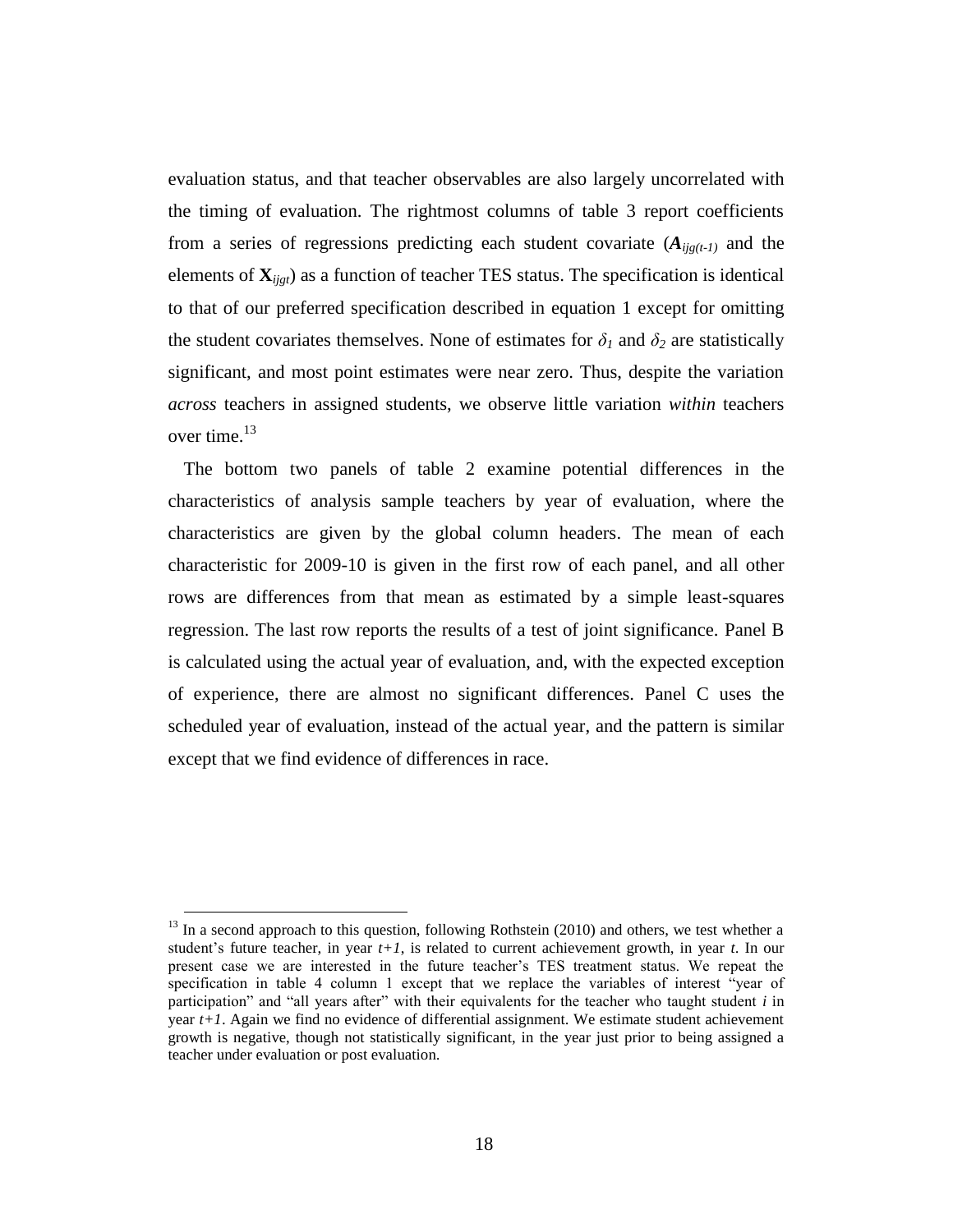## **IV. Results**

Table 4 column 1 reports the coefficients of interest from our preferred specification: equation 1 with the simple parameterization of the TES evaluation treatment measures in equation 2. We estimate that the average math teacher's students score 0.112 standard deviations higher in years after the teacher has undergone an evaluation compared to how her students scored in years before evaluation. Students also appear to score higher during the year of the subjective evaluation (0.052 standard deviations), but in this specification that difference is not statistically significant.

#### [Insert Table 4 about here]

These results are robust to omitting the teacher experience controls (equation 3) as shown in column 2. In results not presented here, we find this robustness is also true for other forms of experience controls: i.e., capping at 15 instead of 20 years, and a series of dummy variables for each year of experience. When the student covariates, including prior achievement, are also omitted, as shown in column 3, the estimates are somewhat less precise and the coefficient for "all years after" is somewhat smaller.

The right side of table 4 presents evidence that the effects of going through subjective evaluation in the TES system are not uniform. The improvement in teacher performance from before to after evaluation is larger for teachers who received relatively low TES scores (column 4), teachers whose TES scores grew the most during the TES year (column 5), and teachers with relative low test-score value-added prior to TES (column 6). <sup>14</sup> For each of these three measures of

 $14$  Throughout the paper "test-score value-added" is the estimated total effect, including the returns to experience and differences in skill and practice, of an individual teacher on student achievement (see Hanushek and Rivkin 2010 for an introduction and review of empirical estimates). The metric is measured in student test score standard deviations. To form the test-score value-added estimates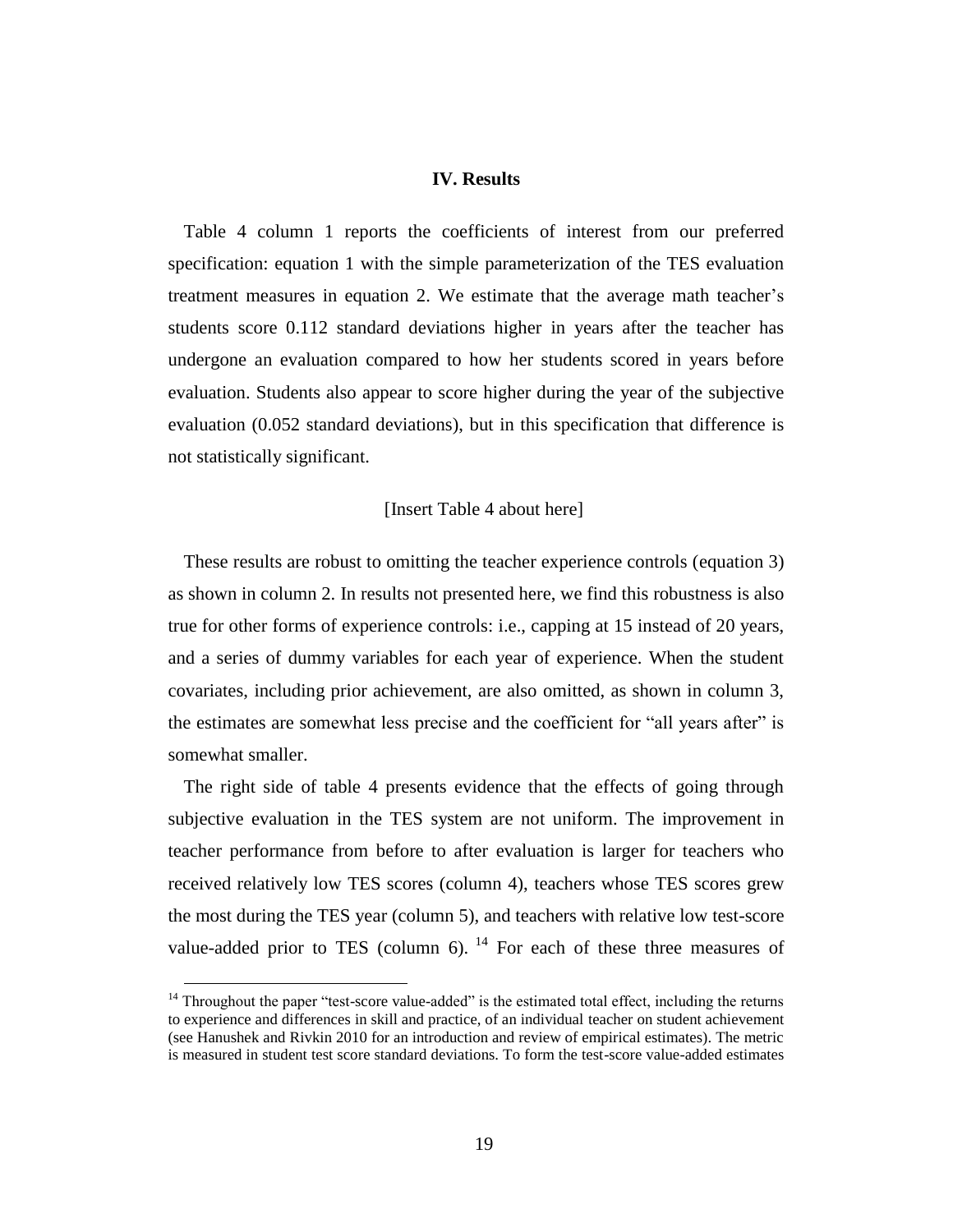performance we separated teachers into quartiles, and interacted the quartiles with the indicator for years after  $TES<sup>15</sup>$ . Since we do not have strictly pre-treatment measures of TES scores we focus here on heterogeneity in the years after effects.

This pattern of heterogeneity is consistent with a causal interpretation of our estimates. While all teachers were evaluated, not all teachers had the same potential for growth ex-ante. Assuming subjective evaluation causes growth in productivity, that growth should vary from individual to individual as a function of ex-ante potential for growth. The results in table 4 columns 4-6 demonstrate just this kind of pattern. Teachers who prior to evaluation generated relatively little value-added to student test scores saw the largest productivity gains in the years following evaluation (column  $6$ ).<sup>16</sup> Gains were also larger among teachers whose TES evaluation scores were relatively low (column 4), and among teachers whose TES scores increased the most across the four classroom observations that occurred during the evaluation year (column 5).

Additionally, there is some evidence that the effects are larger for teachers who specialize in teaching math, as opposed to teaching math and reading in selfcontained classrooms. To analyze this question we fit separate models for the 50 teachers in our sample who teach only math and the 55 teachers who teach math and reading in self-contained classrooms. For the former student achievement in the years after evaluation is 0.11 standard deviations higher. For the latter the gain is 0.04 standard deviations but is not statistically significant.

1

for this paper we estimate a specification like equation 1; however we omit the experience and TES controls, add school fixed effects and class random effects, and use all teachers and students in the district. The value-added estimates are predicted teacher random effects,  $\mu_i$ , shrunken to account for measurement error.

<sup>&</sup>lt;sup>15</sup> The TES scores are based on two dozen teaching practices and are collectively known as TES Domains 2 and 3. See Kane et al. (2011) for more information about the process, rubric, and scores. TES score growth is the change in overall TES score from the first to the last classroom observation during the TES year.

<sup>&</sup>lt;sup>16</sup> While we cannot rule out some role for mean reversion as an explanation for the results in table 4 column 6, the event study depicted in figure 1 makes this explanation unlikely. However, we do not see similar reversion at the other end of the distribution.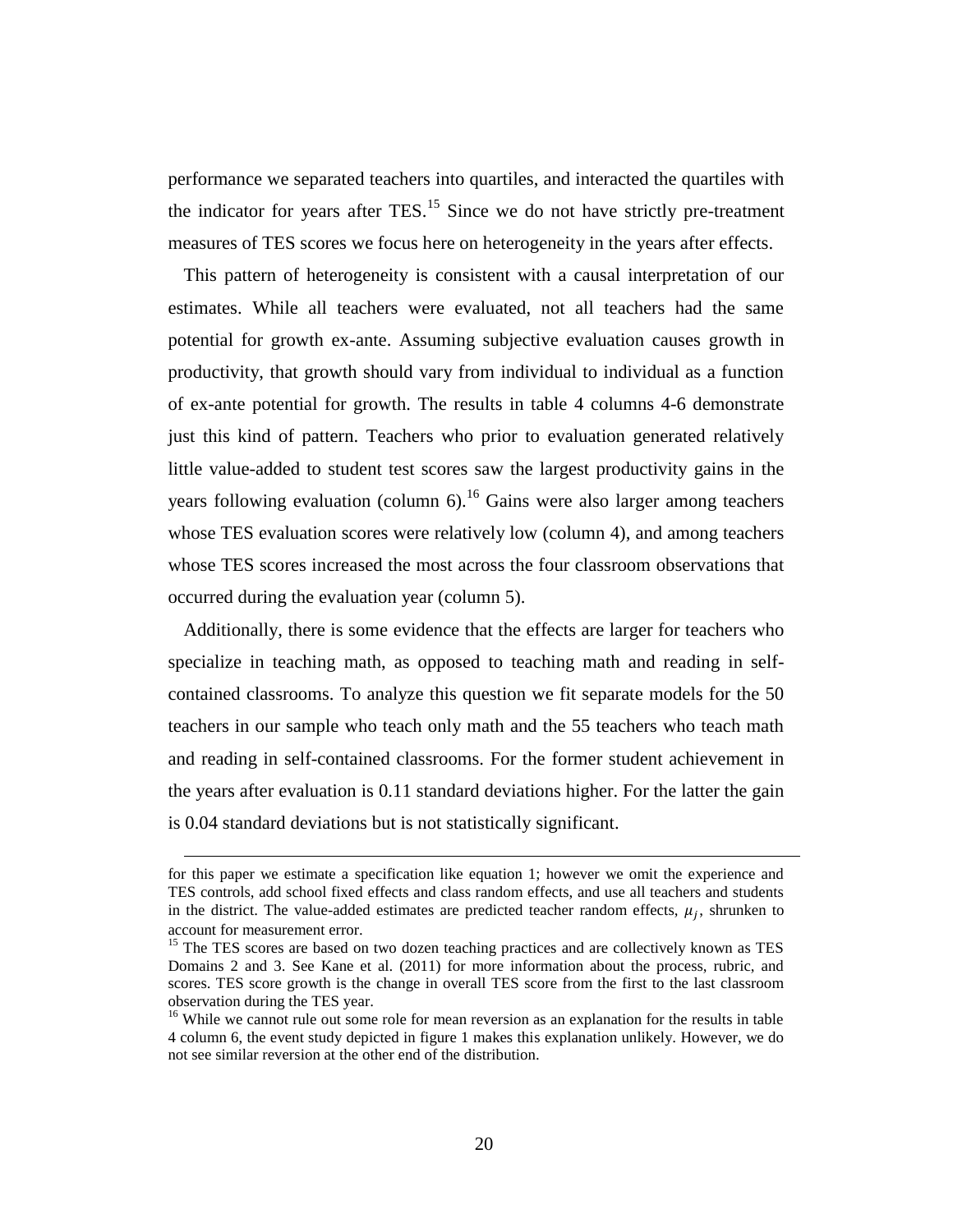In contrast to the results for math achievement, which we focus on in this paper, we do not find statistically significant differences for reading teachers and reading achievement. With a specification matching table 4 column 1, the estimates for reading are -0.009 (0.036) in the year of evaluation, and -0.050 (0.038) in the years following evaluation. In the next section we briefly discuss why the lack of results in reading may not be surprising. Results for both reading and specialized versus self-contained math teachers are available in the online appendix table A1.

## *A. Alternative specifications*

In table 5 and figure 1 we vary the specification of  $f(TES \; evaluation<sub>it</sub>)$  to explore the robustness of our main estimates. Most notably, the estimates presented in table 4 may be biased by some pre-existing upward trend in teacher performance unrelated to experience growth. We address the trend question first, and then a second related question of specification.

## [Insert Figure 1 about here]

In figure 1 we plot the average student test score gain, and confidence interval, in each year relative to the TES evaluation year. Each point is the coefficient from a regression, similar to equation 1, where  $f(TES evaluation_{it})$  is a vector of indicator variables for each year relative to evaluation  $(t - \tau)$ . This specification excludes teacher experience controls for the identification reasons discussed earlier. The vertical axis is normalized to zero in the year immediately prior to evaluation, mathematically  $t - \tau = -1$ . While the estimates are noisy, there is no clear trend in the years prior to evaluation—a pattern which supports our parameterization that groups "all years prior" as a single omitted condition in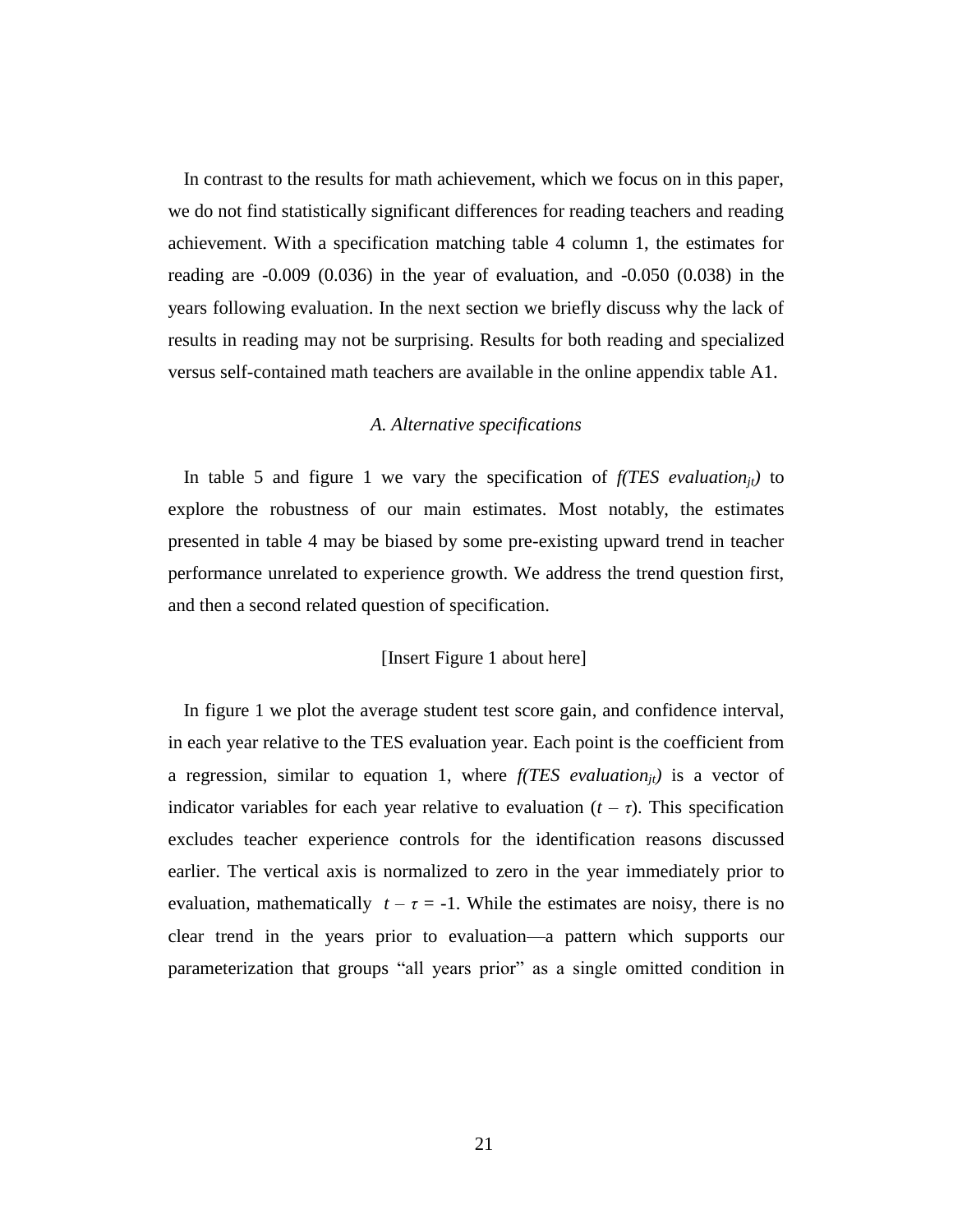equation 2. Figure 1 also shows the gains after evaluation, and to some extent during evaluation, that are reflected in the estimates in table  $4$ .<sup>17</sup>

### [Insert Table 5 about here]

In the on-line appendix we provide similar figures for subsamples of teachers, including teachers in the bottom quartile of pre-evaluation test-score value-added and teachers in the bottom two quartiles of that distribution. As in the full sample the figures are consistent with table 4 and do not demonstrate a pre-existing trend, though the estimates are noisier given the smaller samples.

While figure 1 provides important evidence against a pre-existing trend, it does not account for experience. Thus in table 5 columns 1-3 we report estimates from marginal variations on our preferred specification while controlling for experience. In column 1 we include the year immediately prior to evaluation separately, i.e.,  $1\{t = \tau_i - 1\}_{it}$ ; one test of whether teachers were on an upward (downward) trend heading into their evaluation year. The results suggest that teachers may have been on an upward trajectory not captured by our measure of experience, but we cannot rule out that the slight trend we estimate is the result of chance. In column 2 we include an indicator for the year immediately following TES participation,  $1\{t = \tau_j + 1\}_{jt}$ , separately from two or more years after,  $1\{t \geq \tau_j\}$ *+* 2}*jt*. In column 3 we further separate out the second year following participation. In each case the pattern of results is not much different from the simple specification in table 4 column 1. However, the estimates become less precise as the sample in the "or more years" category shrinks.

 $17$  In table A2, available in the online appendix, we report estimates of equation 1 with a specification of  $f(TES evaluation<sub>i</sub>)$  mirroring figure 1, but without teacher experience controls. The estimated coefficients for each year relative to evaluation follow the pattern represented in figure 1.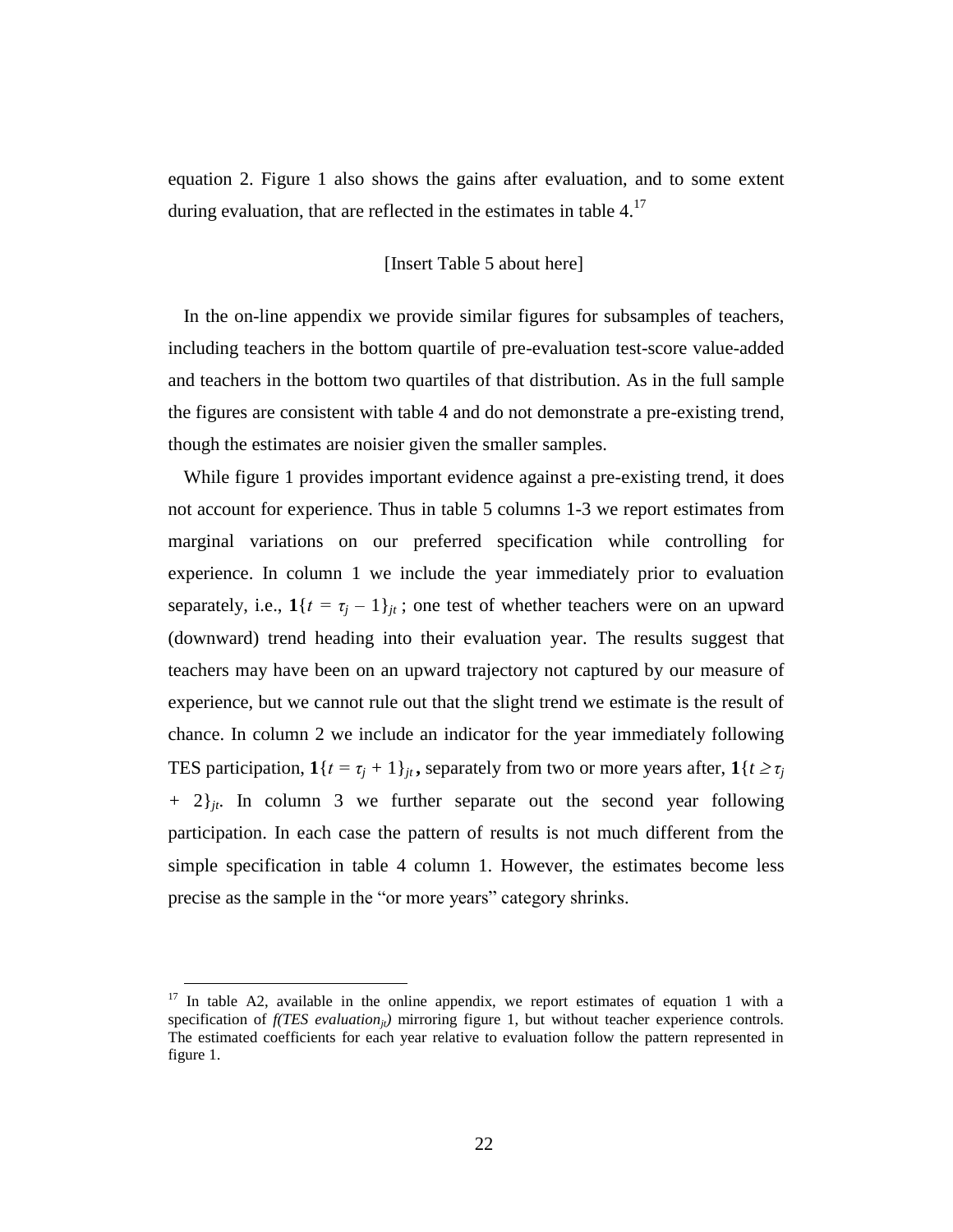We turn now to a second question. In practice not all teachers were evaluated during their assigned phase-in schedule year: 63.8 percent were evaluated onschedule.<sup>18</sup> The program's administrators describe most deviations from the phase-in schedule as administrative and unrelated to a teacher or student performance; one teacher might participate a year late because he was on leave the scheduled year, while another might participate a year early to fill out an evaluator's case load. Nevertheless, our estimates in table 4 which rely on actual evaluation year could be biased by teachers strategically timing their evaluation (e.g., through volunteering) to coincide with a positive—but unobservable in the data—shock in the type of students they are assigned.<sup>19</sup> Such a source of bias is less plausible for our estimates of gains in the years following evaluation; teachers would have to time their evaluation relative to a positive shock that persists into the future.

In column 4 of table 5 we report estimates identical to table 4 column 1 except that we use scheduled evaluation year instead of actual evaluation year. In these alternative estimates, teacher performance is still meaningfully, and statistically significantly, better in years following scheduled, as opposed to actual, evaluation. The smaller magnitude is not necessarily unexpected. When there is a difference, actual evaluation almost always precedes scheduled evaluation; thus, if evaluation does have a lasting positive impact, the counterfactual measure (i.e., performance in years prior to *scheduled* evaluation) would be biased upward resulting in effect estimates that are too small.

Column 5 of table 5 reports two-stage least squares estimates instrumenting for actual participation timing using the scheduled timing. If our main effects were

<sup>&</sup>lt;sup>18</sup> An additional 10.5 percent volunteered to be evaluated years ahead of schedule. Teachers did so primarily to post evaluation scores so that they could be considered for promotions within the district that require high TES scores. The results presented in table 4 are robust to excluding these early volunteers.

 $19$  As shown in table 3 we find no significant differences in observable student characteristics correlated with actual evaluation timing.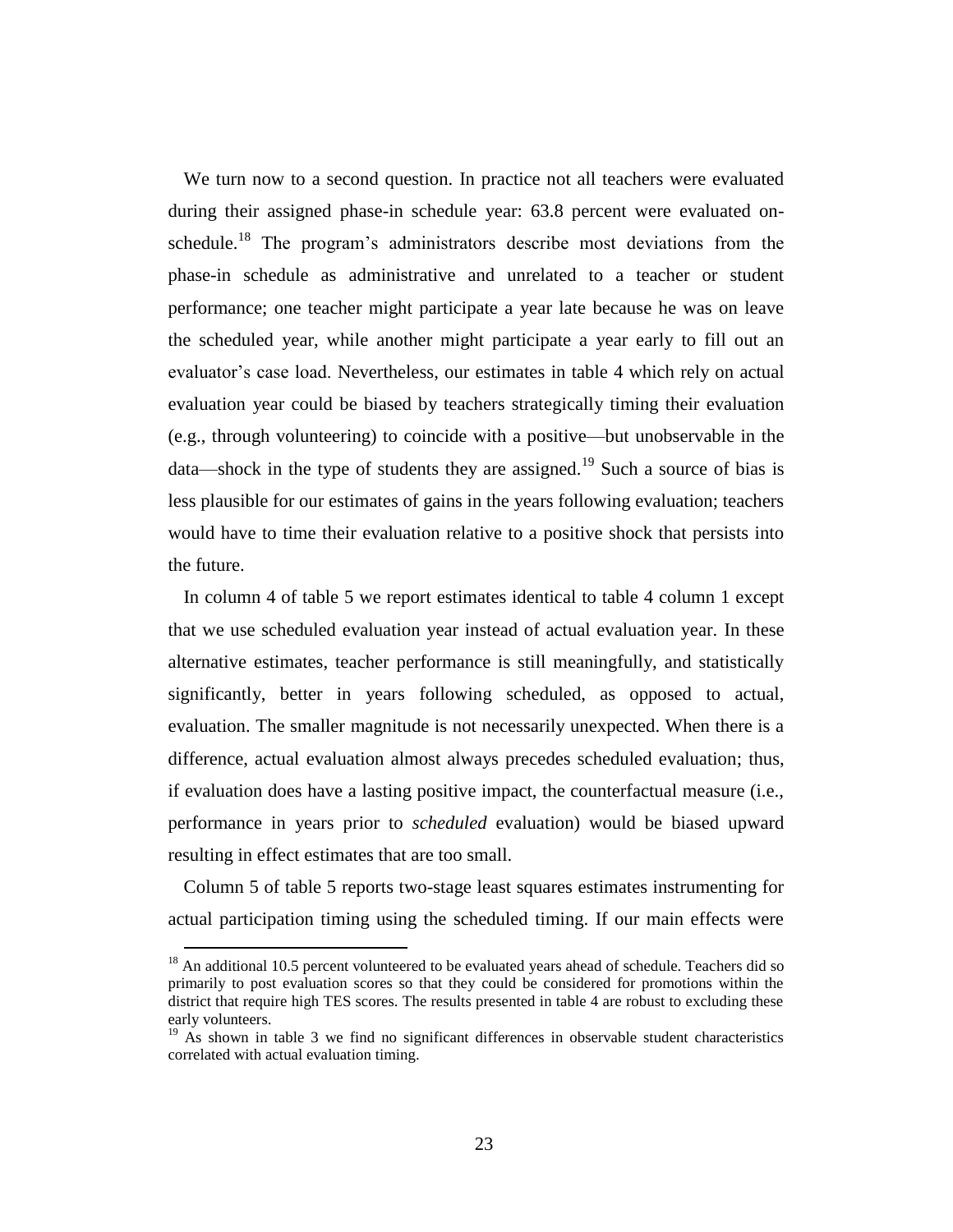driven by positive bias from strategic timing of evaluation then the effect among those who comply with the schedule (i.e., the 2SLS estimate) should be smaller; this is not the case for the effect in years following evaluation.

## *B. Attrition*

Since TES is a performance *evaluation* program, teachers who scored low may be more likely to stop teaching in the district after their TES year and thus attrit from our sample. Teachers who scored *high* may also be more likely to attrit since high TES scores are explicitly used by the district in some promotion decisions. But attrition correlated with high or low *levels* of performance is not necessarily a problem given our teacher fixed effects strategy; the estimates in this paper measure the average teacher improvement (decline) in years after evaluation compared to each teacher's own performance in years before evaluation. Thus, our estimates would be biased only if attrition is correlated with the trajectory of change in teacher effectiveness after evaluation.<sup>20</sup>

After their TES evaluation year, 96 percent of teachers in our analysis sample were still teaching in Cincinnati Public Schools. However, 9.5 percent were teaching in some grade or subject combination outside our 4th-8th grade math data. These rates are consistent with the district's patterns of turnover generally regardless of evaluation requirements.<sup>21</sup>

<sup>&</sup>lt;sup>20</sup> Evaluation may also generate anticipatory attrition. That is, teachers decisions to leave the district or switch to other subjects and grades may have been influenced by the prospect of subjective evaluation in the TES system. If such anticipatory attrition occurred, our withinteachers strategy will still produce internally valid estimates of the effect on the "treated" teachers, but the attrition would suggest potential general equilibrium effects of subjective evaluation as a whole. Of the 140 teachers hired between 1993-94 and 1999-2000 who taught math in grades four through eight, 11.4 percent stopped teaching in the district before their TES evaluation year.

<sup>&</sup>lt;sup>21</sup> In any given year, 90 percent of math 4-8 teachers will return to teach somewhere in the district the following year; 60 percent will return to teach math 4-8. Among teachers hired 1993-94 to 1999-2000, 60 percent teach math 4-8 in consecutive years. For teachers hired 1986-87 to 1992- 93—teachers not subject to TES evaluation—the rate is 61 percent. For teachers hired 2000-01 to 2003-04—subject to evaluation in their first year—the rate is 58 percent.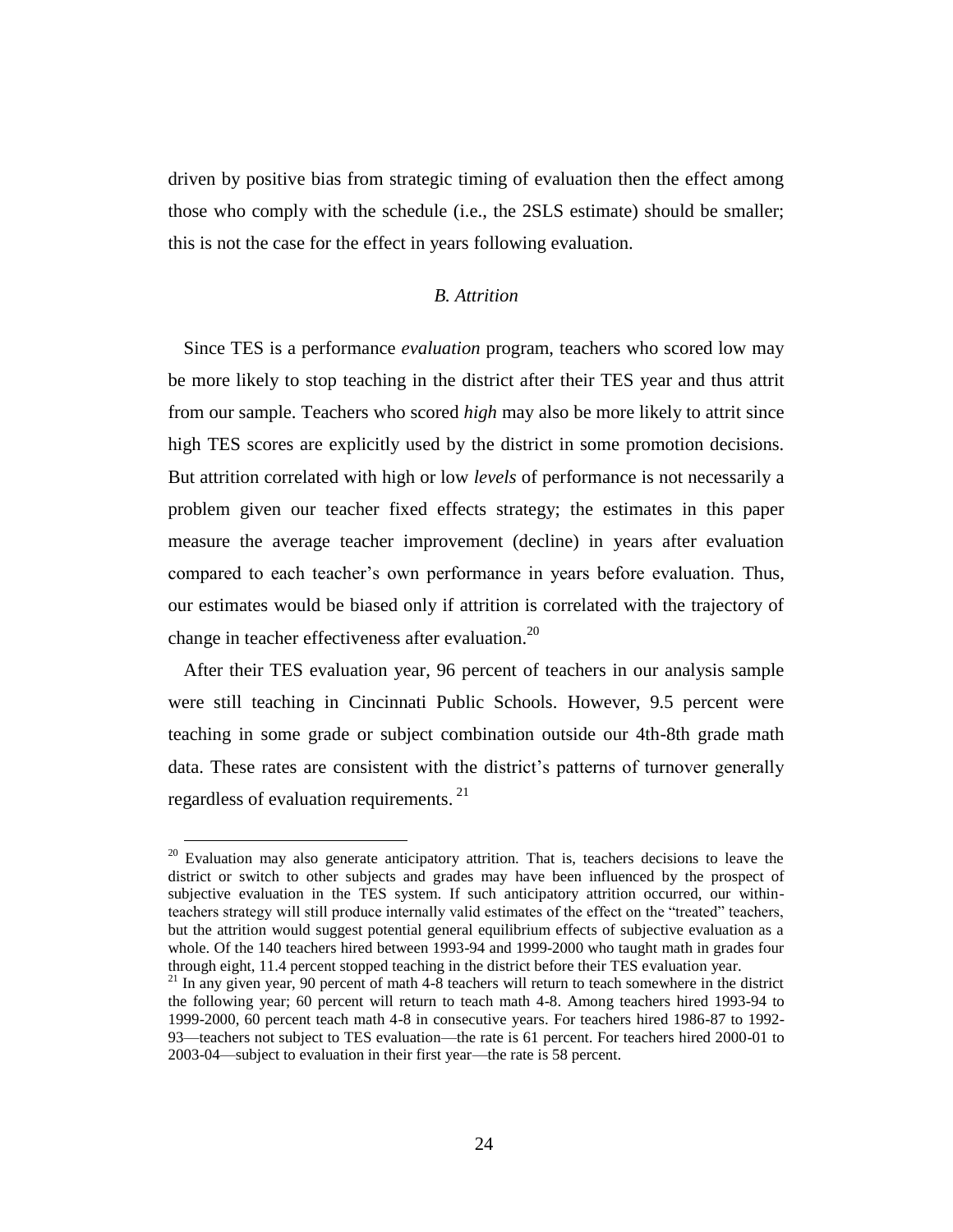Still, whatever the causes for the attrition we observe, that attrition may nevertheless be correlated with treatment and the outcome of interest—the improvement or decline in performance as a result of TES evaluation. First, we measure the extent to which attrition is correlated with the timing of TES evaluation. In the top panel of table 6 we report estimates from teacher-by-year regressions predicting a binary outcome equal to 1 if the teacher *j* is observed in the sample in year *t.* Columns 1 and 2 are based on teachers' actual evaluation timing; columns 3 and 4 are based on scheduled timing.<sup>22</sup> The pattern of negative estimates on the "year of evaluation" and the "all years after" coefficients in table 6 offer some evidence that teachers may be less likely to be observed in the data during and after evaluation relative to the before-evaluation years. However, none of the differences in the probability of being in the sample are statistically significant. On the other hand, the coefficients on lagged test-score value-added indicate that more effective teachers are less likely to attrit in any year, but again, attrition based on level of performance per se does not threaten our identification.

### [Insert Table 6 about here]

In the bottom panel of table 6 we compare our preferred estimates (repeated in column 1) to two alternatives. In column 3 we restrict the sample to teachers whom we observe both before and after evaluation, thus excluding any attriters  $ex$ -ante.<sup>23</sup> Under this restriction the pattern of gains remains consistent; if anything, the estimates suggest larger gains. The on-line appendix provides a

 $22$  The sample for this analysis includes teachers who stopped working in the district before their scheduled TES evaluation. For those teachers in columns 1 and 2 we use the scheduled evaluation year.

 $23$  While this subsample is composed of teachers who are observed in multiple years throughout the study period both before and after evaluation, not all teachers are observed in all years. During the study period the state of Ohio did not test math in all grades all years, and to be "observed" at year *t* a teacher must have a class with test scores in years *t* and *t-1*. Thus while the traditional approach to such an analysis is to use a truly balanced panel, we use this pseudo-balanced panel.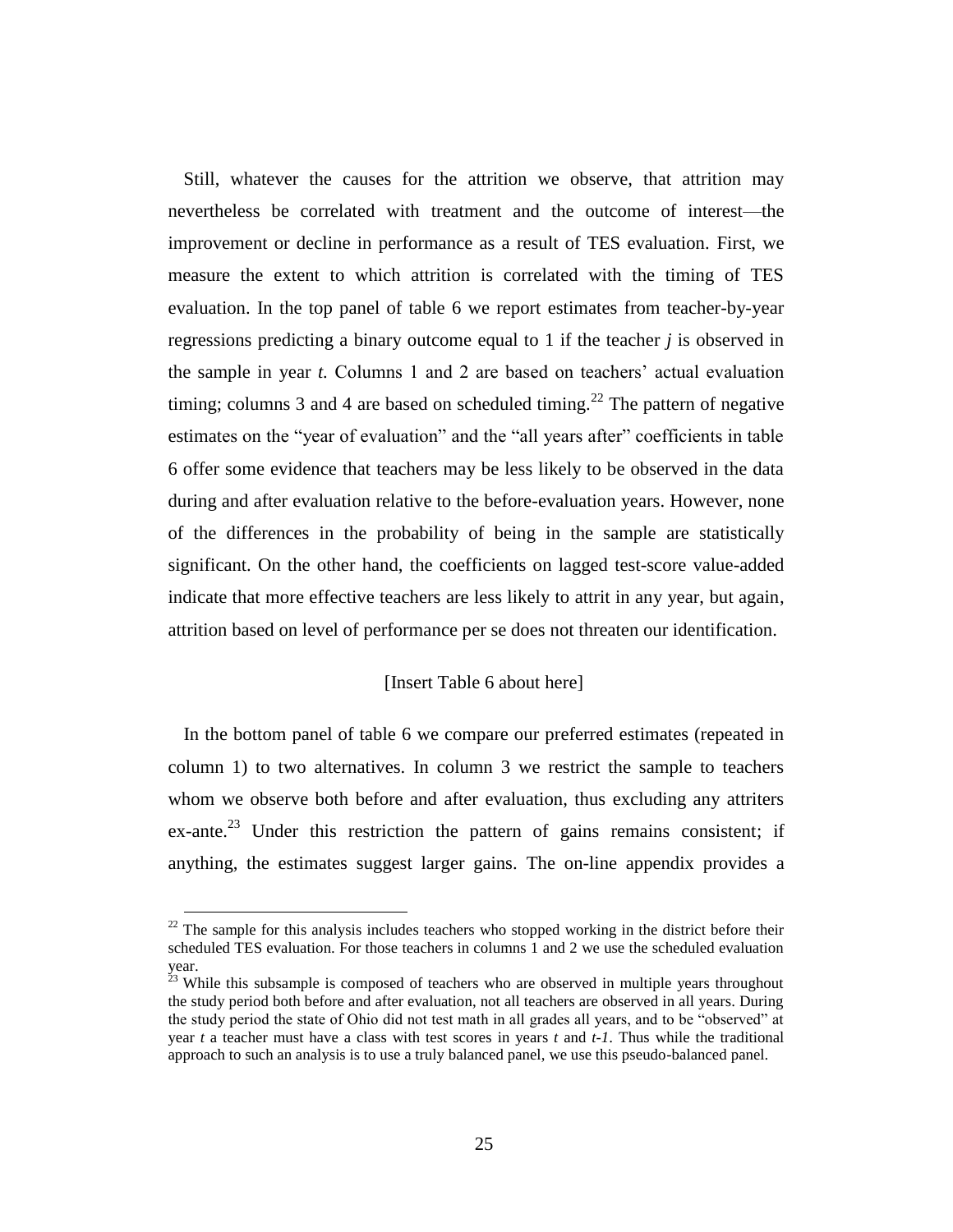figure similar to figure 1 for this subsample; the pattern of results is consistent. This exercise does not eliminate attrition bias for our main estimates, but suggests our identification is not driven by attriters.

Columns 2 and 4 present weighted versions of columns 1 and 3 respectively. Observations are weighted by the inverse predicted probability of remaining in the data (not-attriting).<sup>24</sup> The intuition behind this approach is that a teacher with, for example, a 0.25 probability of persisting who actually does persist will be weighted up to represent four teachers on the expectation that three others with a probability of 0.25 are not observed. Of course, some unobserved factor(s) may have caused one teacher with a probability of 0.25 to persist while others with the same probability did not. In the end, the weighted and un-weighted estimates in in the bottom panel of table 6 are very similar.

Last, we provide a back-of-the-envelope calculation for how our main estimates would be changed by different assumptions about the effect of TES evaluation on the attriters. Assume that the performance of attriters was unaffected by evaluation: their unobserved post-evaluation performance was (or would have been) the same as their pre-evaluation performance. Thus, if we could estimate equation 1 using just the sample of attriters we would expect the coefficient on "All years after" to be zero. Under this first assumption our updated estimate of the post-evaluation performance gain would be about  $0.087<sup>25</sup>$  Alternatively, the performance of the attriters may have been negatively affected by TES participation. But the point estimate in table 4 column 1 would be zero only if the

 $24$  The predicted probabilities underlying the weights come from an auxiliary probit regression similar to the top panel of table 6. Using teacher-level data we predict presence in the sample after TES evaluation as a function of TES score, value-added prior to evaluation, a quadratic in teacher experience, salary in 2004, gender, degree-level, and national board certification. We thank Ken Chay for suggesting this analysis.

<sup>&</sup>lt;sup>25</sup> Simply the estimate in table 4 column 1, 0.112, multiplied by 0.78, the proportion observed. If the standard error remained roughly the same then a difference of 0.087 would be significant at the 10 percent level. We thank Caroline Hoxby for suggesting this analysis.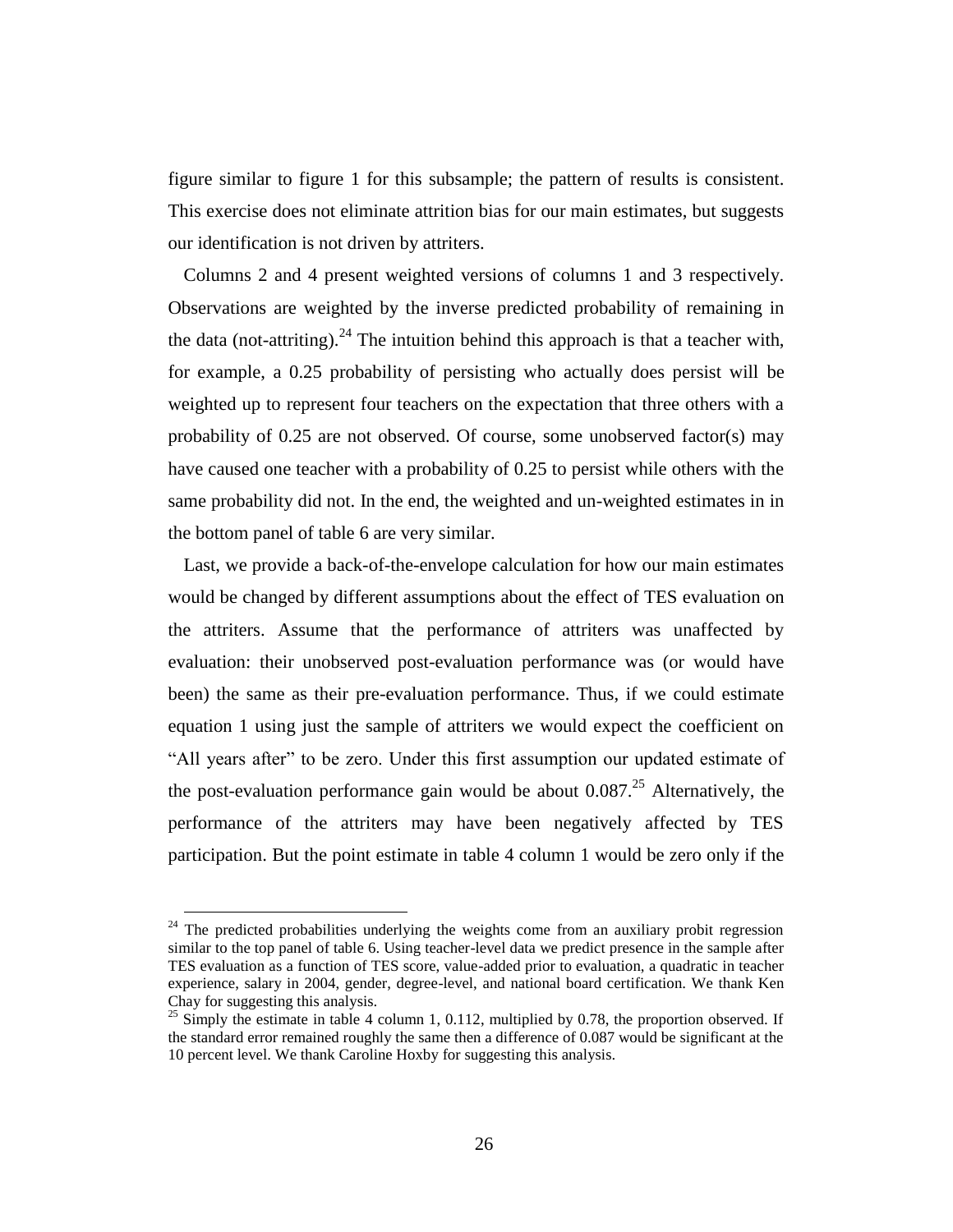negative effect on attriters was roughly 3.5 times as large, in absolute value, as the current positive estimate.

## **V. Discussion**

The estimates presented here—greater teacher productivity as measured by student achievement gains in years following TES evaluation—strongly suggest teachers develop skill or otherwise change their behavior in a *lasting* manner as a result of undergoing subjective performance evaluation in the TES system. Imagine two students taught by the same teacher in different years who both begin the year at the  $50<sup>th</sup>$  percentile of math achievement. The student taught after the teacher went through comprehensive TES evaluation would score about 4.5 percentile points higher at the end of the year than the student taught before the teacher went through the year's evaluation.

Such changes are consistent with a model, discussed at the outset, where teachers learn new information about their own performance during the evaluation and subsequently develop new skills. New information, the key mechanism, is potentially created by the formal scoring and feedback routines of TES, as well as the teacher self-reflection required in TES evaluation and the increased opportunities for conversations around effective teaching practice in a TES evaluation environment. Moreover, two features of this study—the analysis sample of experienced teachers and Cincinnati's use of peer evaluators—may lend greater saliency to these hypothesized mechanisms. First, the teachers we study experienced their first rigorous evaluation after eight to seventeen years on the job. Thus they may have been particularly receptive to and in need of information on their performance. If, by contrast, teachers were evaluated every school year (as they are in a new but similar program in Washington DC) the effect resulting from each subsequent year's evaluation might well be smaller.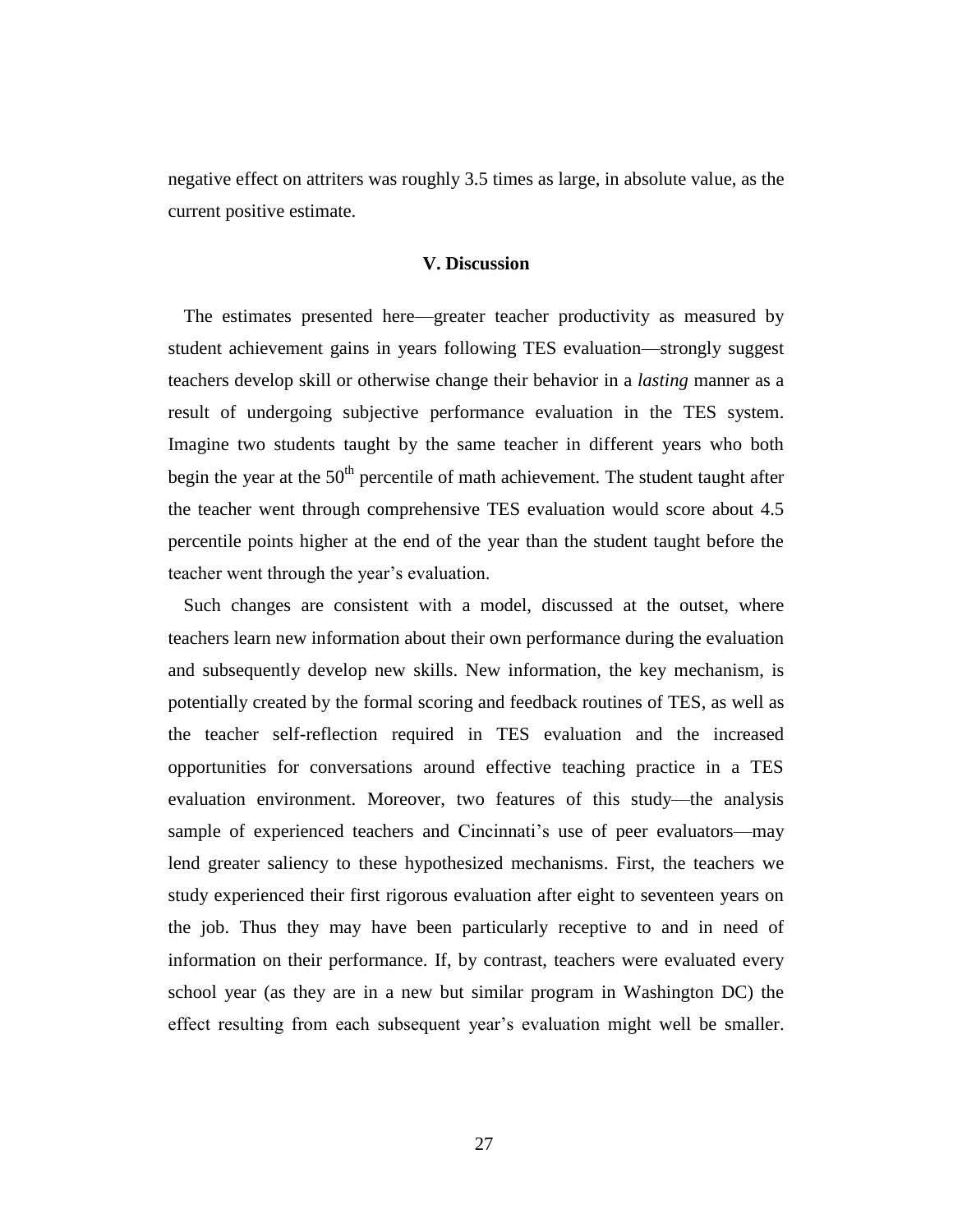Second, Cincinnati's use of peer evaluators may result in teachers being more receptive to feedback from their subjective evaluation relative to how they might view this information were it coming solely from their supervising principals.<sup>26</sup>

We cannot, however, say what teachers changed about their behavior or practice, nor which changes were most important to student achievement growth. While there is evidence that following the TES rubric per se should help (Kane et al. 2011), following the rubric is only one possible mechanism. Alternatively, the general peer- and self-scrutiny may have uncovered opportunities for improvement in areas not addressed by the TES rubric.

Teachers also appear to generate higher test score gains during the year they are being evaluated, though these estimates, while consistently positive, are not always significant. These improvements during the evaluation could represent the beginning of the changes seen in years following evaluation, or they could be the result of simple incentives to try harder during evaluation, or some combination of both.

However, while our focus in this paper has been on math achievement, in similar analyses of reading achievement we do not find significant differences in student achievement growth associated with TES evaluation. Many studies find less variation in teachers' effects on reading achievement compared to the variation in teachers' effects on math achievement (Hanushek and Rivkin 2010). Some have hypothesized that these smaller reading teacher differences could arise because students learn reading in many in- and out-of-school settings (e.g., at home) that are outside of a formal reading class. If teachers have less influence on

 $26$  The performance improvements in years after subjective evaluation could, under one alternative hypothesis, continue to be a response to direct evaluation. Imagine, for example, that school administrators give greater scrutiny to the work of teachers who recently scored low on their TES evaluation. Teachers may respond to that scrutiny by boosting their effort even though they are not subject to formal evaluation in the post- evaluation years.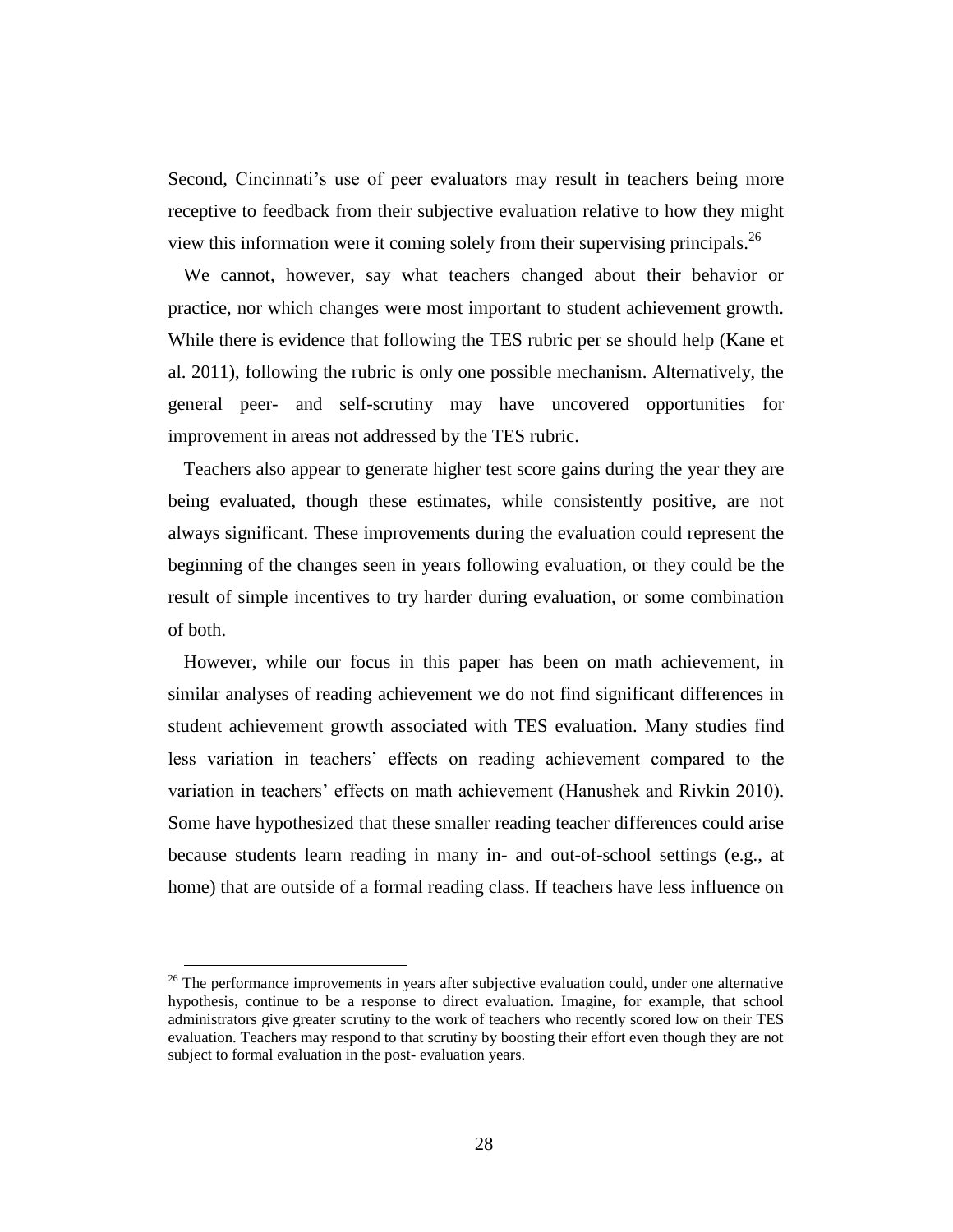reading achievement variation, then changes in teacher practices would have smaller returns.

Before concluding we briefly discuss the magnitude of the gains estimated here, and the costs associated with evaluation in Cincinnati. A natural comparison for calibrating the size of these effects would be teacher professional development programs (in-service training often delivered in formal classroom settings). Unfortunately, despite the substantial budgets allocated to such programs, there is little rigorous evidence on their effects (see Yoon et al. 2007 for an extensive review).

There are, however, other estimates from the general literature on teacher human capital development that can be used for comparison. First, among extant evidence, the largest gains in teacher effectiveness appear to occur as teachers gain on-the-job experience in the first three to five years. Rockoff (2004) reports gains of about 0.10 student standard deviations over the first two years of teaching when effectiveness is measured by math computation gains; when measured by math concepts the gains are about half as big and not statistically significant. Second, Jackson and Bruegmann (2009) study the effect of working around more effective colleagues, and find that better teacher peers improves a teacher's own performance. A one standard deviation increase in teacher-peer quality was associated with 0.04 student standard deviation increase in math achievement.

The TES evaluation program carries two important types of cost: (i) the salaries of TES evaluators and staff, and other direct program costs; and (ii) the opportunity cost in student achievement terms incurred by allocating effective, experienced classroom teachers to evaluator roles. First, it should not be surprising that the budget expenditure is relatively large given the a-typically intense TES approach. From 2004-05 to 2009-10 the district budget directly allocated between \$1.8M and \$2.1M per year to the TES program, or about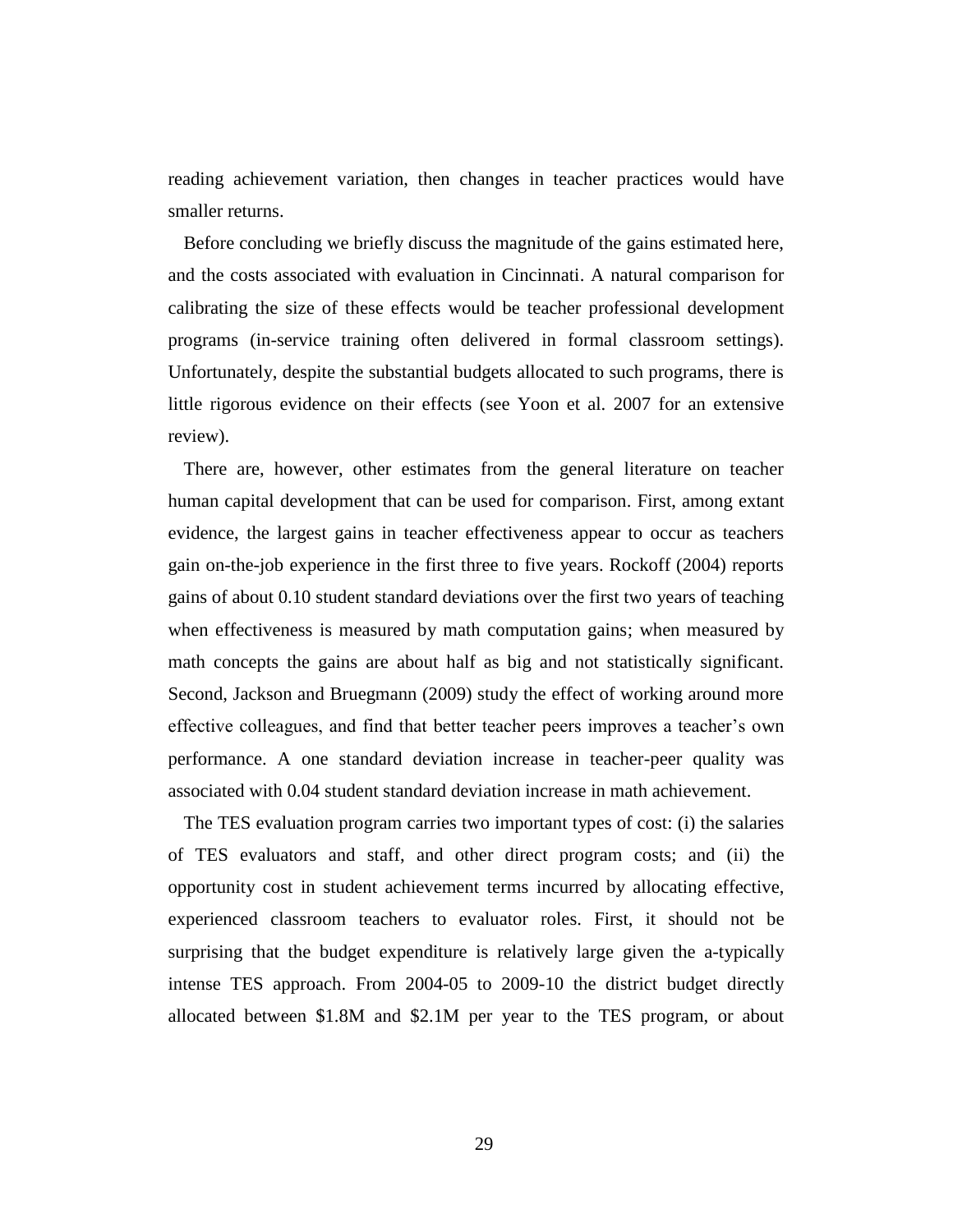\$7,500 per teacher evaluated (Cincinnati Public Schools 2010). Over 90 percent of this cost is associated with evaluator salaries.

Second, the classroom teaching positions vacated by individuals selected to be peer evaluators will, presumably, be filled with less-effective, likely novice teachers.<sup>27</sup> Viewing evaluation from a human capital development perspective, the net loss in productivity—the production of student achievement—from these substitutions is a central cost of the investment (Becker 1962).

Assume that TES evaluators are drawn from the top quartile of the district's teacher effectiveness distribution, and their replacements from the bottom quartile. In Cincinnati a student in the classroom of a 75th percentile teacher would score about 0.19 standard deviations higher than if he had instead been assigned to the classroom of a  $25<sup>th</sup>$  percentile teacher.<sup>28</sup> Thus the expected student achievement "cost" of one evaluator is approximately 0.19 multiplied by the number of students she would have been teaching instead of serving as an evaluator. While substantial, these costs nevertheless compare favorably to the estimated returns of about 0.11 multiplied by the number of students taught by the several teachers who benefit from the evaluation conducted by that peer evaluator.

## **VI. Conclusion**

The estimates presented here provide evidence that subjective evaluation can spur growth in human capital that improves employee performance even after the evaluation period ends. This is particularly encouraging for the sector we study. In recent years, the consensus among policy makers and researchers has been that

 $27$  From the perspective of the school district, the replacement is always a new hire. While a principal may be able to replace a peer evaluator with a veteran who transfers from elsewhere in the district, the district will need to replace that transfer with a new hire or let class size grow.

 $28$  We estimate the standard deviation in overall teacher effect in Cincinnati at 0.14 student-level standard deviations in math. This variation is consistent with estimates from other districts (Hanushek and Rivkin 2010).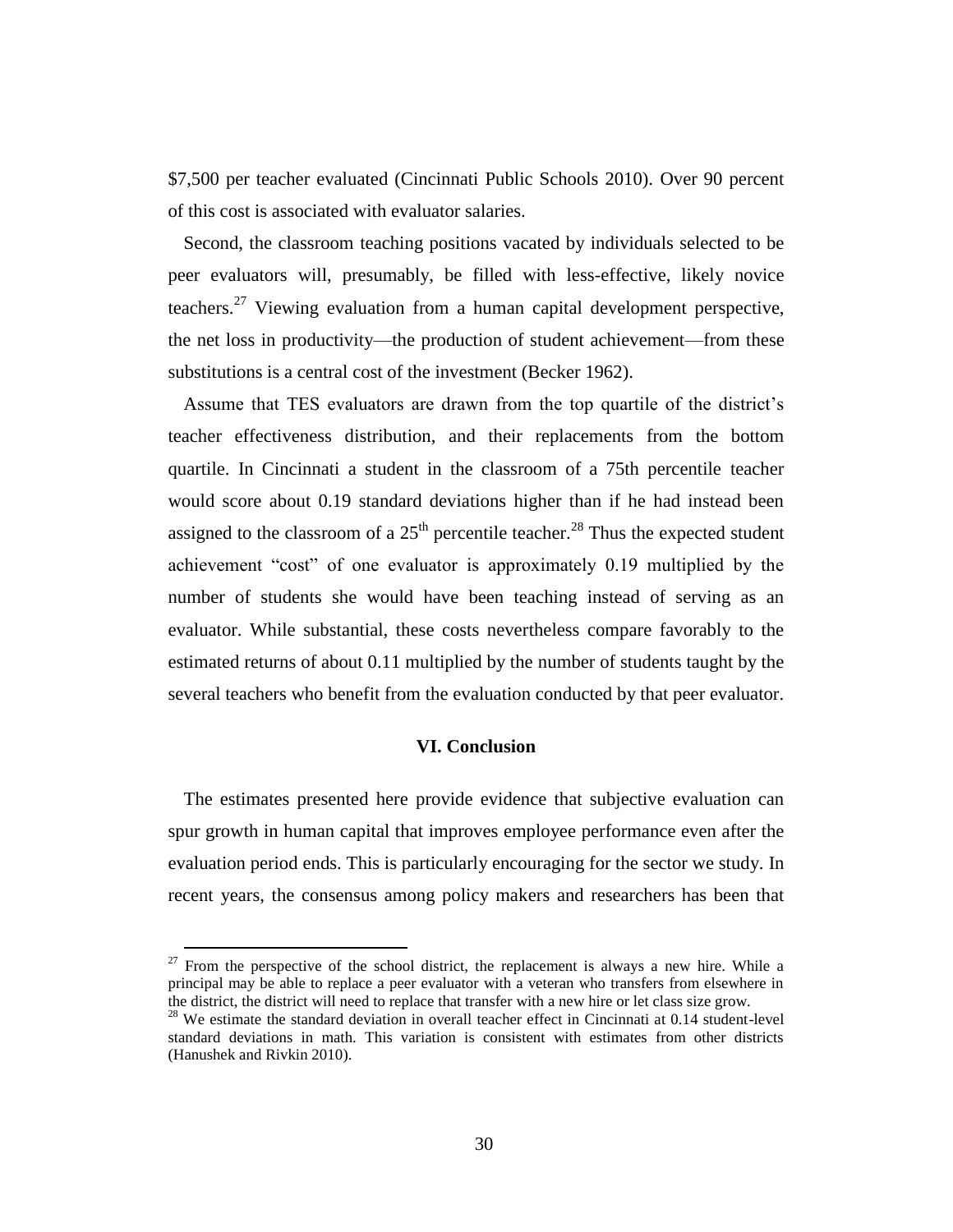after the first few years on the job teacher productivity, at least as measured by student test score growth, cannot be improved. In contrast, we demonstrate that, at least in this setting, experienced teachers provided with relatively detailed information on their performance improved substantially.

American public schools have been under new pressure from regulators and constituents to improve teacher performance. The discussion has primarily focused on evaluation systems as sorting mechanisms: a way to identify the lowest performing teaches for selective termination. Our work suggests optimism that, while costly, well-structured evaluation systems can not only serve this sorting purpose, but can also improve educational production through nontransient increases in teacher effectiveness. In the language of the education sector, if done well performance evaluation can be an effective form of teacher professional development.

Finally, to the extent that our results translate to workers in other sectors, public and private, they suggest employers and researchers should reconsider the expected returns to evaluation. Well-designed, well-executed subjective evaluation may affect employee performance through mechanisms other than the proximate, explicit incentives for workers to exert more effort which are the focus of traditional models.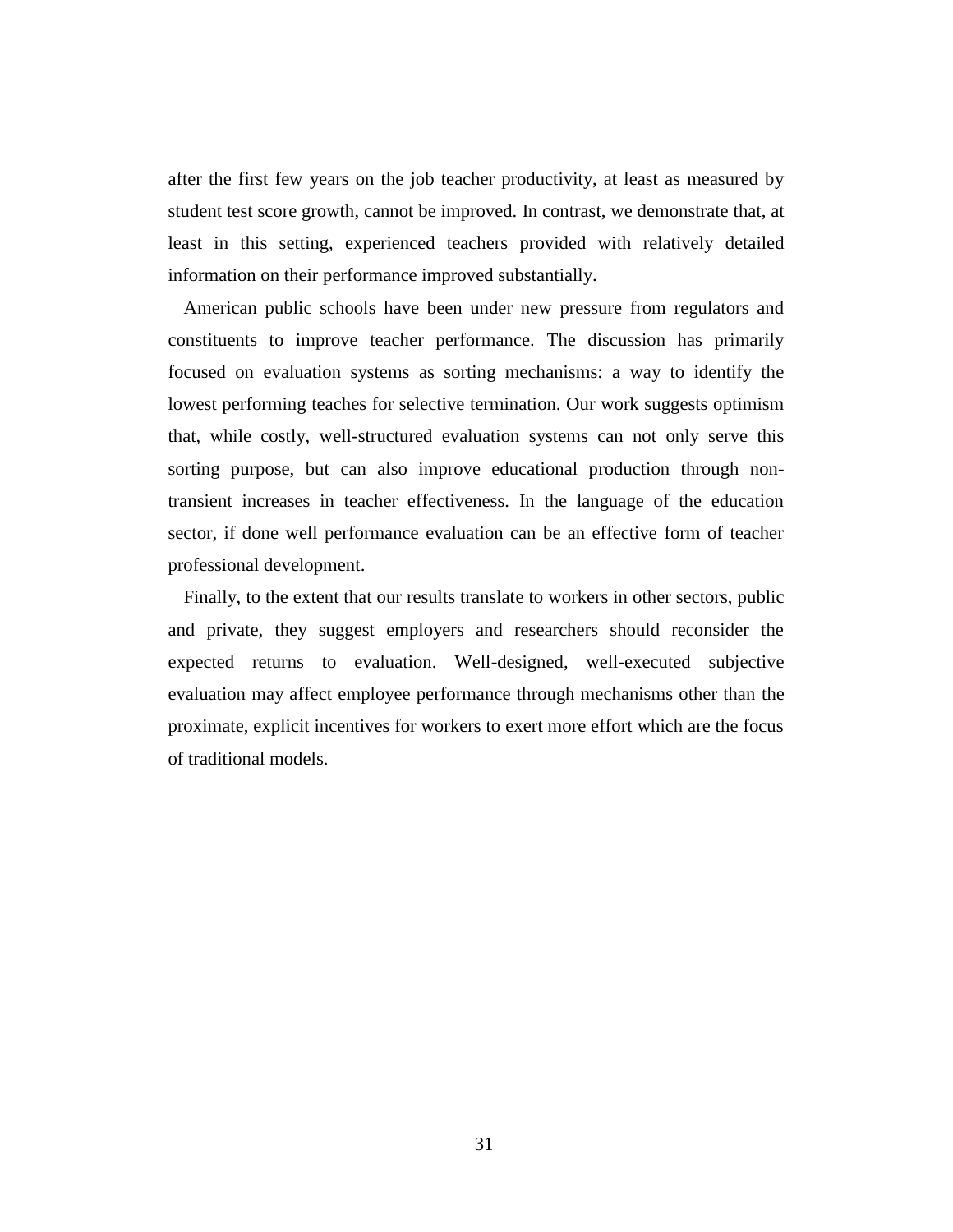### REFERENCES

- Armstrong, Michael. 2000. "Performance Management." In *Human Resource Management,* edited by Rob Dransfield, 69-84. Oxford, UK: Heineman Educational Publishers.
- Becker, Gary S. 1962. "Investment in Human Capital: A Theoretical Analysis." *Journal of Political Economy* 70 (5): 9-49.
- Cantrell, Steven, Jon Fullerton, Thomas J. Kane, and Douglas O. Staiger. 2008. "National Board Certification and Teacher Effectiveness: Evidence from a Random Assignment Experiment." National Bureau of Economic Research Working Paper 14608.
- Cincinnati Public Schools. 2010. "Cincinnati Public School's 2010-2011 General Operating Budget." http://www.cps-k12.org/general/finances/BdgtBk1011/ BdgtBk1011.pdf (accessed July 4, 2011, along with similar documents for 2005-2006 through 2009-2010)
- Clotfelter, Charles T., Helen F. Ladd, and Jacob Vigdor. 2005. "Who Teaches Whom? Race and the Distribution of Novice Teachers." *Economics of Education Review* 24 (4): 377-392.
- ———. 2006. "Teacher-Student Matching and the Assessment of Teacher Effectiveness." *Journal of Human Resources* 41 (4): 778-820.
- Danielson, Charlotte. 2007. *Enhancing Professional Practice: A Framework for Teaching.* Alexandria, VA: Association for Supervision & Curriculum Development.
- Dixit, Avinash. 2002. "Incentives and Organizations in the Public Sector: An Interpretative Review." *Journal of Human Resources* 37 (4): 696-727.
- Engellandt, Axel and Regina T. Riphahn. 2011. "Evidence on Incentive Effects of Subjective Performance Evaluations." *Industrial and Labor Relations Review* 64 (2): 241-257.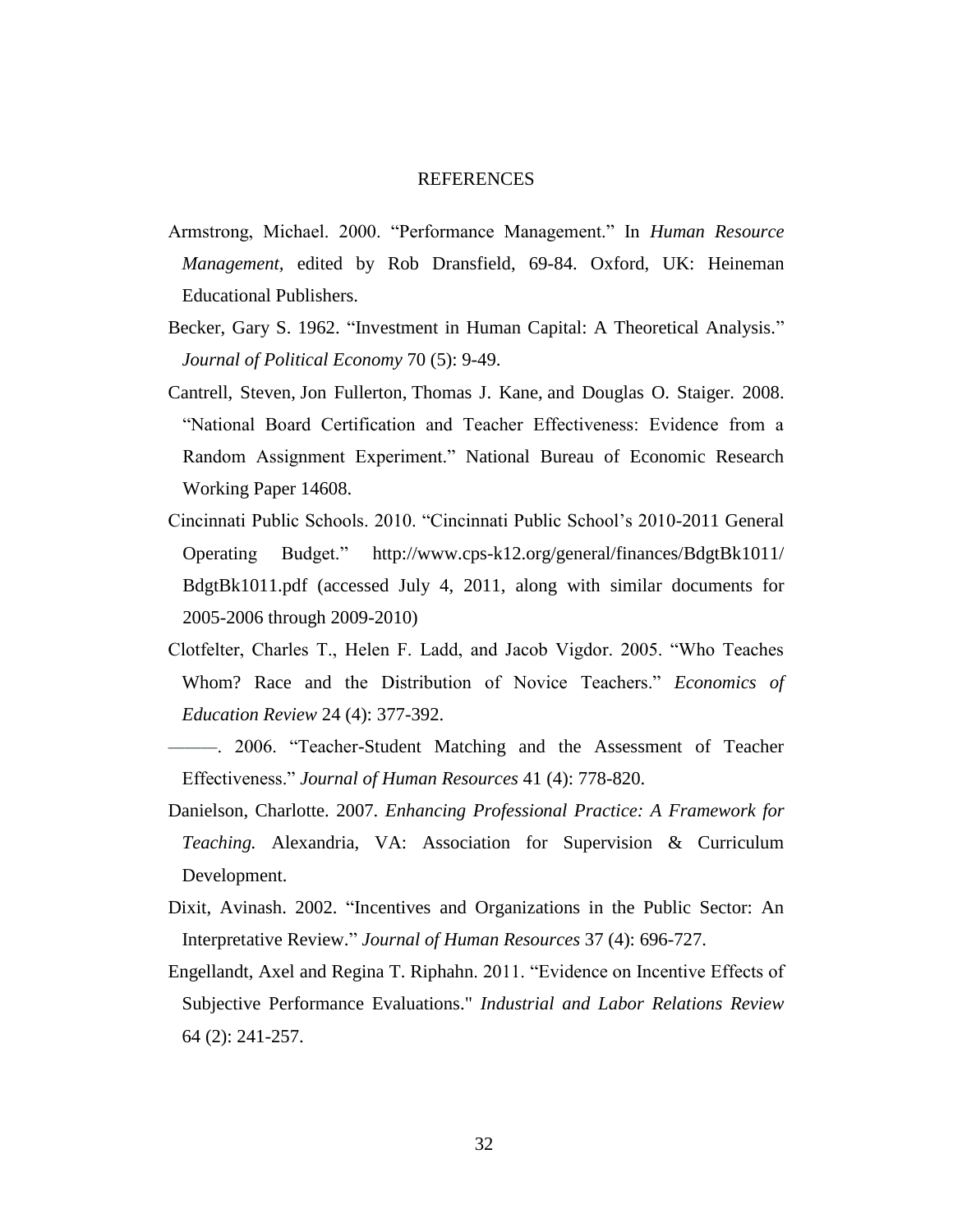- Glazerman, Steven, Susanna Loeb, Dan Goldhaber, Douglas Staiger, Stephen Raudenbush, and Grover Whitehurst. 2010. *Evaluating Teachers: The Important Role of Value-Added.* Washington, DC.: Brookings Institution. http://www.brookings.edu/reports/2010/1117\_evaluating\_teachers.aspx (accessed on July 6, 2011)
- Goldhaber, Dan, and Emily Anthony. 2007. "Can Teacher Quality Be Effectively Assessed?" *Review of Economics and Statistics* 89 (1): 134-150.
- Goldhaber, Dan, and Michael Hansen. 2010. "Assessing the Potential of Using Value-Added Estimates of Teacher Job Performance for Making Tenure Decisions." National Center for Analysis of Longitudinal Data in Education Research Working Paper 31.
- Gordon, Robert, Thomas J. Kane, and Douglas O. Staiger. 2006. *Identifying Effective Teachers Using Performance on the Job.* Washington, DC: The Brookings Institution. http://www.brookings.edu/papers/2006/ 04education\_gordon.aspx (accessed July 10, 2011)
- Grossman, Pam, Susanna Loeb, Julia Cohen, Karen Hammerness, James Wyckoff, Donald Boyd, and Hamilton Lankford. 2010. "Measure for Measure: The Relationships Between Measures of Instructional Practice in Middle School English Language Arts and Teachers' Value-Added Scores." National Bureau of Economic Research Working Paper 16015.
- Hanushek, Eric A. 1986. "The Economics of Schooling: Production and Efficiency in Public Schools." *Journal of Economic Literature* 24 (3): 1141– 1177.
- ———. 1997. "Assessing the Effects of School Resources on Student Performance: An Update." *Educational Evaluation and Policy Analysis* 19 (2): 141–164.
- ———. 2011. "Valuing Teachers: How Much is a Good Teacher Worth?" *Education*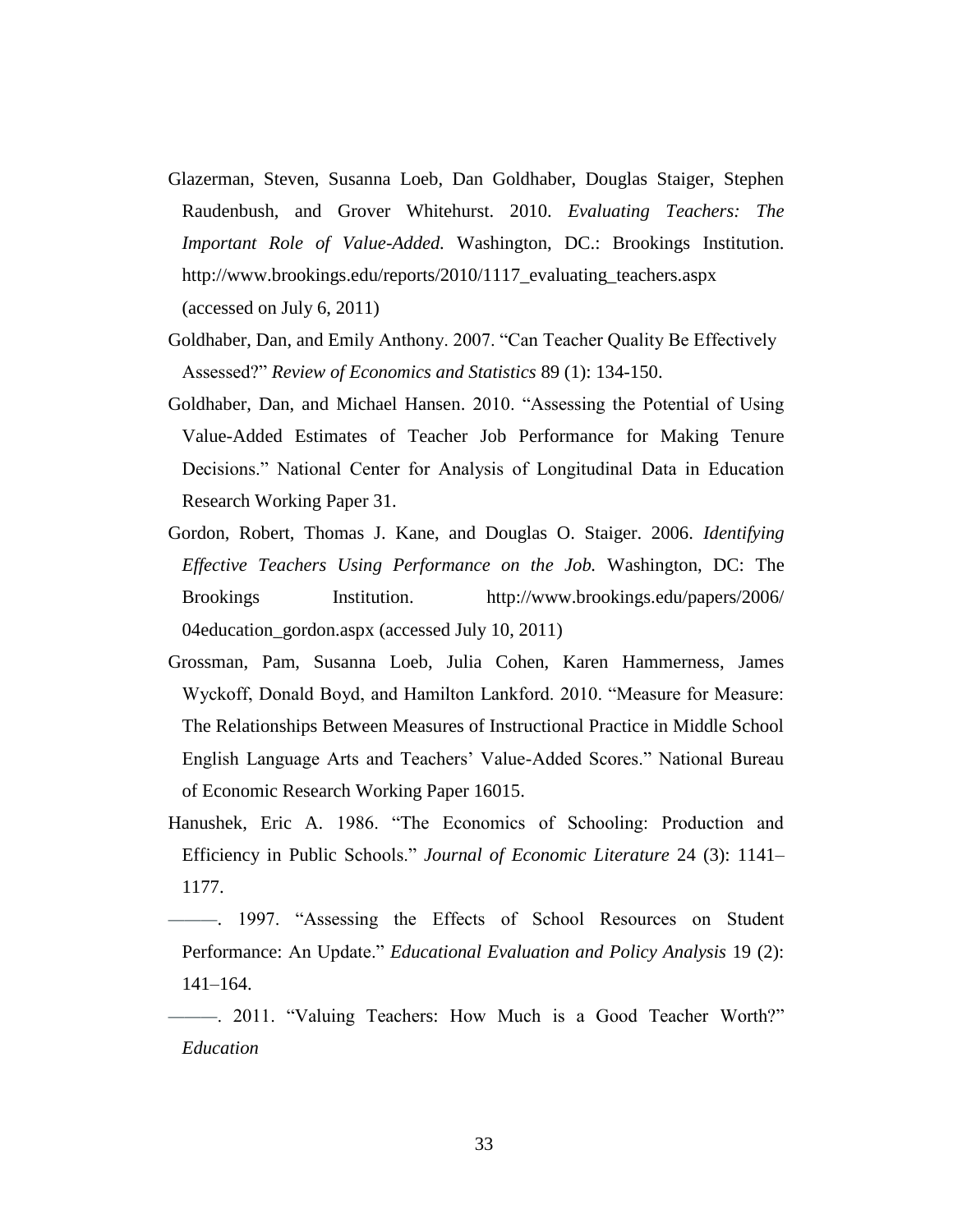*Next* 11 (3): 41-45.

- Hanushek, Eric A. and Steven G. Rivkin. 2010. "Generalizations About Using Value-Added Measures of Teacher Quality." *American Economic Review* 100 (2): 267-271.
- Holtzapple, Elizabeth. 2003. "Criterion-Related Validity Evidence for a Standards-Based Teacher Evaluation System." *Journal of Personnel Evaluation in Education* 17 (3): 207-219.
- Jacob, Brian A. 2007. "The Challenges of Staffing Urban Schools with Effective Teachers." *The Future of Children* 17 (1): 129–154.
- Jacob, Brian A., and Lars J. Lefgren. 2008. "Principals as Agents: Subjective Performance Measurement in Education." *Journal of Labor Economics* 26 (1): 101-136.
- Jackson, C. Kirabo and Elias Bruegmann. 2009. "Teaching Students and Teaching Each Other: The Importance of Peer Learning for Teachers." *American Economic Journal: Applied Economics* 1 (4): 1-27.
- Kane, Thomas J. and Steven Cantrell. 2010. *Learning about Teaching: Initial Findings from the Measures of Effective Teaching Project*. Seattle, WA: Bill and Melinda Gates Foundation. http://www.metproject.org/downloads/ Preliminary\_Findings-Research\_Paper.pdf (accessed December 20, 2010)
- Kane, Thomas J., Eric S. Taylor, John H. Tyler, and Amy L. Wooten. 2011. "Identifying Effective Classroom Practice Using Student Achievement Data." *Journal of Human Resources* 43 (3): 587-613.
- Kimball, Steven M. 2002. "Analysis of Feedback, Enabling Conditions and Fairness Perceptions of Teachers in Three School Districts with New Standards-Based Evaluation Systems." *Journal of Personnel Evaluation in Education* 16 (4): 241-268.
- Kluger, Abraham N. and Angelo DeNisi. 1996. "The Effects of Feedback Interventions on Performance: A Historical Review, a Meta-Analysis, and a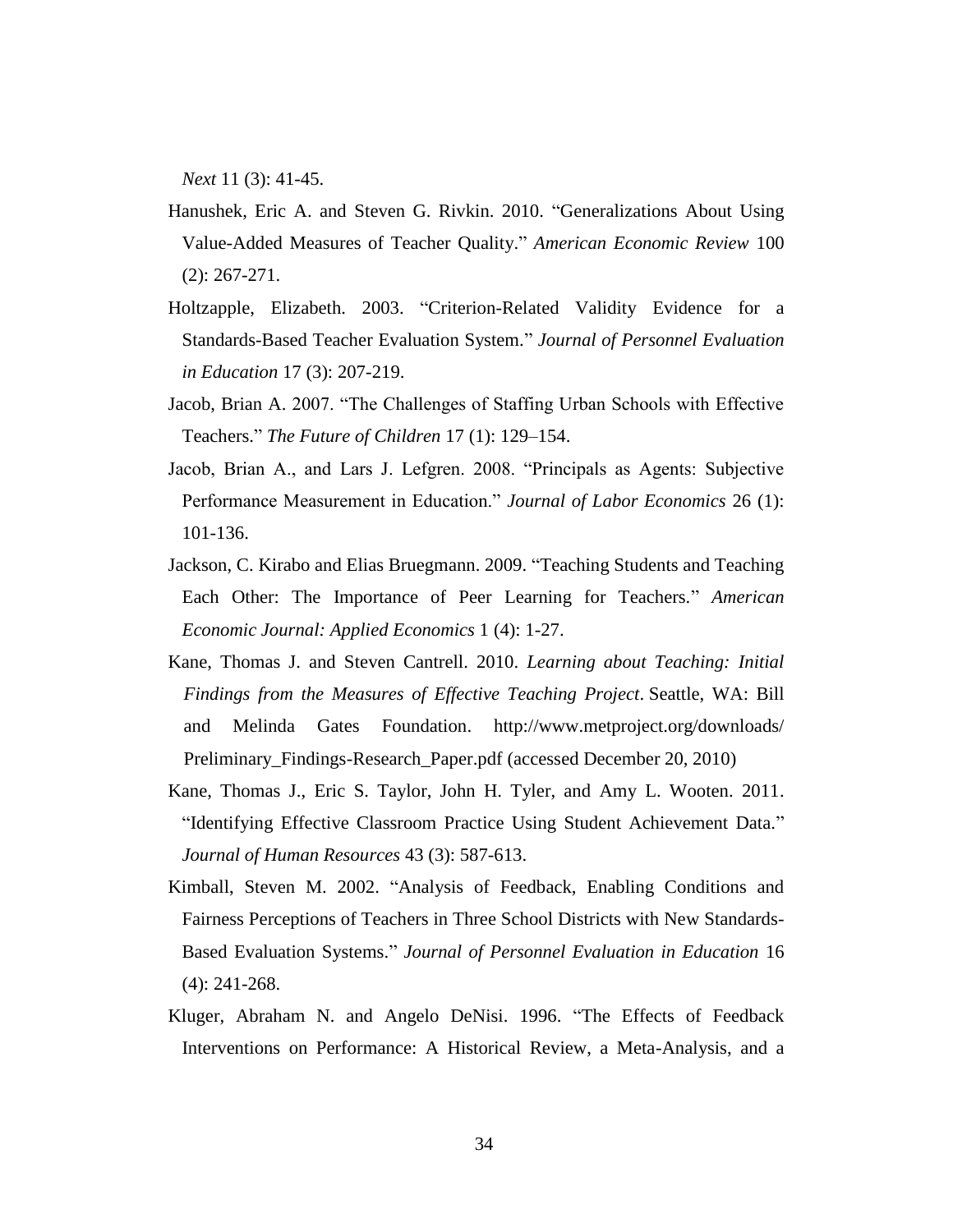Preliminary Feedback Intervention Theory." *Psychological Bulletin* 119 (2): 254-284.

- Milanowski, Anthony. 2004. ""The Relationship Between Teacher Performance Evaluation Scores and Student Achievement: Evidence From Cincinnati." *Peabody Journal of Education* 79 (4): 33-53.
- Milanowski, Anthony T. and Herbert G. Heneman. 2001. "Assessment of Teacher Reactions to a Standards-Based Teacher Evaluation System: A Pilot Study." *Journal of Personnel Evaluation in Education* 15 (3): 193-212.
- Milanowski, Anthony T., Steven M. Kimball, and Brad. White. 2004. "The Relationship Between Standards-Based Teacher Evaluation Scores and Student Achievement: Replication and Extensions at Three Sites." Consortium for Policy Research in Education at the University of Wisconsin Working Paper TC-04-01.
- Neal, Derek. 2011. "The Design of Performance Pay in Education." In *Handbook of the Economics of Education Volume 4*, edited by Eric A. Hanushek, Stephen Machin and Ludger Woessmann, 495-550. Amsterdam, The Netherlands: North-Holland Elsevier.
- Papay, John P. and Matthew A. Kraft. 2010. "Do Teachers Continue to Improve with Experience? Evidence of Long-Term Career Growth in the Teacher Labor Market." Paper presented at the Annual Fall Meeting of the Association for Public Policy Analysis and Management, Boston.
- Prendergast, Canice. 1999. "The Provision of Incentives in Firms." *Journal of Economic Literature* 37 (1): 7-63.
- Rockoff, Jonah E. 2004. "The Impact of Individual Teachers on Student Achievement: Evidence from Panel Data." *The American Economic Review* 94 (2): 247-252.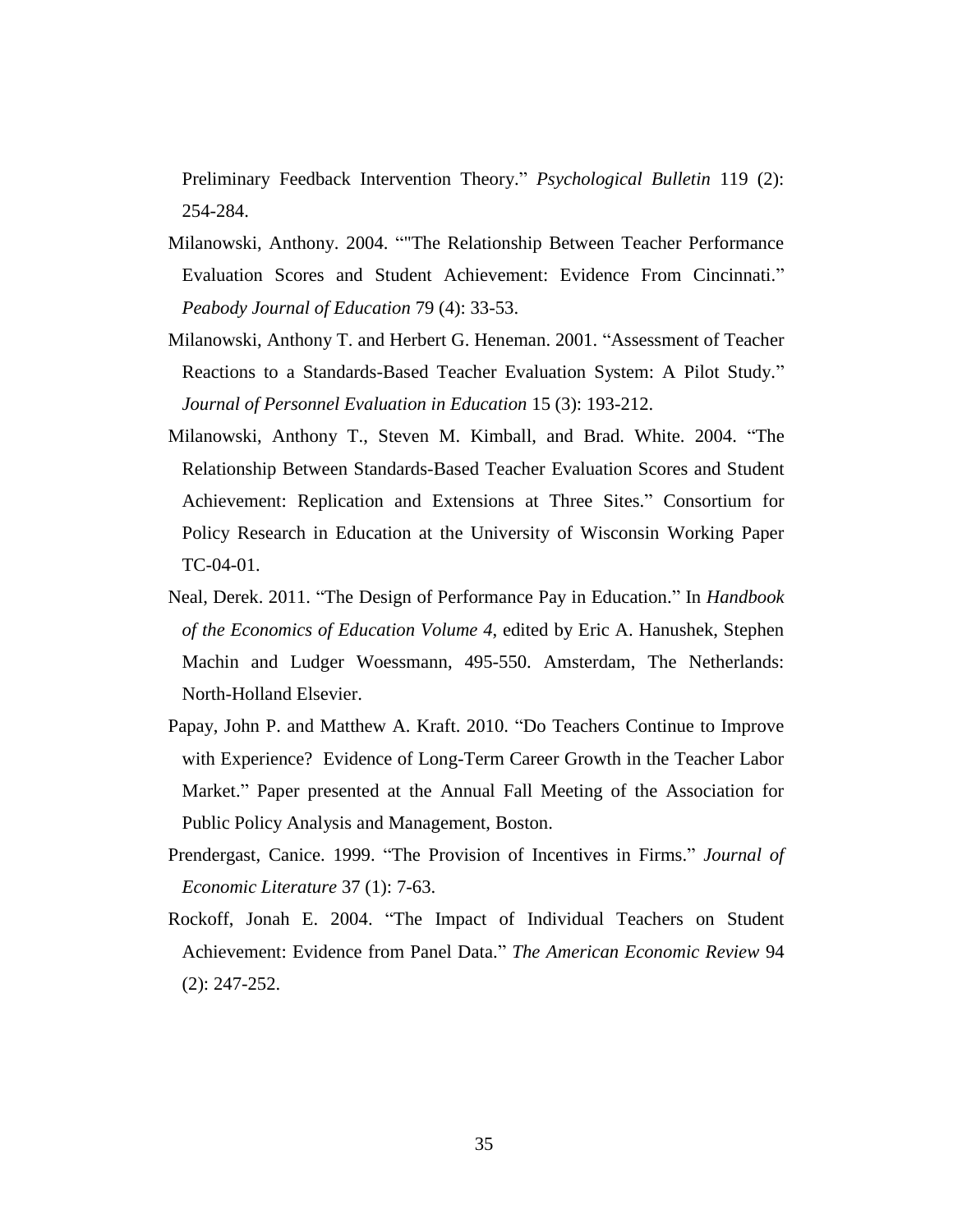- Rockoff, Jonah E., Brian A. Jacob, Thomas J. Kane, and Douglas O. Staiger. 2011. "Can You Recognize an Effective Teacher When You Recruit One?" *Education Finance and Policy* 6 (1): 43-74.
- Rockoff, Jonah E., and Cecilia Speroni. 2010. "Subjective and Objective Evaluations of Teacher Effectiveness." *American Economic Review* 100 (2): 261-266.
- Rockoff, Jonah E., Douglas O. Staiger, Thomas J. Kane, and Eric S. Taylor. Forthcoming. "Information and Employee Evaluation: Evidence from a Randomized Intervention in Public Schools." *American Economic Review*.
- Rothstein, Jesse. 2010. "Teacher Quality in Educational Production: Tracking, Decay, and Student Achievement." *Quarterly Journal of Economics* 25 (1): 175-214*.*
- Springer, Matthew G., Dale Ballou, Laura Hamilton, Vi-Nhuan Le, J.R. Lockwood, Daniel F. McCaffrey, Matthew Pepper, and Brian M. Stecher. 2010. *Teacher Pay for Performance: Experimental Evidence from the Project on Incentives in Teaching.* Nashville, TN: National Center on Performance Incentives at Vanderbilt University.
- Staiger, Douglas O. and Jonah E. Rockoff. 2010. "Searching for Effective Teachers With Imperfect Information." *Journal of Economic Perspectives* 24 (3): 97-117.
- Todd, Petra E. and Kenneth I. Wolpin. 2003. "On the Specification and Estimation of the

Production Function for Cognitive Achievement." *Economic Journal* 113 (485): F3-F33.

Weisberg, Daniel, Susan Sexton, Jennifer Mulhern, and David Keeling. 2009. *The Widget Effect: Our National Failure to Acknowledge and Act on Teacher Effectiveness.* New York City: The New Teacher Project.

Wiswall, Matthew. 2011. "The Dynamics of Teacher Quality." New York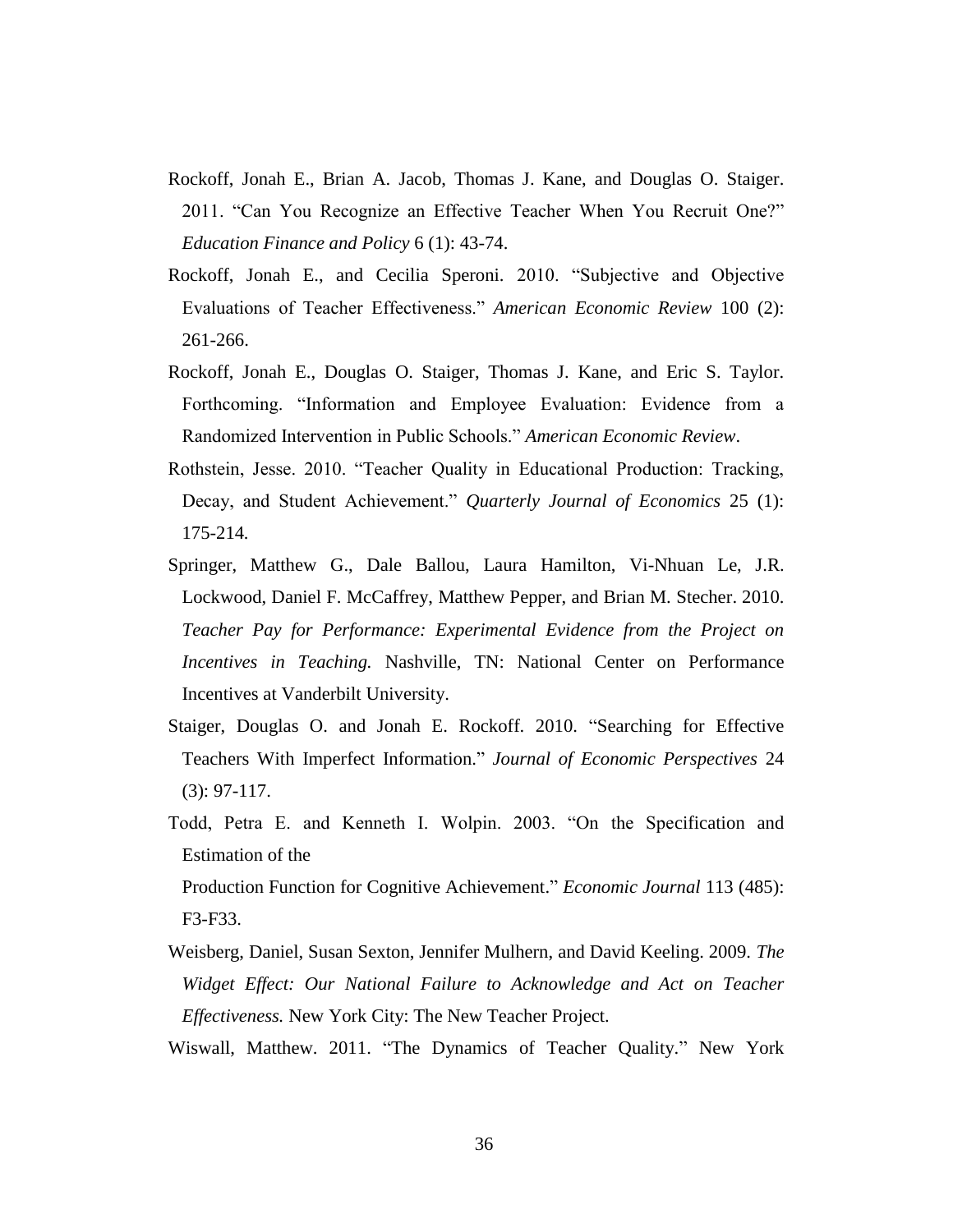University Department of Economics Working Paper.

Yoon , Kwang Suk, Teresa Duncan, Silvia Wen-Yu Lee, Beth Scarloss, and Kathy L. Shapley. 2007. *Reviewing the Evidence on How Teacher Professional Development Affects Student Achievement: Issues & Answers Report, REL 2007–No. 033*. Washington, DC: U.S. Department of Education, Institute of Education Sciences.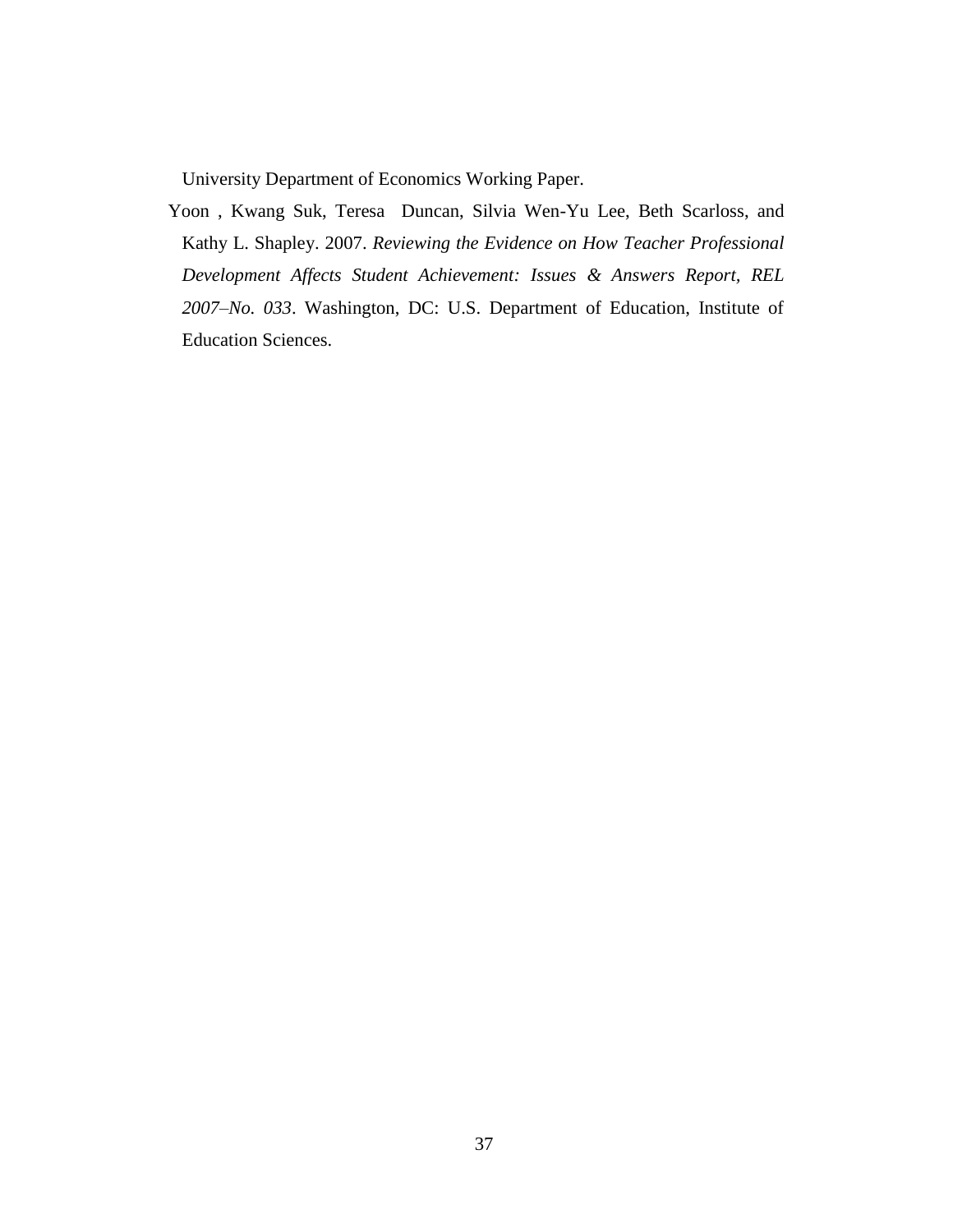

FIGURE 1: TEACHER PERFORMANCE RELATIVE TO YEAR OF EVALUATION *Notes:* Dotted lines represent 95% confidence interval. Sample composed of 14331 students and 105 teachers.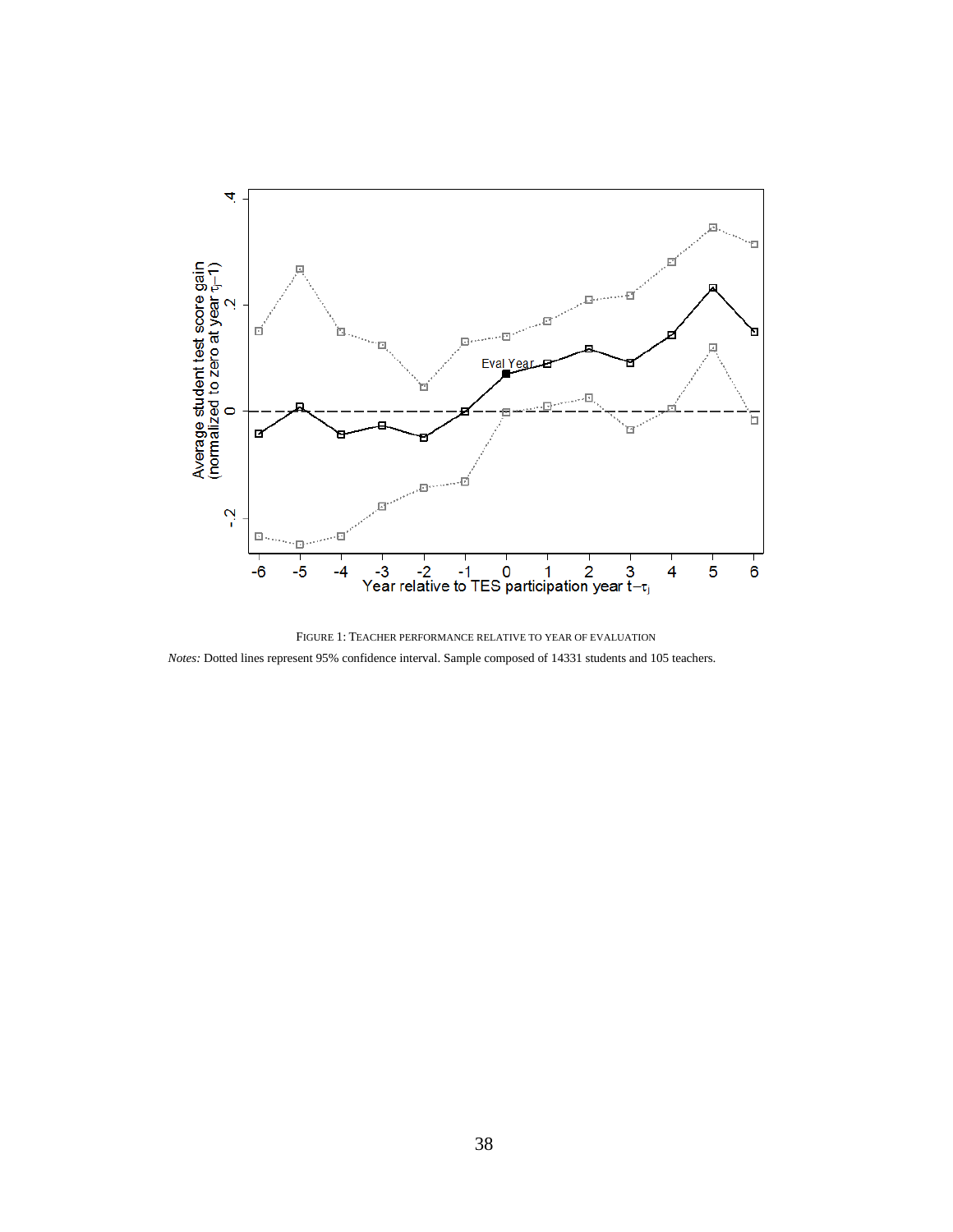| Year of hire | Scheduled<br>evaluation year | Anticipated<br>experience at time<br>of evaluation <sup>a</sup> |
|--------------|------------------------------|-----------------------------------------------------------------|
| 1999-2000    | 2006-07                      | 8 years                                                         |
| 1998-99      | 2007-08                      | 10 years                                                        |
| 1997-98      | 2005-06                      | 9 years                                                         |
| 1996-97      | 2006-07                      | 11 years                                                        |
| 1995-96      | 2007-08                      | 13 years                                                        |
| 1994-95      | 2008-09                      | 15 years                                                        |
| 1993-94      | 2009-10                      | 17 years                                                        |

TABLE 1—FIRST SCHEDULED TES PARTICIPATION YEAR FOR VETERAN TEACHERS

<sup>a</sup> Teachers who take a leave of absence, or began employment at CPS with prior experience would have different levels of experience.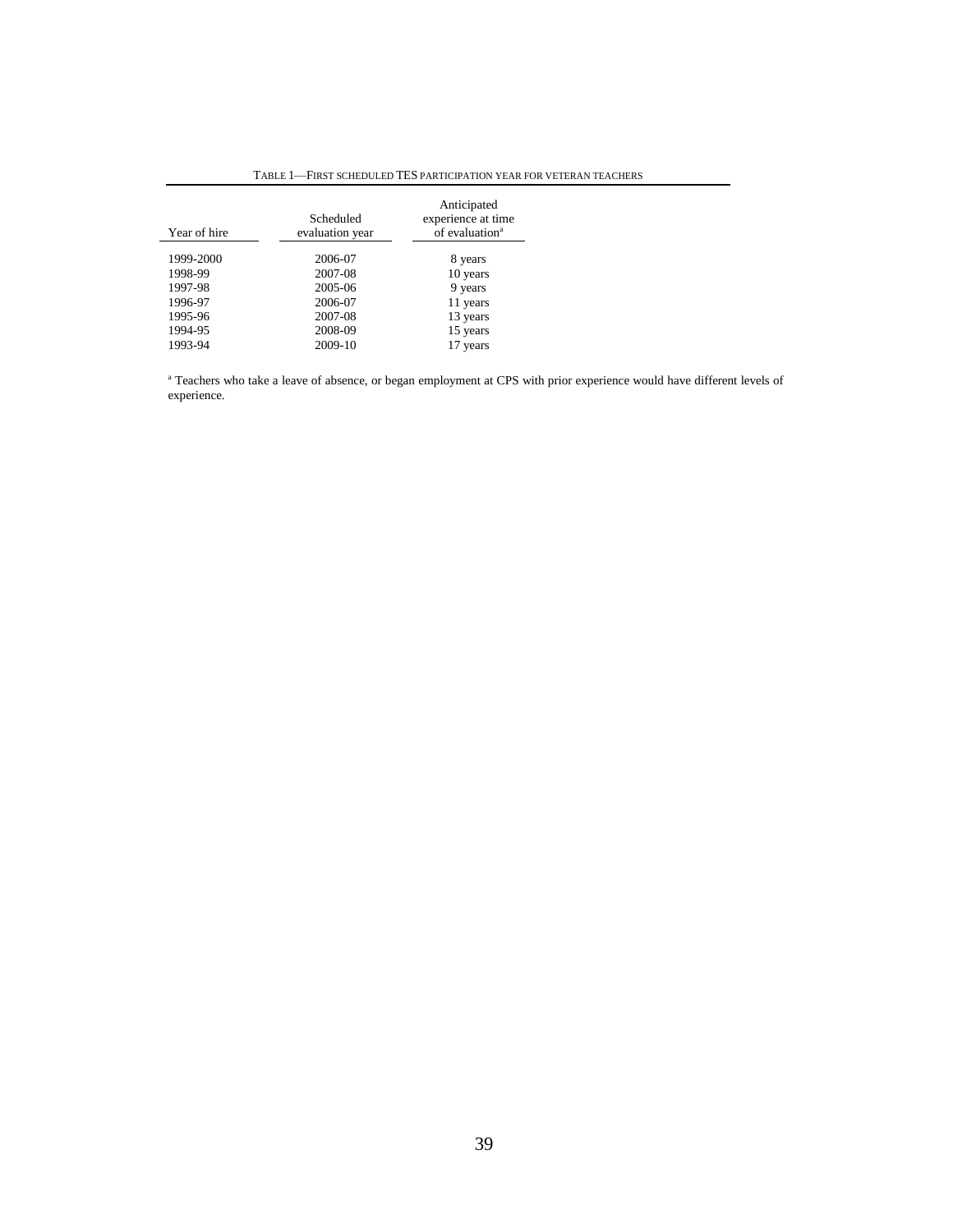|                                                                                | Years                                                                      | Graduate | National<br>Board |          | African-  |             |  |  |
|--------------------------------------------------------------------------------|----------------------------------------------------------------------------|----------|-------------------|----------|-----------|-------------|--|--|
|                                                                                | experience                                                                 | degree   | certified         | Female   | American  | White       |  |  |
| Panel A. Teacher characteristics for analysis sample and remainder of district |                                                                            |          |                   |          |           |             |  |  |
|                                                                                | (1)                                                                        | (2)      | (3)               | (4)      | (5)       | (6)         |  |  |
| Analysis sample $(n=105)$                                                      | 13.75                                                                      | 0.7195   | 0.0670            | 0.8536   | 0.3903    | 0.5579      |  |  |
|                                                                                | (3.94)                                                                     |          |                   |          |           |             |  |  |
| Remainder of district $(n=560)$                                                | 12.99                                                                      | 0.5443   | 0.0324            | 0.8293   | 0.2676    | 0.7101      |  |  |
|                                                                                | (6.60)                                                                     |          |                   |          |           |             |  |  |
| Difference t-test p-value                                                      | 0.000                                                                      | 0.000    | 0.004             | 0.295    | 0.000     | 0.000       |  |  |
|                                                                                | Panel B. Teacher characteristics by actual evaluation year <sup>a</sup>    |          |                   |          |           |             |  |  |
|                                                                                | (1)                                                                        | (2)      | (3)               | (4)      | (5)       | (6)         |  |  |
| 2009-10 actual evaluation                                                      | 14.444                                                                     | 0.778    | 0.222             | 0.778    | 0.333     | 0.667       |  |  |
| Difference relative to 2009-10                                                 |                                                                            |          |                   |          |           |             |  |  |
| 2003-04                                                                        | $-9.444***$                                                                | $-0.278$ | 0.028             | 0.222    | 0.167     | $-0.167$    |  |  |
|                                                                                | (2.576)                                                                    | (0.277)  | (0.164)           | (0.208)  | (0.294)   | (0.303)     |  |  |
| 2004-05                                                                        | $-8.444***$                                                                | 0.022    | $-0.222$          | 0.222    | $-0.133$  | $-0.067$    |  |  |
|                                                                                | (2.391)                                                                    | (0.257)  | (0.152)           | (0.193)  | (0.273)   | (0.282)     |  |  |
| 2005-06                                                                        | $-4.444**$                                                                 | 0.000    | $-0.167$          | 0.111    | 0.000     | 0.000       |  |  |
|                                                                                | (1.750)                                                                    | (0.188)  | (0.111)           | (0.142)  | (0.200)   | (0.206)     |  |  |
| 2006-07                                                                        | $-1.778$                                                                   | $-0.044$ | $-0.089$          | 0.222    | 0.000     | $-0.067$    |  |  |
|                                                                                | (1.807)                                                                    | (0.194)  | (0.115)           | (0.146)  | (0.207)   | (0.213)     |  |  |
| 2007-08                                                                        | $-2.044$                                                                   | $-0.138$ | $-0.222**$        | $-0.018$ | 0.147     | $-0.147$    |  |  |
|                                                                                | (1.666)                                                                    | (0.179)  | (0.106)           | (0.135)  | (0.191)   | (0.196)     |  |  |
| 2008-09                                                                        | 3.556*                                                                     | 0.022    | $-0.122$          | 0.022    | $-0.133$  | 0.033       |  |  |
|                                                                                | (1.970)                                                                    | (0.212)  | (0.125)           | (0.159)  | (0.225)   | (0.232)     |  |  |
| Joint F-test p-value                                                           | 0.000                                                                      | 0.860    | 0.303             | 0.339    | 0.736     | 0.948       |  |  |
|                                                                                |                                                                            |          |                   |          |           |             |  |  |
|                                                                                | Panel C. Teacher characteristics by scheduled evaluation year <sup>a</sup> |          |                   |          |           |             |  |  |
|                                                                                | (1)                                                                        | (2)      | (3)               | (4)      | (5)       | (6)         |  |  |
| 2009-10 scheduled evaluation                                                   | 15.714                                                                     | 0.857    | 0.286             | 0.857    | 0.000     | 1.000       |  |  |
| Difference relative to 2009-10                                                 |                                                                            |          |                   |          |           |             |  |  |
| 2005-06                                                                        | $-5.714***$                                                                | $-0.048$ | $-0.238**$        | 0.048    | $0.476**$ | $-0.524**$  |  |  |
|                                                                                | (1.800)                                                                    | (0.190)  | (0.107)           | (0.150)  | (0.208)   | (0.209)     |  |  |
| 2006-07                                                                        | $-5.893***$                                                                | $-0.214$ | $-0.179$          | 0.071    | $0.429**$ | $-0.500**$  |  |  |
|                                                                                | (1.743)                                                                    | (0.184)  | (0.104)           | (0.145)  | (0.202)   | (0.202)     |  |  |
| 2007-08                                                                        | $-5.048***$                                                                | $-0.090$ | $-0.252**$        | $-0.024$ | $0.500**$ | $-0.533***$ |  |  |
|                                                                                | (1.731)                                                                    | (0.183)  | (0.103)           | (0.144)  | (0.200)   | (0.201)     |  |  |
| 2008-09                                                                        | 1.654                                                                      | $-0.068$ | $-0.286***$       | $-0.068$ | 0.211     | $-0.211$    |  |  |
|                                                                                | (1.823)                                                                    | (0.193)  | (0.109)           | (0.152)  | (0.211)   | (0.211)     |  |  |
|                                                                                |                                                                            |          |                   |          |           |             |  |  |
| Joint F-test p-value                                                           | 0.000                                                                      | 0.612    | 0.086             | 0.663    | 0.050     | 0.018       |  |  |

|  |  | TABLE 2-TEACHER CHARACTERISTICS |
|--|--|---------------------------------|
|--|--|---------------------------------|

*Notes:* Teachers of 4th through 8th grade math students, 2003-04 through 2009-10.

<sup>a</sup> Each column reports a separate teacher-level regression of the characteristic on indicators for evaluation year. Standard errors in parentheses.

\*\*\* Significant at the 1 percent level.

\*\* Significant at the 5 percent level.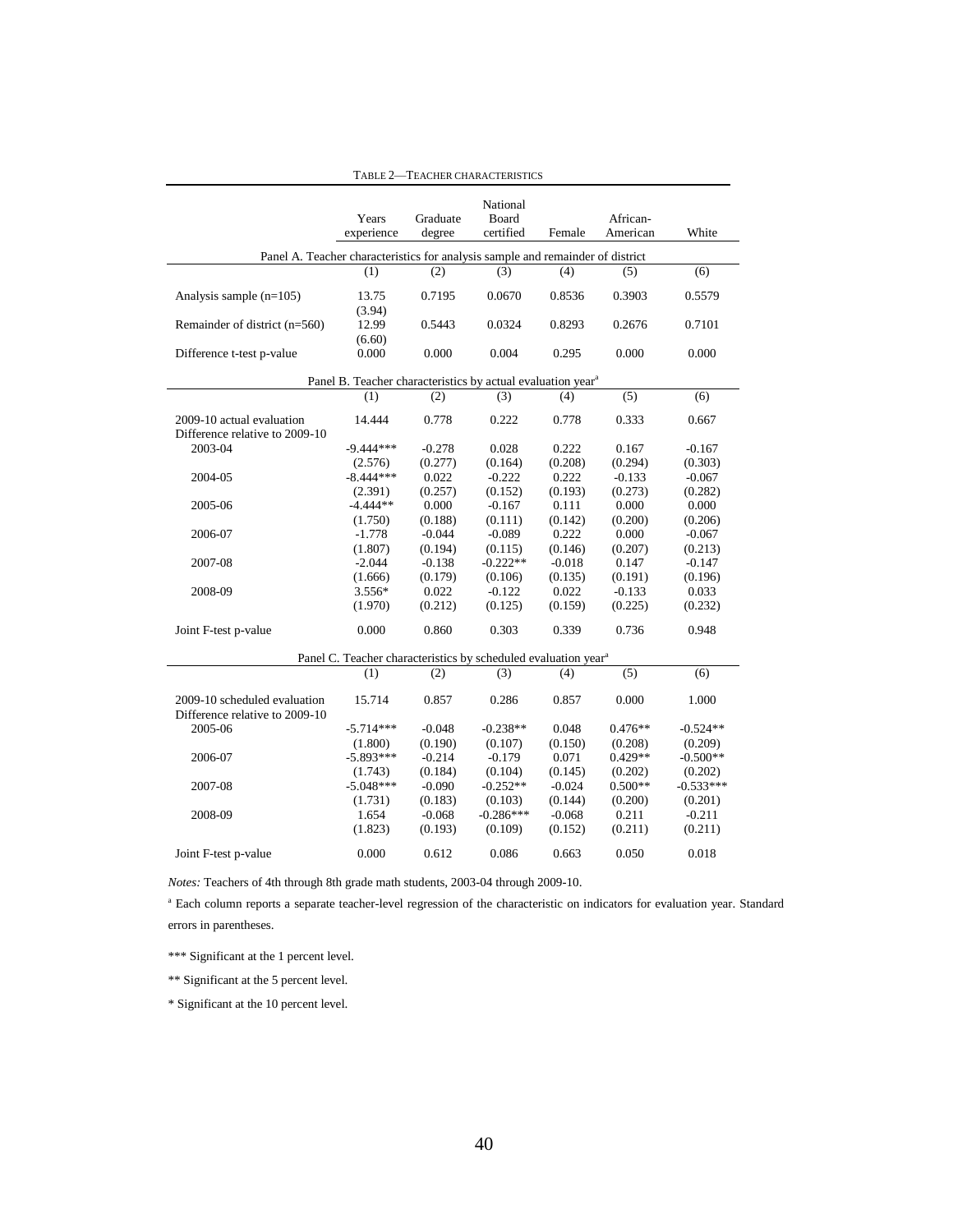|                             | Analysis          | Remainder         | Difference<br>t-test | Regression adjusted <sup>a</sup><br>difference relative to all years<br>prior to evaluation |                                            |  |
|-----------------------------|-------------------|-------------------|----------------------|---------------------------------------------------------------------------------------------|--------------------------------------------|--|
|                             | sample            | of district       | p-value              | Year of<br>evaluation<br>$(t=\tau)$                                                         | All years<br>after<br>$(\rightarrow \tau)$ |  |
|                             | (1)               | (2)               | (3)                  | (4)                                                                                         | (5)                                        |  |
| Baseline math test score    | 0.0846<br>(0.954) | 0.0713<br>(1.009) | 0.193                | $-0.012$<br>(0.044)                                                                         | $-0.037$<br>(0.061)                        |  |
| Baseline reading test score | 0.1104<br>(0.949) | 0.0614<br>(0.999) | 0.000                | 0.013<br>(0.052)                                                                            | $-0.011$<br>(0.057)                        |  |
| Female                      | 52.15             | 49.51             | 0.000                | $-0.000$<br>(0.014)                                                                         | 0.006                                      |  |
| African-American            | 71.58             | 69.79             | 0.000                | $-0.047$<br>(0.037)                                                                         | (0.017)<br>0.007<br>(0.029)                |  |
| White                       | 21.33             | 23.87             | 0.000                | 0.047<br>(0.036)                                                                            | $-0.001$<br>(0.024)                        |  |
| Special education           | 16.84             | 19.29             | 0.000                | 0.017<br>(0.016)                                                                            | 0.026<br>(0.018)                           |  |
| English language learner    | 3.41              | 2.49              | 0.000                | $-0.000$<br>(0.006)                                                                         | 0.011<br>(0.008)                           |  |
| Gifted and talented         | 12.65             | 9.77              | 0.000                | 0.005<br>(0.022)                                                                            | $-0.010$<br>(0.021)                        |  |
| Retained in grade           | 0.65              | 1.01              | 0.000                | $-0.002$<br>(0.004)                                                                         | $-0.001$<br>(0.003)                        |  |
| Grade level                 |                   |                   |                      |                                                                                             |                                            |  |
| 4th                         | 27.97             | 22.11             | 0.000                |                                                                                             |                                            |  |
| 5th                         | 26.01             | 16.64             | 0.000                |                                                                                             |                                            |  |
| 6th                         | 16.84             | 13.44             | 0.000                |                                                                                             |                                            |  |
| 7th                         | 17.31             | 25.45             | 0.000                |                                                                                             |                                            |  |
| 8th                         | 11.88             | 22.37             | 0.000                |                                                                                             |                                            |  |
| Student-year observations   | 14331             | 44952             |                      |                                                                                             |                                            |  |

TABLE 3—STUDENT CHARACTERISTICS

*Notes:* 4th through 8th grade math students, 2003-04 through 2009-10. Includes only students with both baseline and outcome math test scores.

<sup>a</sup> Each row reports a separate teacher fixed effects regression of the student characteristic on grade-by-year fixed effects, a quadratic in teacher experience, and the indicated covariates. Clustered (teacher) standard errors in parentheses. In each case the sample is comprised of 105 teachers and 14,331 student-by-year observations except baseline reading score where there are 12,207 student observations.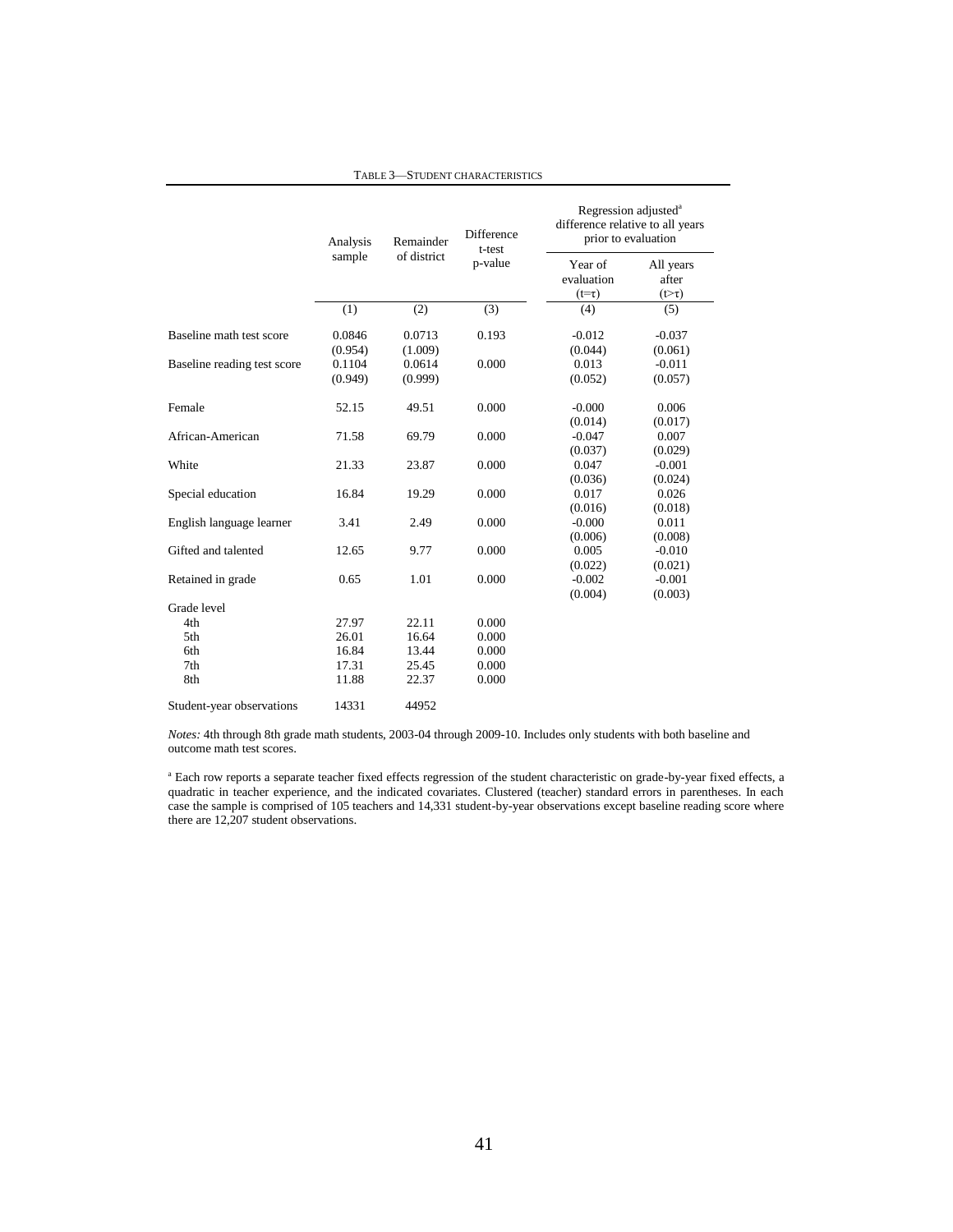|                                                |           |           |         | <b>Ouartile</b> interaction    |                                  |                                          |
|------------------------------------------------|-----------|-----------|---------|--------------------------------|----------------------------------|------------------------------------------|
|                                                |           |           |         | Overall<br><b>TES</b><br>score | TES gain<br>during<br>evaluation | Pre-TES<br>test-score<br>value-<br>added |
|                                                | (1)       | (2)       | (3)     | (4)                            | (5)                              | (6)                                      |
| School year relative to year of TES evaluation |           |           |         |                                |                                  |                                          |
| (all other years prior omitted)                |           |           |         |                                |                                  |                                          |
| Year of evaluation $(t=\tau)$                  | 0.052     | 0.057     | 0.061   | 0.047                          | 0.060                            | 0.057                                    |
|                                                | (0.036)   | (0.036)   | (0.045) | (0.036)                        | (0.036)                          | (0.038)                                  |
| All years after $(\triangleright \tau)$        | $0.112**$ | $0.117**$ | 0.075   |                                |                                  |                                          |
|                                                | (0.048)   | (0.048)   | (0.057) |                                |                                  |                                          |
| All years after * bottom quartile              |           |           |         | $0.180*$                       | 0.054                            | $0.314***$                               |
|                                                |           |           |         | (0.098)                        | (0.078)                          | (0.083)                                  |
| All years after * 2nd quartile                 |           |           |         | $0.149**$                      | 0.042                            | $0.092*$                                 |
|                                                |           |           |         | (0.066)                        | (0.094)                          | (0.048)                                  |
| All years after * 3rd quartile                 |           |           |         | 0.040                          | $0.174***$                       | 0.043                                    |
|                                                |           |           |         | (0.098)                        | (0.065)                          | (0.115)                                  |
| All years after * top quartile                 |           |           |         | 0.088                          | $0.199***$                       | 0.011                                    |
|                                                |           |           |         | (0.059)                        | (0.072)                          | (0.077)                                  |
| Teacher experience quadratic                   | Y         |           |         | Y                              | Y                                | Y                                        |
| Student covariates                             | Y         | Y         |         | Y                              | Y                                | Y                                        |

#### TABLE 4—MATH ACHIEVEMENT GAINS FOR STUDENTS TAUGHT DURING AND AFTER TEACHER EVALUATION

*Notes:* Each column reports a separate teacher fixed effects estimation of student standardized (by grade and year) math test score as a function of grade-by-year fixed effects, and the indicated covariates. Student covariates include prior year achievement (main effect, interaction with grade level, and indicator for missing value) and indicators for gender, race/ethnicity subgroup, special education classification, English language learner classification, gifted and talented classification, and students retained in grade. Clustered (teacher) standard errors in parentheses. In each case the sample is comprised of 105 teachers and 14,331 student-by-year observations.

\*\*\* Significant at the 1 percent level.

\*\* Significant at the 5 percent level.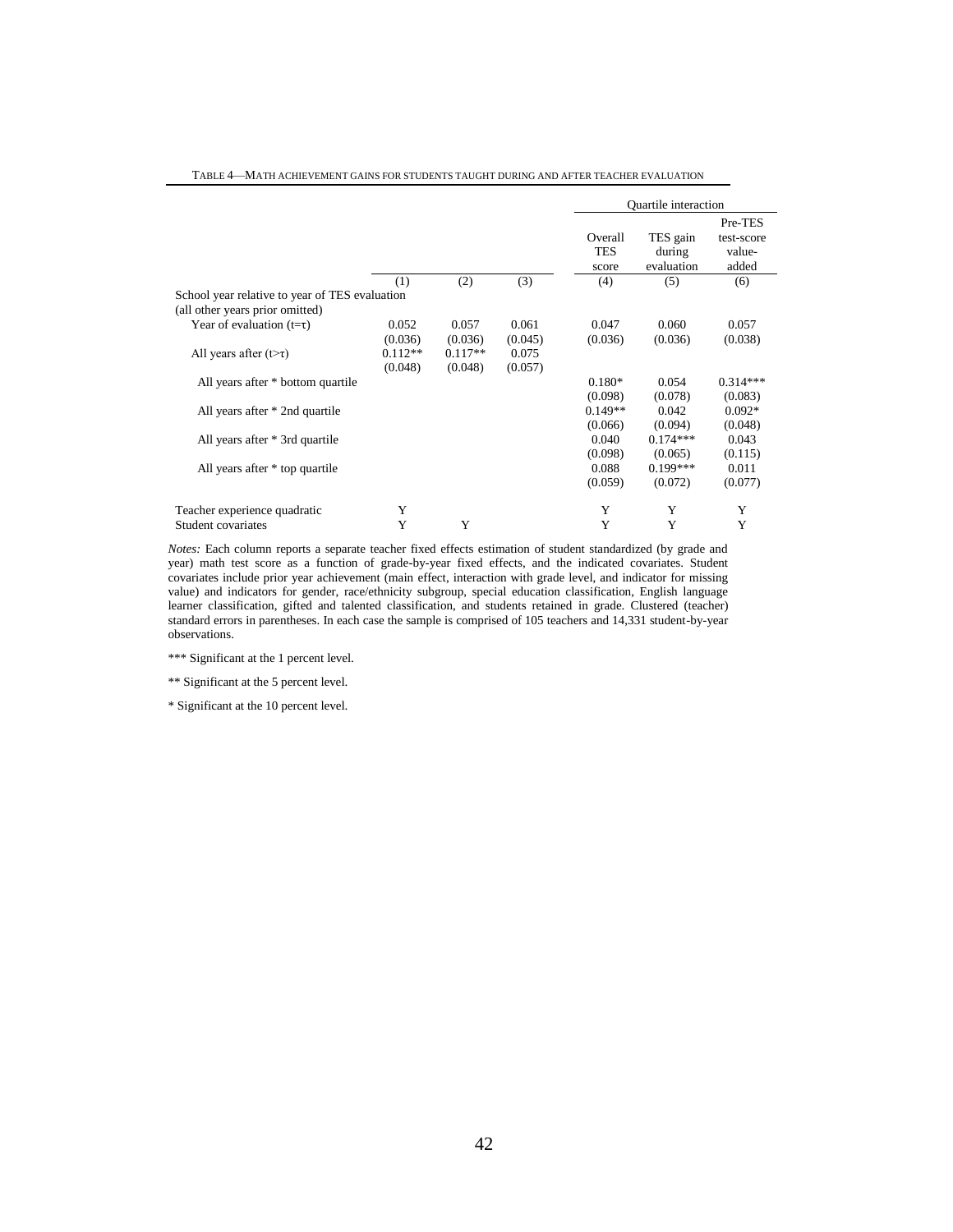|                                                 |           |                               | Scheduled  |           |           |
|-------------------------------------------------|-----------|-------------------------------|------------|-----------|-----------|
|                                                 |           | Variations in functional form | evaluation | 2SLS      |           |
|                                                 | (1)       | (2)                           | (3)        | (4)       | (5)       |
| School year relative to year of TES evaluation  |           |                               |            |           |           |
| (all other years prior omitted)                 |           |                               |            |           |           |
| Year immediately prior $(t=\tau-1)$             | 0.045     |                               |            |           |           |
|                                                 | (0.043)   |                               |            |           |           |
| Year of evaluation $(t=\tau)$                   | $0.087*$  | $0.064*$                      | $0.064*$   | 0.027     | 0.028     |
|                                                 | (0.048)   | (0.037)                       | (0.038)    | (0.022)   | (0.059)   |
| All years after $(\triangleright \tau)$         | $0.157**$ |                               |            | $0.069**$ | $0.128**$ |
|                                                 | (0.062)   |                               |            | (0.031)   | (0.060)   |
| First year after $(t=\tau+1)$                   |           | $0.112**$                     | $0.113**$  |           |           |
|                                                 |           | (0.048)                       | (0.056)    |           |           |
| Two or more years after $(t \geq \tau+2)$       |           | $0.157**$                     |            |           |           |
|                                                 |           | (0.067)                       |            |           |           |
| Second year after $(t=\tau+2)$                  |           |                               | $0.158**$  |           |           |
|                                                 |           |                               | (0.072)    |           |           |
| Three or more years after $(t \geq \tau+3)$     |           |                               | 0.161      |           |           |
|                                                 |           |                               | (0.106)    |           |           |
|                                                 |           |                               |            |           |           |
| First-stage F-statistic on excluded instruments |           |                               |            |           |           |
| Year of evaluation                              |           |                               |            |           | 864       |
| All years after                                 |           |                               |            |           | 1439      |

#### TABLE 5—ALTERNATIVE SPECIFICATIONS OF EVALUATION TREATMENT

*Notes:* Each column reports a separate teacher fixed effects estimation of student standardized math test score. Additional covariates as described in table 4 note including teacher experience and student covariates. 2SLS estimates use scheduled participation, based on the TES phase-in schedule, as instruments for actual participation. Clustered (teacher) standard errors in parentheses. In each case the sample is comprised of 105 teachers and 14,331 student-by-year observations.

\*\*\* Significant at the 1 percent level.

\*\* Significant at the 5 percent level.